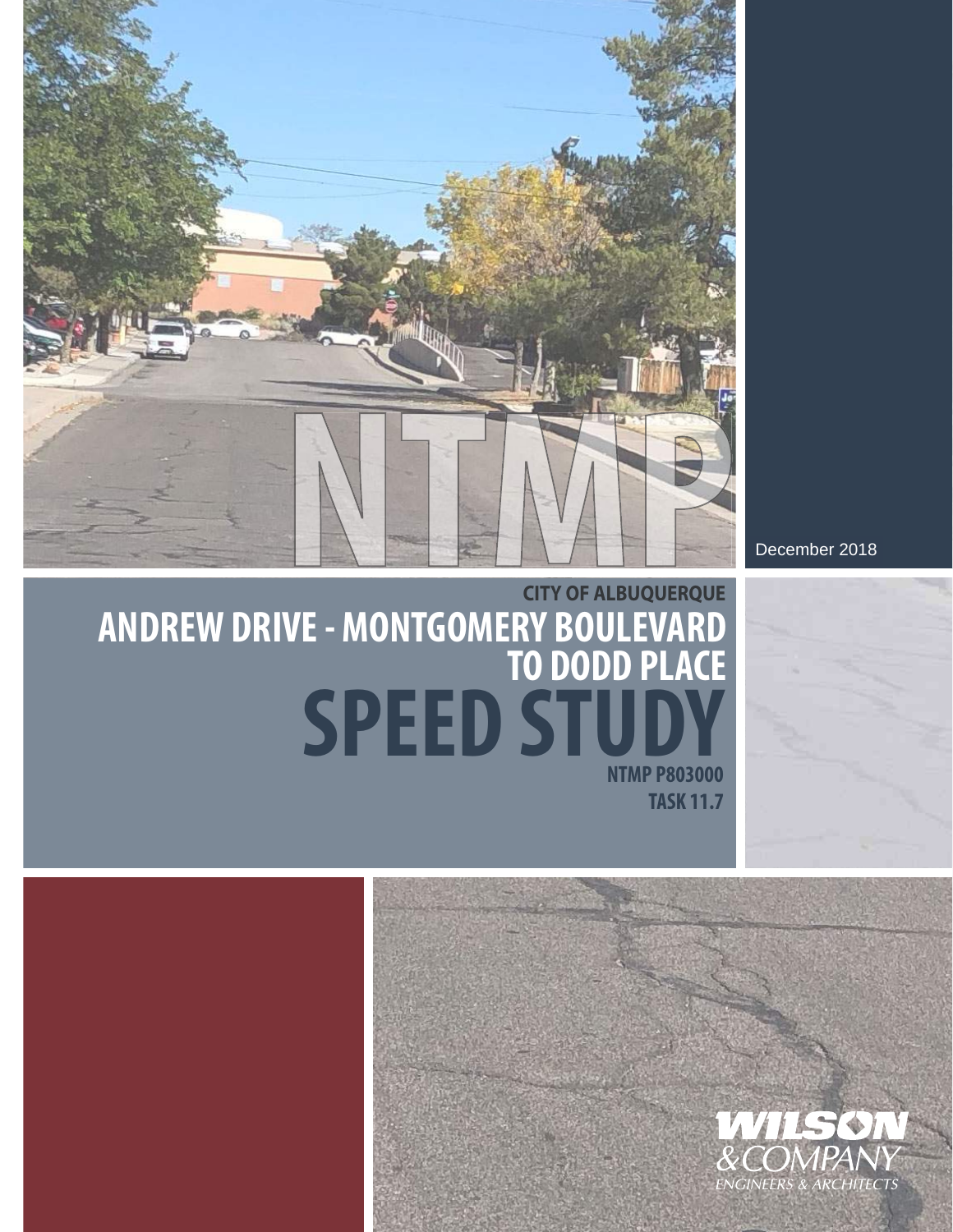**City of Albuquerque** 

# **ANDREW DRIVE - MONTGOMERY BOULEVARD TO DODD PLACE SPEED STUDY**

**NTMP P803000 NTP #11 - Task 11.7 WCI 1810002211** 

**December** 2018



December 20, 2018



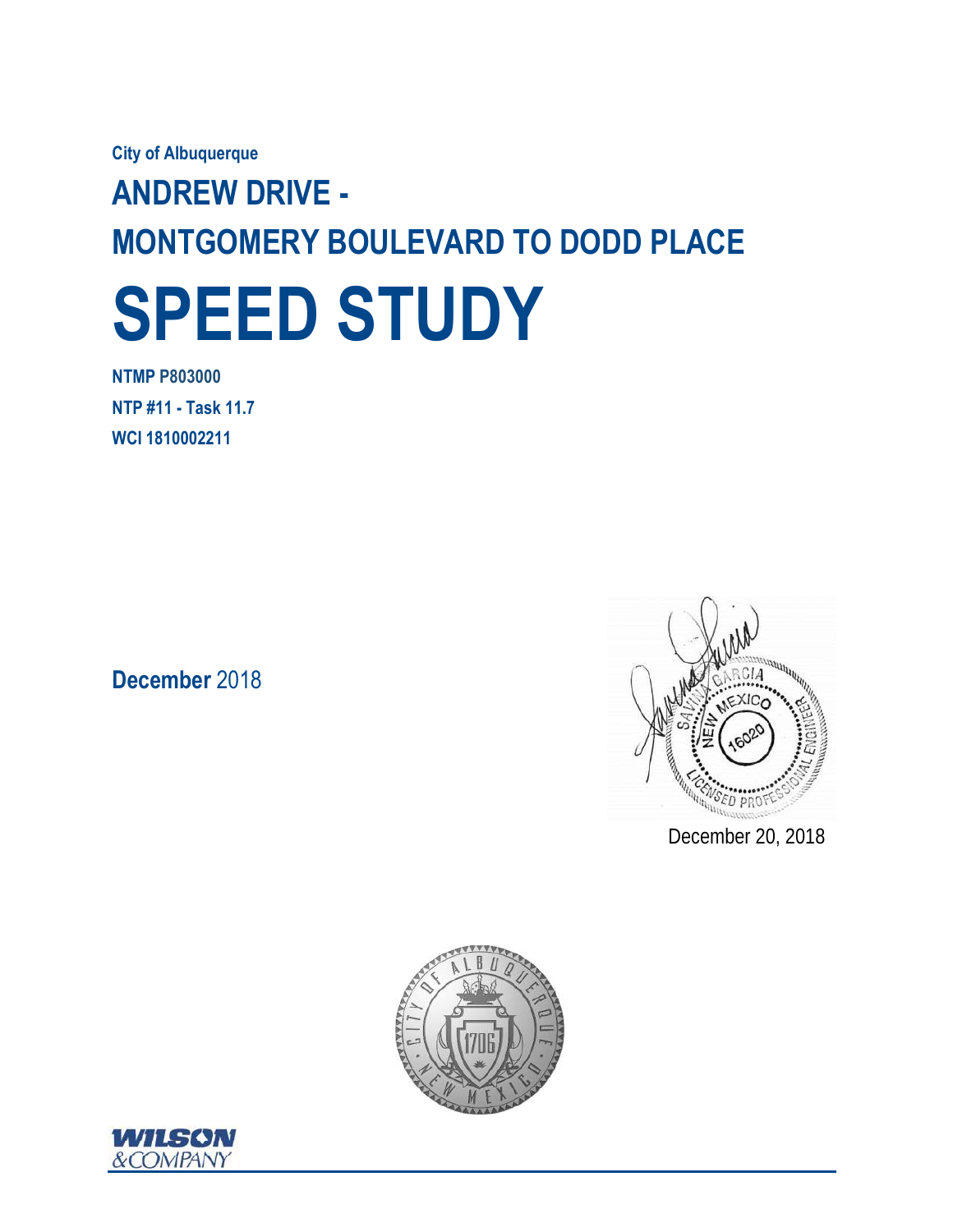## Table of Contents

## Figures

## Tables

## Appendices

Appendix A - Traffic Data

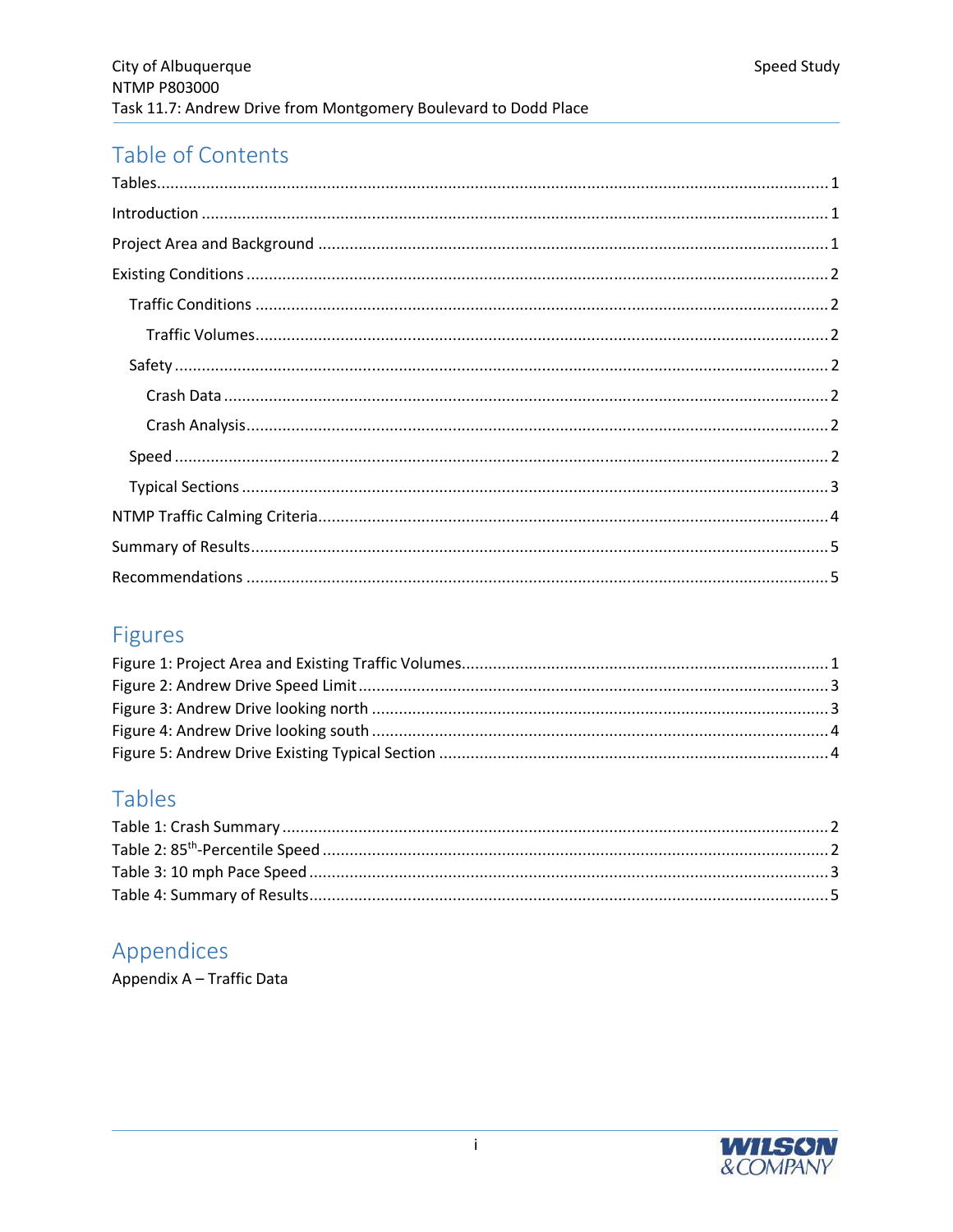## Introduction

This report documents the speed study analysis on Andrew Drive from Montgomery Boulevard to Dodd Place in Albuquerque, New Mexico. The purpose of this project is to collect and analyze the traffic volumes, speed, and safety of Andrew Drive, a two-way street, from Montgomery Boulevard to Dodd Place to determine if it meets the traffic calming criterion described in the *City of Albuquerque (COA) Neighborhood Traffic Management Program (NTMP)*, February 2015, and the *Institute of Transportation Engineers (ITE) Traffic Engineering Handbook*, 6th Edition.

## Project Area and Background

The Andrew Drive project is located in Albuquerque, New Mexico and is approximately 0.27 miles (1,430 feet) in length. Andrew Drive is a two-lane, undivided local street that runs north-south, from Montgomery Boulevard to Dodd Place. Montgomery Boulevard is a six-lane, divided principal arterial that runs east-west and intersects the north end of Andrew Drive at a T-intersection. Dodd Place a twolane, undivided local street that runs east-west and intersects Andrew Drive from the south by means of a free-flowing curve. See **Figure 1** for a map of the project area.



*Figure 1: Project Area and Existing Traffic Volumes*

A request has been made to the City of Albuquerque to determine if traffic calming is appropriate for this location. Wilson & Company was tasked by the City of Albuquerque to determine Andrew Drive from Montgomery Boulevard to Dodd Place warrants traffic calming measures.

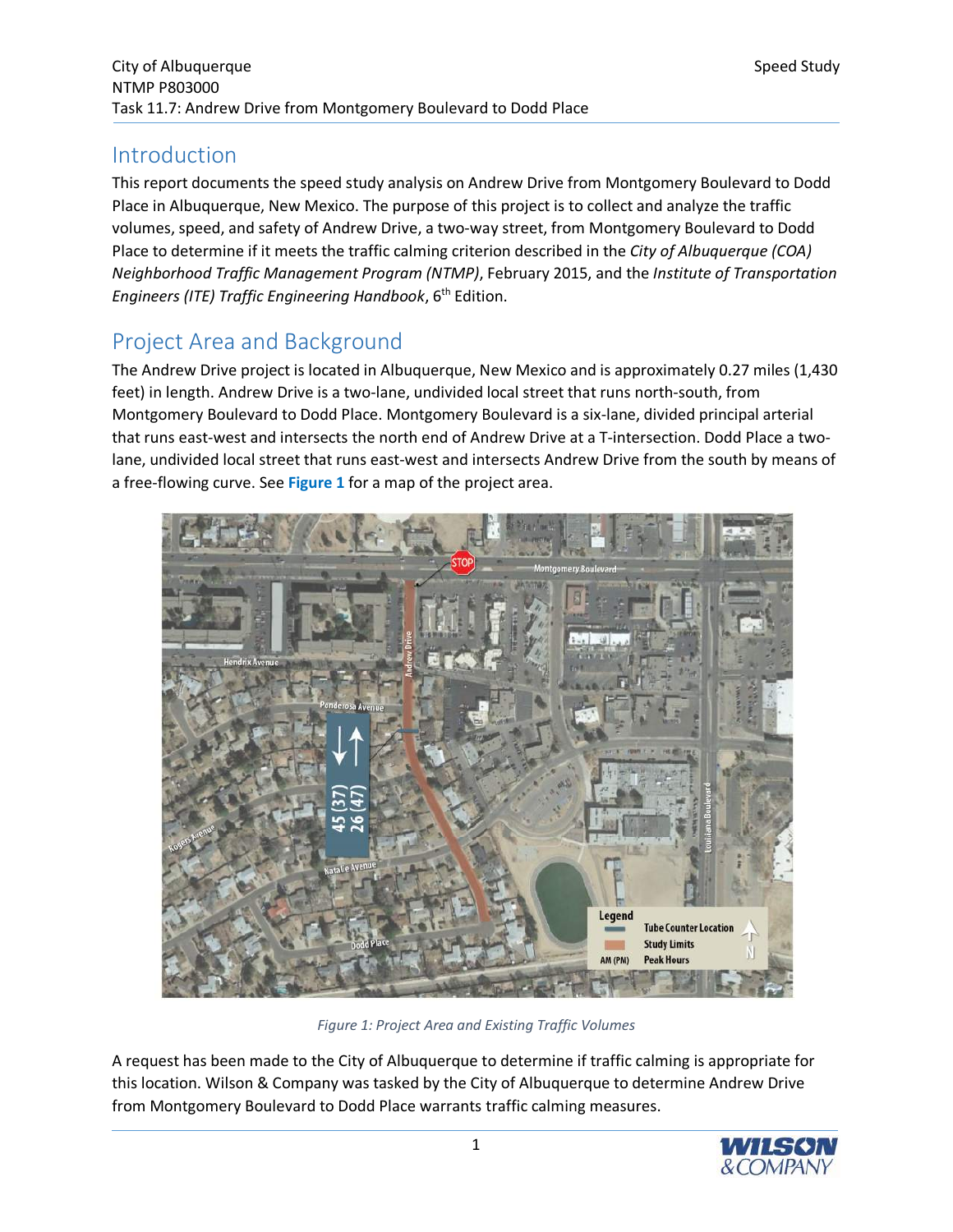## Existing Conditions

#### Traffic Conditions

Andrew Drive is an urban local road with an Average Daily Traffic (ADT) of 556 vehicles, which includes less than 1% heavy vehicles (buses and trucks), and an existing speed limit of 25 mph. See **Appendix A** for further information.

#### Traffic Volumes

Existing tube count data (volume, speed, and class) was collected for 48-hours on Wednesday, October 24, 2018 and Thursday, October 25, 2018. See **Figure 1** for the peak hour volumes. The full traffic count data can be found in **Appendix A**.

#### Safety

#### Crash Data

Historical crash data was provided by the City of Albuquerque. Three years of crash data (2017, 2016, and 2015, no crashes in 2017 or 2015) were obtained to evaluate the existing safety condition of Andrew Drive from Montgomery Boulevard to Dodd Place. See **Table 1** for crash summary.

#### *Table 1: Crash Summary*

| <b>Crash Date</b> | Crash<br>Intersecting<br><b>Street</b> | Crash<br>Primary<br><b>Street</b> | <b>Crash Analysis</b>           | <b>Severity</b>    | <b>Contributing Factors</b> | Crash<br><b>Correct with</b><br><b>Traffic</b><br>Calming |
|-------------------|----------------------------------------|-----------------------------------|---------------------------------|--------------------|-----------------------------|-----------------------------------------------------------|
| 1/28/2016         | Ponderosa<br>Avenue                    | Andrew<br><b>Drive</b>            | One Left Turn/Enter at<br>Angle | Property<br>Damage | Made Improper Turn          | No                                                        |

#### Crash Analysis

The following observations were concluded from the review of the three years (2015, 2016, and 2017) of crash data (1 total crash):

- The crash occurred in clear conditions;
- The crash resulted in property damage; and
- The crash occurred during the day.

#### Speed

Speed data was collected on Andrew Drive for a 48-hour period. See **Table 2** for the 85th-Percentile speeds for Andrew Drive.

| Location   | 85 <sup>th</sup> -Percentile Speed |
|------------|------------------------------------|
| Northbound | 27 mph                             |
| Southbound | 24 mph                             |

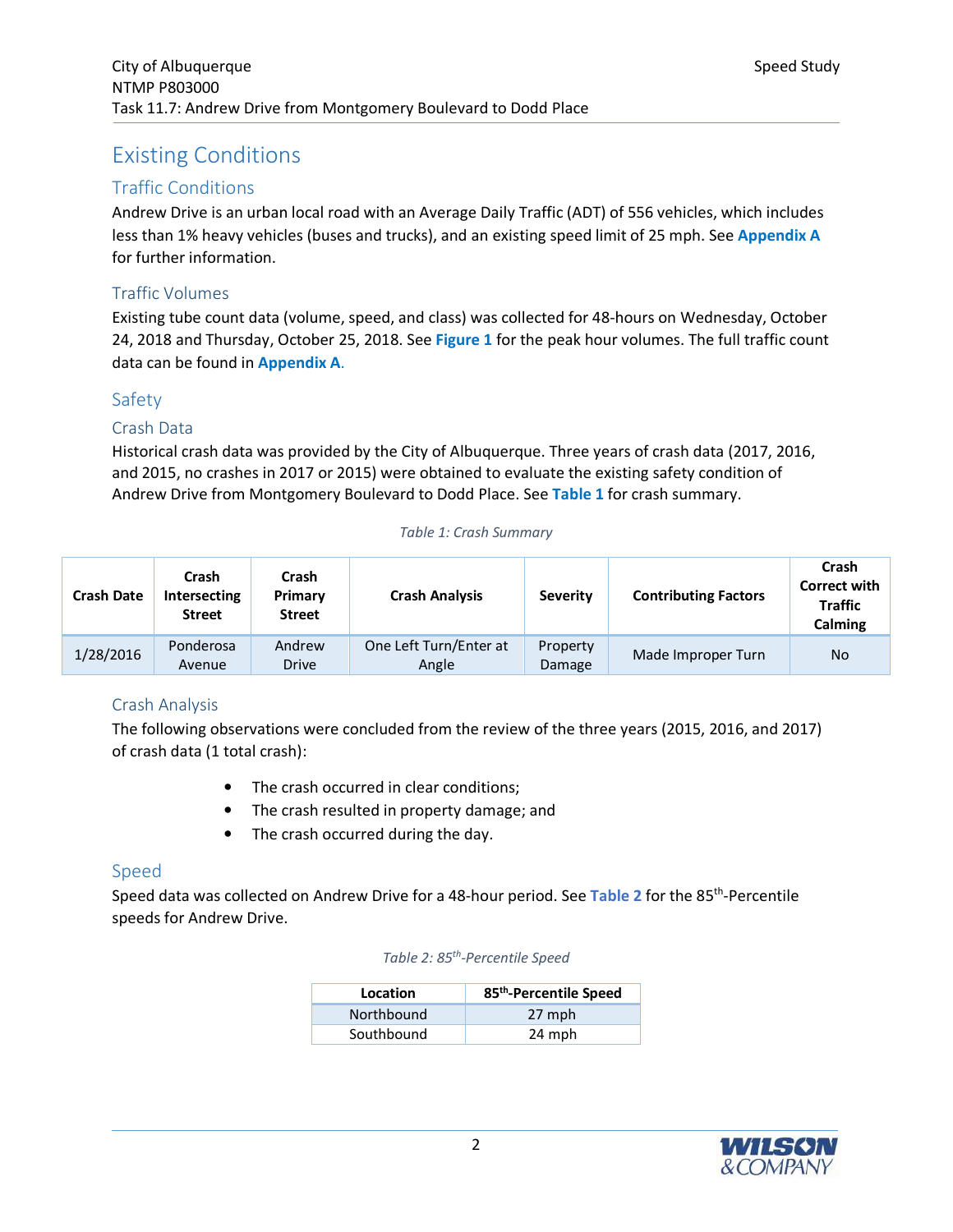See **Table 3** for the 10 mph pace speeds for Andrew Drive.

| Location   | 10 mph Pace Speed |
|------------|-------------------|
| Northbound | $16 - 25$ mph     |
| Southbound | $16 - 25$ mph     |

*Table 3: 10 mph Pace Speed* 

Speed data can be found in the traffic counts located in **Appendix A**. The 85<sup>th</sup>percentile speed does not exceed the posted speed limit by 5 mph or more (25 mph) for both northbound and southbound Andrew Drive.

#### Typical Sections

Andrew Drive is a 28-ft wide roadway with curb and gutter and 3.5-ft wide sidewalks. See **Figure 3** and **Figure 4** for photos of the existing roadway, and **Figure 5** for the existing Andrew Drive typical section.



*Figure 2: Andrew Drive Speed Limit* 



*Figure 3: Andrew Drive looking north* 

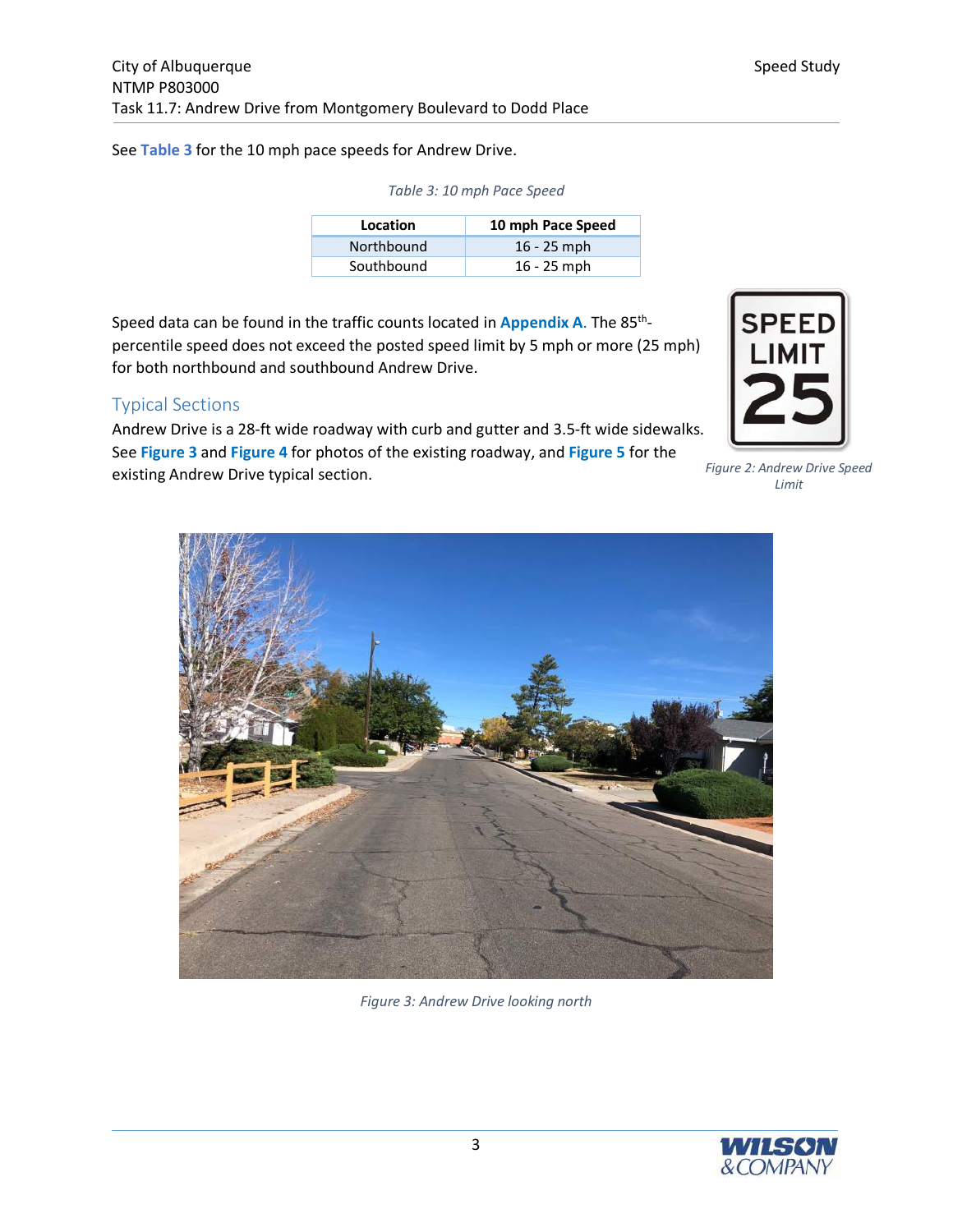

*Figure 4: Andrew Drive looking south* 



*Figure 5: Andrew Drive Existing Typical Section* 

## NTMP Traffic Calming Criteria

In order to meet the traffic calming criterion described in the *COA NTMP,* two or more of the following threshold criteria must be met:

- 1. Reported crashes in the past 3 years that could be corrected with traffic calming
- 2. Peak-hour traffic volume greater than 400 vehicles in one direction
- 3. 25 percent of peak-hour traffic is non-local cut-through traffic
- 4. 85<sup>th</sup>-percentile speed exceeds the posted speed limit by 5 mph or more

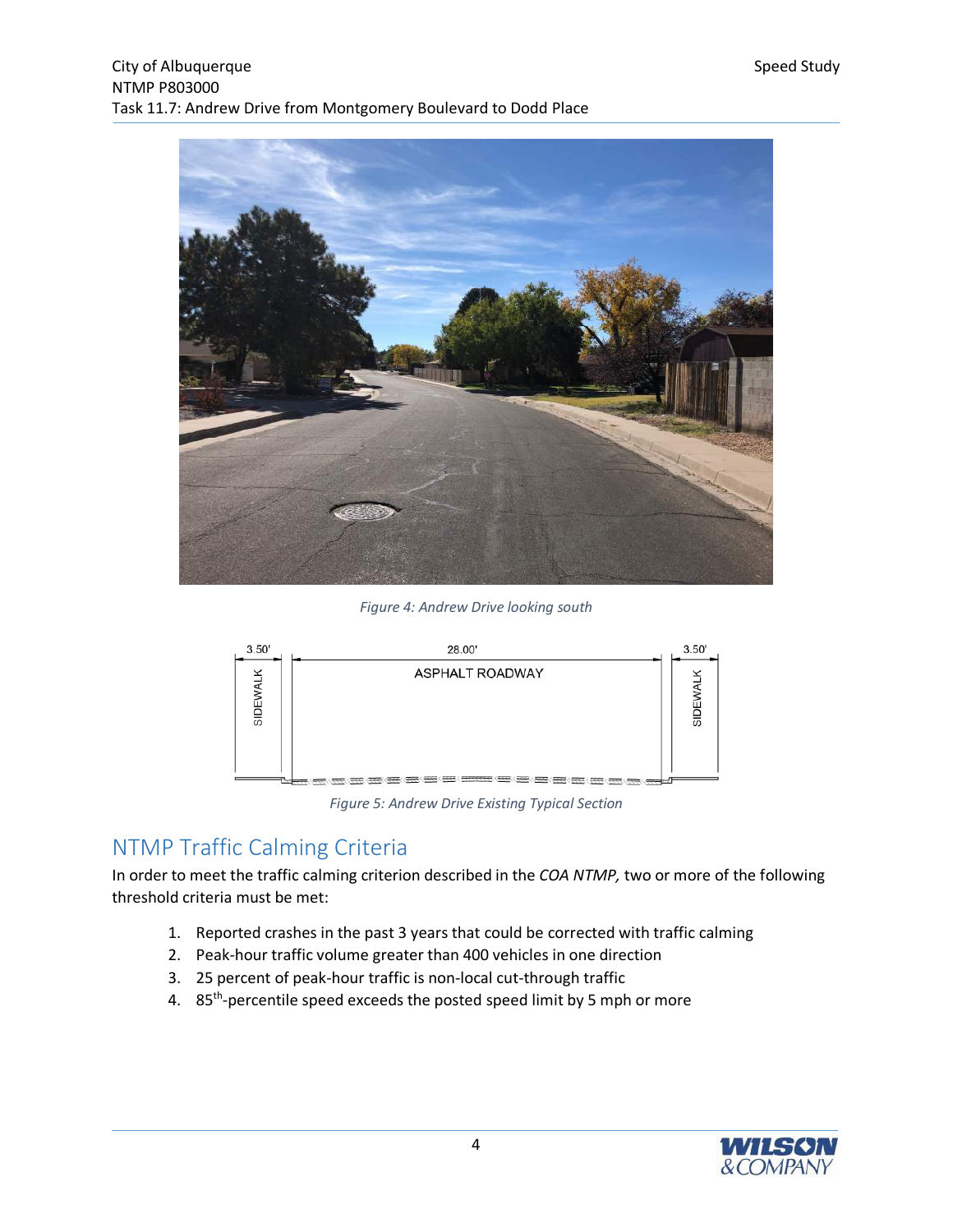## Summary of Results

The single crash that was reported in the past 3 years, could not have been corrected with traffic calming. The peak-hour traffic volumes for Andrew Drive were less than 400 vehicles for both northbound and southbound directions. The 85<sup>th</sup>-percentile speed does not exceed the posted speed limit by 5mph. See **Table 4** for the summary of results for Andrew Drive from Montgomery Boulevard to Dodd Place.

#### *Table 4: Summary of Results*

|    | <b>COA NMTP Threshold Criteria</b>                                                 | Warranted?     |
|----|------------------------------------------------------------------------------------|----------------|
|    | Reported crashes in the past 3 years that could be corrected with traffic calming  | N <sub>o</sub> |
|    | Peak-hour traffic volume greater than 400 vehicles in one direction                | No.            |
| 3. | 25 percent of peak-hour traffic is non-local cut-through traffic                   | Not studied    |
| 4. | 85 <sup>th</sup> -percentile speed exceeds the posted speed limit by 5 mph or more | No             |

### Recommendations

After analyzing the crash, volume, and speed data, it was determined that Andrew Drive from Montgomery Boulevard to Dodd Place meets none of the four (4) criteria and, therefore, **does not** meet the minimum traffic calming criterion as described in the *COA NTMP* at this time.

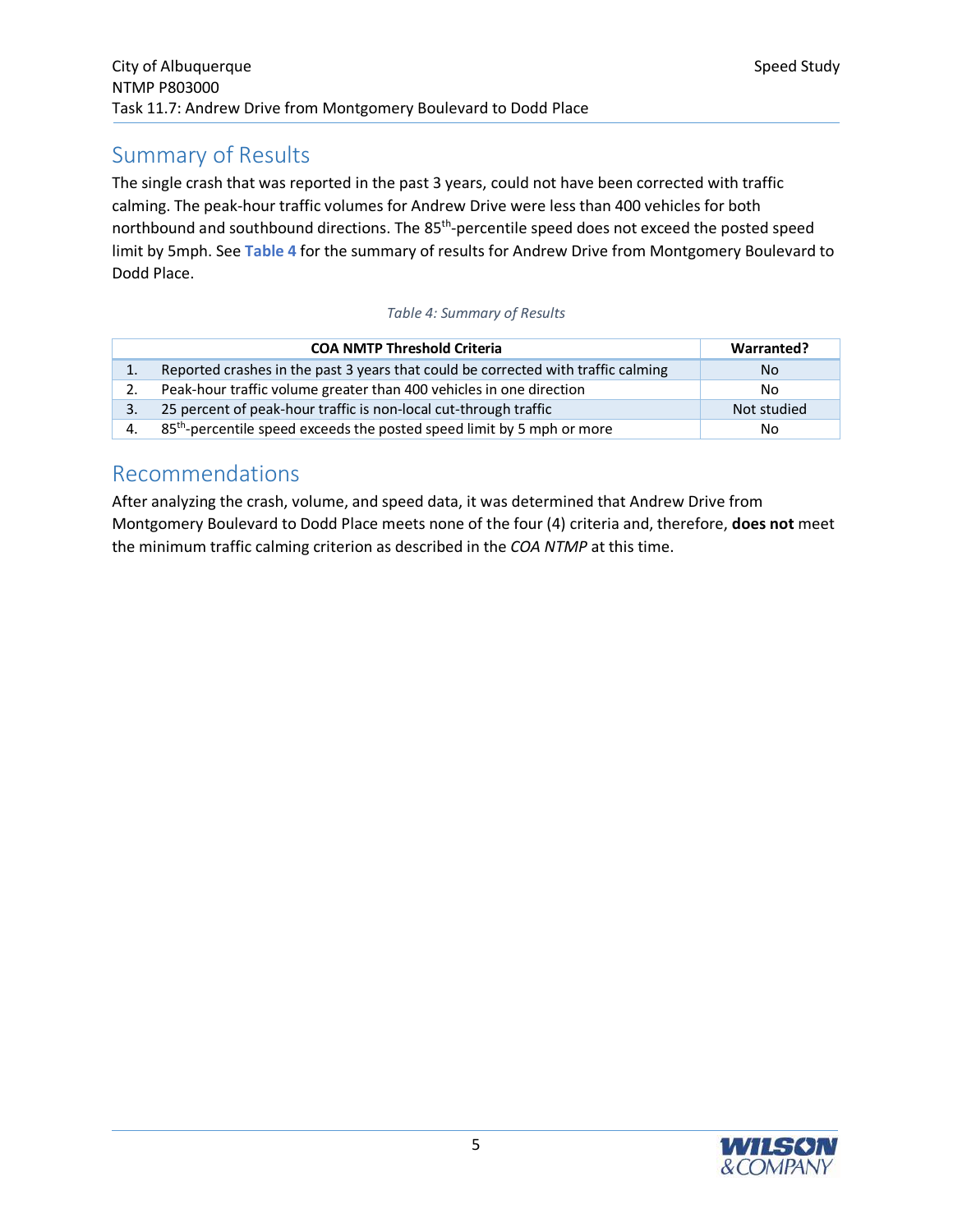Appendix A – Traffic Data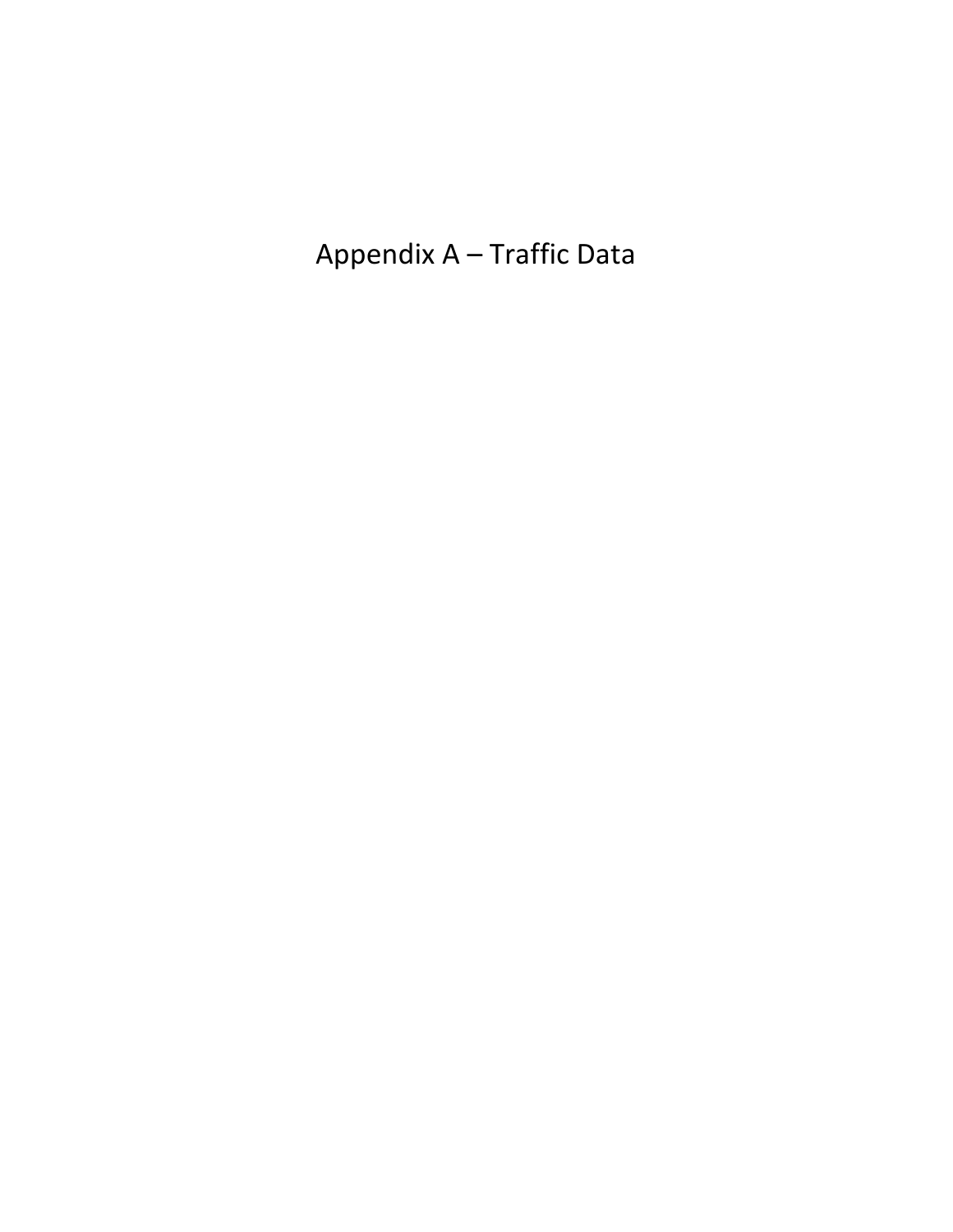|                |                      |                | Tue            |          | Wed             |                | Thu            |       | Fri            |                | Sat            |                | Sun            |                          | Week Average                                                                                                                                              |                 |
|----------------|----------------------|----------------|----------------|----------|-----------------|----------------|----------------|-------|----------------|----------------|----------------|----------------|----------------|--------------------------|-----------------------------------------------------------------------------------------------------------------------------------------------------------|-----------------|
| <b>Start</b>   | 22-Oct-18            |                |                |          |                 |                |                |       |                |                |                |                |                |                          |                                                                                                                                                           |                 |
| Time           |                      |                |                |          |                 |                |                |       |                |                |                |                |                |                          | North Bou South Bo North Bo South Bo North Bo South Bo North Bo South Bo North Bo South Bo North Bo South Bo North Bo South Bo North Bo South Bo South Bo |                 |
| 12:00 AM       |                      |                |                |          |                 | 0              | 0              |       | 0              | 0              |                |                |                |                          | 0                                                                                                                                                         |                 |
| 01:00          | $\star$              |                |                | $\star$  |                 |                | $\Omega$       | 0     | $\Omega$       |                | $\star$        |                |                |                          | $\Omega$                                                                                                                                                  |                 |
| 02:00          | ÷.                   |                | $\star$        |          | ∩               | 0              |                | 0     | 0              | 0              |                |                | $\bullet$      |                          | 0                                                                                                                                                         |                 |
| 03:00          | $\star$              |                | $\star$        |          |                 | 0              | $\Omega$       | 0     | $\Omega$       | $\Omega$       |                |                | $\star$        |                          | $\Omega$                                                                                                                                                  |                 |
| 04:00          | $\star$              |                | $\star$        |          |                 |                | 3              | 0     | $\overline{c}$ | $\Omega$       |                |                |                |                          |                                                                                                                                                           |                 |
| 05:00          | $\star$              |                | $\star$        |          | $\overline{2}$  | $\overline{c}$ |                |       |                |                |                |                | $\star$        |                          |                                                                                                                                                           |                 |
| 06:00          | $\star$              |                |                |          | $\overline{7}$  | 2              | $\overline{2}$ | 5     |                |                |                |                |                |                          | 5                                                                                                                                                         |                 |
| 07:00          | $\star$              | $\star$        | $\star$        |          | 25              | 46             | 28             | 48    | 24             | 41             | $\star$        | $\star$        | $\star$        | ÷                        | $\overline{26}$                                                                                                                                           | 45              |
| 08:00          | $\bullet$            |                |                |          | 30              | 40             | 36             | 35    | 29             | 35             |                |                |                |                          | 32                                                                                                                                                        | 37              |
| 09:00          | $\star$              | $\star$        | $\bullet$      | $\Phi$   | 8               | 9              | 15             | 8     | 14             | 25             | $\star$        | $\star$        | $\star$        |                          | 12                                                                                                                                                        | 14              |
| 10:00          | $\star$              |                |                |          | 13              | 10             | 18             | 12    | $\Omega$       | 0              |                |                |                |                          | 10                                                                                                                                                        | $\overline{7}$  |
| 11:00          | $\star$              | $\star$        | 16             | 11       | $6\phantom{1}6$ | $\overline{7}$ | 17             | 19    | $\star$        |                | $\star$        | $\star$        | $\star$        |                          | 13                                                                                                                                                        | 12              |
| 12:00 PM       | $\star$              |                | $\overline{7}$ | 22       | 12              | 17             | 12             | 16    |                |                |                |                |                |                          | 10                                                                                                                                                        | 18              |
| 01:00          | $\star$              | $\star$        | $\overline{7}$ | 15       | 13              | 20             | 17             | 16    | $\star$        |                | $\star$        | $\star$        | $\star$        |                          | 12                                                                                                                                                        | 17              |
| 02:00          | $\star$              |                | 12             | 24       | 15              | 23             | 11             | 22    | $\star$        |                | $\star$        |                | $\star$        |                          | 13                                                                                                                                                        | 23              |
| 03:00          | $\star$              |                | 47             | 33       | 44              | 36             | 49             | 43    | $\star$        |                | $\star$        | $\star$        | $\star$        |                          | 47                                                                                                                                                        | $\overline{37}$ |
| 04:00          | $\ddot{\phantom{1}}$ |                | 19             | 26       | 18              | 38             | 18             | 33    | $\Phi$         |                | ÷.             |                | $\bullet$      |                          | 18                                                                                                                                                        | 32              |
| 05:00          | $\star$              |                | 15             | 18       | 12              | 24             | 15             | 30    | $\star$        |                | $\star$        |                | $\star$        |                          | 14                                                                                                                                                        | 24              |
| 06:00          | ÷.                   |                | 15             | 5        | 10              | 14             | 18             | 15    | $\Phi$         |                | $\star$        |                | $\star$        |                          | 14                                                                                                                                                        | 11              |
| 07:00          | $\star$              |                | 9              | 2        | $\overline{7}$  | 9              | 10             | 11    | $\star$        |                | $\star$        |                | $\star$        |                          | 9                                                                                                                                                         | $\overline{7}$  |
| 08:00          |                      |                | 2              |          |                 | 5              | 6              | 9     | $\Phi$         |                | ÷              |                | $\star$        |                          | 5                                                                                                                                                         |                 |
| 09:00          | $\star$              |                | 3              | 5        |                 | 0              |                | 3     | $\star$        |                | $\star$        |                | $\star$        |                          | 3                                                                                                                                                         | 3               |
| 10:00          |                      |                |                |          |                 | 2              | 3              | 6     |                |                |                |                | $\star$        |                          | 2                                                                                                                                                         | 3               |
| 11:00          | $\star$              |                | 3              |          | $\Omega$        |                |                |       | $\star$        |                | $\star$        |                | $\star$        |                          |                                                                                                                                                           |                 |
| Lane           | $\Omega$             | $\Omega$       | 156            | 168      | 236             | 307            | 282            | 334   | 77             | 107            | $\Omega$       | $\mathbf 0$    | $\Omega$       | $\Omega$                 | 249                                                                                                                                                       | 303             |
| Day            | $\mathbf 0$          |                | 324            |          | 543             |                | 616            |       | 184            |                | $\Omega$       |                | 0              |                          | 552                                                                                                                                                       |                 |
| <b>AM Peak</b> |                      | $\blacksquare$ | 11:00          | 11:00    | 08:00           | 07:00          | 08:00          | 07:00 | 08:00          | 07:00          |                | $\blacksquare$ |                | $\blacksquare$           | 08:00                                                                                                                                                     | 07:00           |
| Vol.           | $\blacksquare$       | $\sim$         | 16             | 11       | 30              | 46             | 36             | 48    | 29             | 41             | $\blacksquare$ | $\sim$         | $\blacksquare$ | $\overline{\phantom{a}}$ | 32                                                                                                                                                        | 45              |
| PM Peak        |                      | $\blacksquare$ | 15:00          | 15:00    | 15:00           | 16:00          | 15:00          | 15:00 | $\sim$         | $\blacksquare$ |                |                |                | $\blacksquare$           | 15:00                                                                                                                                                     | 15:00           |
| Vol.           |                      |                | 47             | 33       | 44              | 38             | 49             | 43    | $\blacksquare$ | $\sim$         |                |                |                |                          | 47                                                                                                                                                        | 37              |
| Comb.<br>Total | 0                    |                | 324<br>543     |          |                 | 616            |                |       | 184            |                | $\mathbf 0$    |                | 0              |                          | 552                                                                                                                                                       |                 |
| <b>ADT</b>     |                      | <b>ADT 556</b> |                | AADT 556 |                 |                |                |       |                |                |                |                |                |                          |                                                                                                                                                           |                 |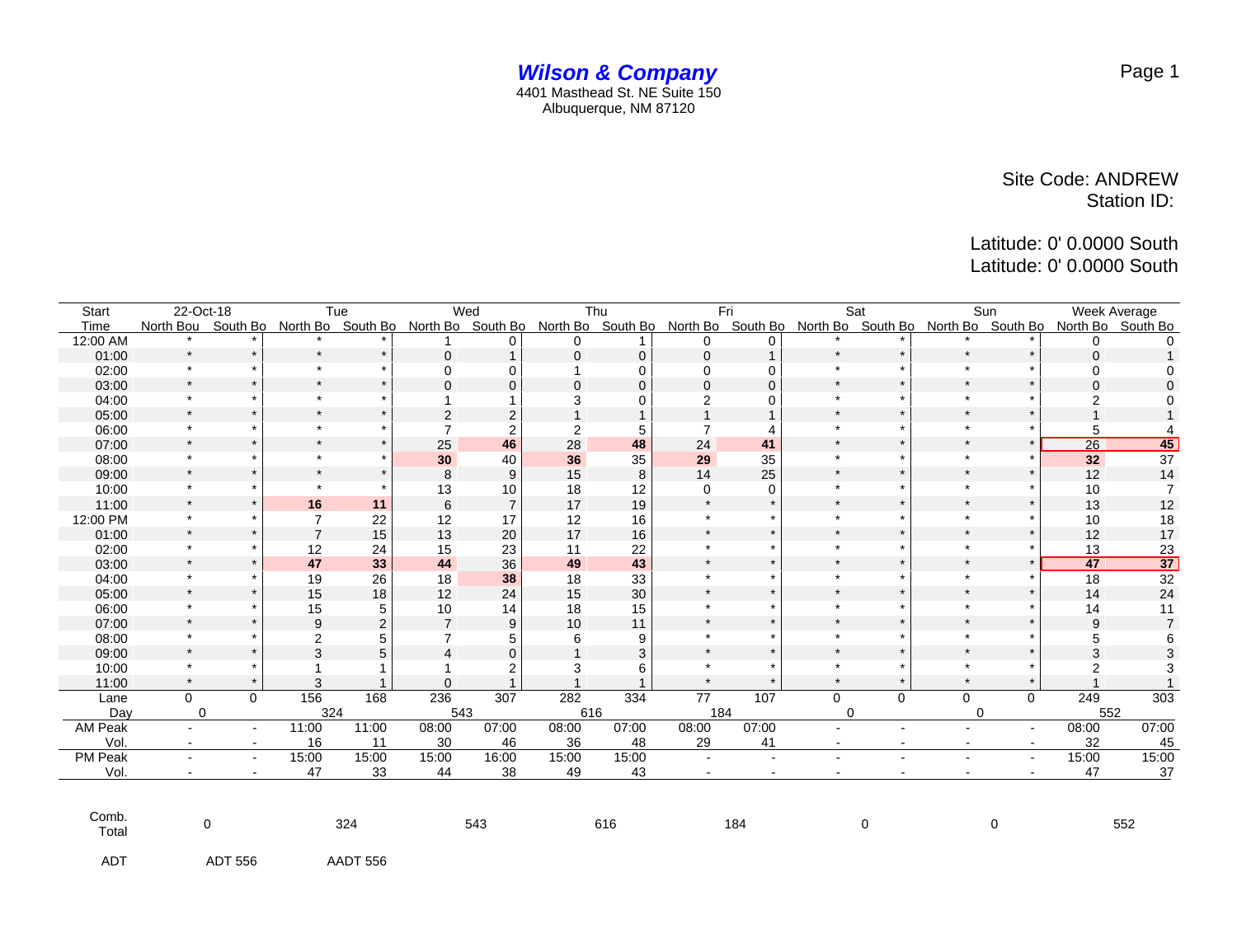#### *Wilson & Company* 4401 Masthead St. NE Suite 150 Albuquerque, NM 87109

Latitude: 0' 0.0000 South Latitude: 0' 0.0000 South

| North Bound       |                |                 |                |                |                |                |              |              |              |              |              |              |                |                      |                |           |                |
|-------------------|----------------|-----------------|----------------|----------------|----------------|----------------|--------------|--------------|--------------|--------------|--------------|--------------|----------------|----------------------|----------------|-----------|----------------|
| Start             |                | 16              | 21             | 26             | 31             | 36             | 41           | 46           | 51           | 56           | 61           | 66           | 71             | 76                   |                | Pace      | Number         |
| Time              | 15             | 20              | 25             | 30             | 35             | 40             | 45           | 50           | 55           | 60           | 65           | 70           | 75             | 999                  | Total          | Speed     | in Pace        |
| 10/23/18          | $\star$        | $\star$         | $\star$        | $\star$        | $\star$        | $\star$        | $\star$      | $\star$      | $\star$      | $\star$      | $\star$      | $\star$      | $\star$        | $\star$              |                |           |                |
| 01:00             | $\star$        | $\star$         | $\star$        | $\star$        | $\star$        | $\star$        | $\star$      | $\star$      | $\star$      | $\star$      | $\star$      | $\star$      | $\pmb{\ast}$   |                      | $\star$        | $\star$   |                |
| 02:00             | $\star$        | $\star$         | $\star$        | $\star$        | $\star$        | $\star$        | $\star$      | $\star$      | $\star$      | $\star$      | $\star$      | $\star$      | $\star$        | $\ddot{\phantom{1}}$ | $\star$        | $\star$   |                |
| 03:00             | $\star$        | $\star$         | $\star$        | $\star$        | $\star$        | $\ast$         | $\star$      | $\star$      | $\star$      | $\star$      | $\star$      | $\pmb{\ast}$ | $\pmb{\ast}$   | $\star$              | $\star$        | $\star$   |                |
| 04:00             | $\ast$         | $\star$         | $\star$        | $\star$        |                | $\star$        | $\star$      | $\star$      | $\star$      | $\star$      | $\star$      | $\star$      | $\star$        |                      | $\star$        | $\star$   |                |
| 05:00             | $\star$        | $\star$         | $\star$        | $\star$        |                | $\star$        | $\star$      | $\star$      | $\star$      | $\star$      | $\star$      | $\star$      | $\star$        | $\star$              | $\star$        | $\star$   |                |
| 06:00             | $\star$        | $\star$         | $\star$        | $\star$        | $\star$        | $\star$        | $\star$      | $\star$      | $\star$      | $\star$      | $\star$      | $\star$      | $\star$        | $\cdot$              | $\star$        | $\star$   |                |
| 07:00             | $\star$        | $\star$         | $\star$        | $\star$        | $\star$        | $\star$        | $\star$      | $\star$      | $\star$      | $\star$      | $\star$      | $\star$      | $\star$        |                      | $\star$        | $\star$   |                |
| 08:00             | $\star$        | $\star$         | $\star$        | $\star$        | $\star$        | $\star$        | $\star$      | $\star$      | $\star$      | $\star$      | $\star$      | $\star$      | $\star$        | $\star$              | $\star$        | $\star$   |                |
| 09:00             | $\star$        | $\star$         | $\star$        | $\star$        | $\star$        | $\star$        | $\star$      | $\star$      | $\star$      | $\star$      | $\star$      | $\star$      | $\star$        | $\star$              | $\star$        | $\star$   |                |
| 10:00             | $\star$        | $\star$         | $\star$        | $\star$        | $\star$        | $\star$        | $\star$      | $\star$      | $\star$      | $\star$      | $\pmb{\ast}$ | $\star$      | $\star$        | $\star$              | $\star$        | $\star$   |                |
| 11:00             | $\mathbf{2}$   | $5\phantom{.0}$ | 6              | $\mathbf{2}$   | 1              | $\mathbf 0$    | $\mathbf{0}$ | $\mathbf{0}$ | $\mathbf{0}$ | $\mathbf 0$  | $\mathbf 0$  | 0            | $\mathbf 0$    | $\mathbf 0$          | 16             | 16-25     | 11             |
| <b>12 PM</b>      | $\mathbf 0$    | $\overline{4}$  | 2              |                | 0              | $\mathbf 0$    | 0            | $\mathbf 0$  | $\mathbf 0$  | $\mathbf 0$  | 0            | 0            | $\mathbf 0$    | $\mathbf 0$          | $\overline{7}$ | 16-25     | 6              |
| 13:00             | 2              | $\overline{2}$  | $\overline{1}$ | $\overline{2}$ | $\Omega$       | $\Omega$       | $\Omega$     | $\Omega$     | $\Omega$     | $\Omega$     | $\Omega$     | $\mathbf{0}$ | $\mathbf 0$    | $\Omega$             | $\overline{7}$ | $21 - 30$ | 3              |
| 14:00             | $\mathbf 0$    | 3               | 6              | 3              | 0              | $\mathbf 0$    | $\mathbf 0$  | $\mathbf 0$  | $\mathbf 0$  | $\mathbf 0$  | $\mathbf 0$  | $\mathbf 0$  | $\mathbf 0$    | $\mathbf 0$          | 12             | 16-25     | 9              |
| 15:00             | 4              | 13              | 23             | $\overline{7}$ | $\mathbf{0}$   | $\mathbf 0$    | $\mathbf 0$  | $\mathbf{0}$ | $\Omega$     | $\mathbf{0}$ | $\Omega$     | $\mathbf{0}$ | $\mathbf 0$    | $\mathbf 0$          | 47             | 16-25     | 36             |
| 16:00             |                | $\overline{4}$  | 8              | 5              | 1              | $\mathbf 0$    | $\Omega$     | $\Omega$     | $\Omega$     | $\Omega$     | $\Omega$     | 0            | $\Omega$       | $\Omega$             | 19             | 19-28     | 13             |
| 17:00             | 3              | $\overline{4}$  | 6              | $\overline{1}$ | $\overline{1}$ | $\mathbf 0$    | $\mathbf{0}$ | $\mathbf{0}$ | $\mathbf{0}$ | $\mathbf{0}$ | $\mathbf 0$  | $\mathbf 0$  | $\mathbf 0$    | $\mathbf 0$          | 15             | 16-25     | 10             |
| 18:00             | 2              | 5               | 6              | $\overline{c}$ | 0              | $\mathbf 0$    | $\mathbf 0$  | $\mathbf 0$  | $\mathbf 0$  | $\mathbf 0$  | 0            | 0            | $\Omega$       | $\mathbf 0$          | 15             | 16-25     | 11             |
| 19:00             | $\mathbf 0$    | 3               | 5              |                | 0              | $\mathbf 0$    | $\mathbf 0$  | $\mathbf{0}$ | $\mathbf{0}$ | $\mathbf 0$  | $\mathbf 0$  | 0            | $\overline{0}$ | $\mathbf 0$          | 9              | 16-25     | 8              |
| 20:00             | $\mathbf 0$    | $\mathbf 0$     | $\mathbf 0$    |                | 0              | -1             | 0            | $\mathbf 0$  | $\mathbf 0$  | $\mathbf 0$  | 0            | 0            | $\mathbf 0$    | 0                    | $\overline{2}$ | 19-28     |                |
| 21:00             | $\mathbf{0}$   | $\mathbf{0}$    | $\overline{2}$ |                | $\mathbf 0$    | $\Omega$       | $\Omega$     | $\Omega$     | $\Omega$     | $\Omega$     | $\Omega$     | $\Omega$     | $\Omega$       | $\Omega$             | 3              | 19-28     | 3              |
| 22:00             | 0              | 0               | 1              | 0              | 0              | $\mathbf 0$    | $\mathbf 0$  | $\mathbf 0$  | $\Omega$     | $\Omega$     | $\Omega$     | $\mathbf 0$  | $\mathbf 0$    | $\mathbf 0$          |                | 14-23     |                |
| 23:00             |                | $\Omega$        | 2              | $\Omega$       | $\Omega$       | $\mathbf 0$    | $\Omega$     | $\Omega$     | $\Omega$     | $\mathbf{0}$ | $\Omega$     | 0            | $\Omega$       | $\Omega$             | 3              | $15 - 24$ | $\overline{2}$ |
| Total             | 15             | 43              | 68             | 26             | 3              | $\overline{ }$ | $\Omega$     | $\Omega$     | $\mathbf 0$  | $\mathbf 0$  | $\mathbf 0$  | 0            | $\mathbf 0$    | $\mathbf 0$          | 156            |           |                |
| Percent           | 9.6%           | 27.6%           | 43.6%          | 16.7%          | 1.9%           | 0.6%           | 0.0%         | 0.0%         | 0.0%         | 0.0%         | 0.0%         | 0.0%         | 0.0%           | 0.0%                 |                |           |                |
| AM<br>Peak        | 11:00          | 11:00           | 11:00          | 11:00          | 11:00          |                |              |              |              |              |              |              |                |                      | 11:00          |           |                |
| Vol.              | $\overline{2}$ | 5               | 6              | $\overline{2}$ |                |                |              |              |              |              |              |              |                |                      | 16             |           |                |
| <b>PM</b><br>Peak | 15:00          | 15:00           | 15:00          | 15:00          | 16:00          | 20:00          |              |              |              |              |              |              |                |                      | 15:00          |           |                |
| Vol.              | 4              | 13              | 23             | $\overline{7}$ | 1              | -1             |              |              |              |              |              |              |                |                      | 47             |           |                |

Page 1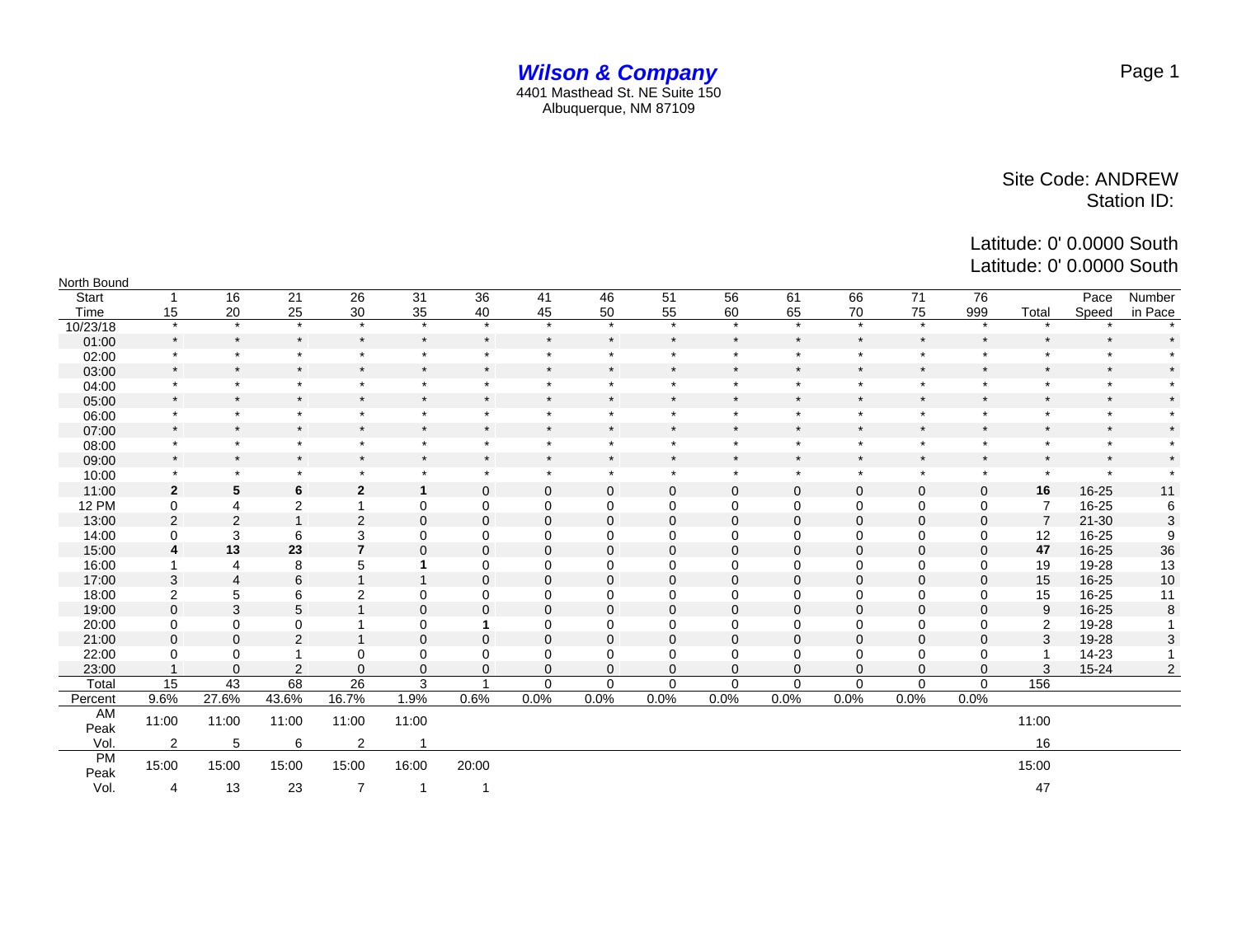Latitude: 0' 0.0000 South Latitude: 0' 0.0000 South

| North Bound  |                |                |                |                |                |                |              |             |                |             |              |                |              |             |                |           |                         |
|--------------|----------------|----------------|----------------|----------------|----------------|----------------|--------------|-------------|----------------|-------------|--------------|----------------|--------------|-------------|----------------|-----------|-------------------------|
| <b>Start</b> |                | 16             | 21             | 26             | 31             | 36             | 41           | 46          | 51             | 56          | 61           | 66             | 71           | 76          |                | Pace      | Number                  |
| Time         | 15             | 20             | 25             | 30             | 35             | 40             | 45           | 50          | 55             | 60          | 65           | 70             | 75           | 999         | Total          | Speed     | in Pace                 |
| 10/24/18     | $\mathbf 0$    | $\mathbf 0$    | $\overline{1}$ | $\mathbf 0$    | $\mathbf 0$    | $\mathbf 0$    | $\mathbf 0$  | $\mathbf 0$ | $\mathbf 0$    | $\mathbf 0$ | $\mathbf 0$  | $\mathbf 0$    | $\mathbf 0$  | $\mathbf 0$ |                | 14-23     |                         |
| 01:00        | $\mathbf{0}$   | $\mathbf 0$    | $\mathbf 0$    | $\mathbf 0$    | $\mathbf{0}$   | $\mathbf 0$    | $\mathbf{0}$ | $\Omega$    | 0              | $\mathbf 0$ | $\mathbf{0}$ | $\mathbf 0$    | 0            | $\mathbf 0$ | $\Omega$       |           |                         |
| 02:00        | 0              | $\Omega$       | $\mathbf 0$    | $\Omega$       | 0              | $\Omega$       | 0            | 0           | $\Omega$       | $\Omega$    | $\Omega$     | $\Omega$       | 0            | $\Omega$    | $\Omega$       | $\star$   |                         |
| 03:00        | $\mathbf{0}$   | $\mathbf 0$    | $\mathbf{0}$   | $\mathbf 0$    | $\mathbf{0}$   | $\mathbf 0$    | $\mathbf{0}$ | $\Omega$    | $\mathbf{0}$   | $\mathbf 0$ | $\mathbf{0}$ | $\mathbf 0$    | 0            | $\Omega$    | $\Omega$       | $\star$   |                         |
| 04:00        | 0              | 0              |                | 0              | 0              | 0              | $\mathbf 0$  | 0           | 0              | $\mathbf 0$ | $\mathbf 0$  | 0              | 0            | $\mathbf 0$ |                | 14-23     |                         |
| 05:00        | 0              | $\mathbf 0$    | $\overline{1}$ |                | 0              | $\overline{0}$ | $\mathbf 0$  | 0           | 0              | $\mathbf 0$ | $\mathbf{0}$ | $\overline{0}$ | 0            | $\mathbf 0$ | 2              | 19-28     | $\overline{\mathbf{c}}$ |
| 06:00        | 0              | $\overline{4}$ | 3              | 0              | 0              | $\Omega$       | $\Omega$     | 0           | $\Omega$       | $\Omega$    | $\Omega$     | 0              | $\mathbf 0$  | $\Omega$    | $\overline{7}$ | 16-25     | $\overline{7}$          |
| 07:00        | $\overline{2}$ |                | 11             | 10             |                | $\Omega$       | $\Omega$     | $\Omega$    | $\Omega$       | $\Omega$    | $\Omega$     | $\Omega$       | $\mathbf{0}$ | $\Omega$    | 25             | $21 - 30$ | 21                      |
| 08:00        | $\overline{c}$ | 5              | 13             | 6              | 3              | 1              | $\Omega$     | 0           | $\Omega$       | $\Omega$    | $\Omega$     | 0              | 0            | $\Omega$    | 30             | 19-28     | 19                      |
| 09:00        | 0              | $\overline{1}$ | $\overline{2}$ | 4              | $\overline{1}$ | $\mathbf 0$    | $\mathbf{0}$ | $\Omega$    | $\mathbf{0}$   | $\Omega$    | $\mathbf{0}$ | $\mathbf{0}$   | $\mathbf{0}$ | $\mathbf 0$ | 8              | $21 - 30$ | 6                       |
| 10:00        | 3              | 3              | 4              | 3              | 0              | $\Omega$       | 0            | 0           | 0              | $\mathbf 0$ | 0            | 0              | 0            | $\mathbf 0$ | 13             | 16-25     | 7                       |
| 11:00        | $\mathbf 0$    | 3              | 2              | $\overline{1}$ | 0              | $\mathbf 0$    | $\mathbf 0$  | $\Omega$    | $\overline{0}$ | $\mathbf 0$ | $\mathbf{0}$ | $\mathbf 0$    | $\mathbf 0$  | $\mathbf 0$ | 6              | $16 - 25$ | 5                       |
| <b>12 PM</b> | 2              | 5              | 3              | 0              |                | 1              | 0            | 0           | $\mathbf 0$    | $\mathbf 0$ | $\mathbf 0$  | 0              | 0            | $\mathbf 0$ | 12             | 15-24     | 8                       |
| 13:00        | $\mathbf{1}$   | 6              | 3              | $\overline{2}$ | $\overline{1}$ | $\mathbf 0$    | $\Omega$     | $\Omega$    | 0              | $\Omega$    | $\Omega$     | $\Omega$       | 0            | $\Omega$    | 13             | 16-25     | 9                       |
| 14:00        | 2              | 6              | 5              | $\overline{2}$ | 0              | 0              | $\Omega$     | 0           | $\Omega$       | $\Omega$    | $\mathbf 0$  | 0              | $\mathbf 0$  | $\Omega$    | 15             | 16-25     | 11                      |
| 15:00        | 3              | 12             | 26             | 2              | 0              |                | $\Omega$     | $\Omega$    | $\Omega$       | $\Omega$    | $\Omega$     | $\Omega$       | $\Omega$     | $\Omega$    | 44             | 16-25     | 38                      |
| 16:00        | 0              | $\overline{4}$ | 9              | 4              |                | 0              | 0            | 0           | 0              | $\Omega$    | $\mathbf 0$  | $\Omega$       | $\mathbf 0$  | $\mathbf 0$ | 18             | 16-25     | 13                      |
| 17:00        | $\overline{1}$ | 3              | 5              | $\overline{1}$ | $\mathbf{2}$   | $\mathbf 0$    | $\mathbf 0$  | $\Omega$    | $\overline{0}$ | $\mathbf 0$ | $\mathbf{0}$ | $\overline{0}$ | 0            | $\mathbf 0$ | 12             | $16 - 25$ | $\bf 8$                 |
| 18:00        | $\overline{2}$ | 3              | 3              | $\overline{2}$ | 0              | $\Omega$       | 0            | 0           | 0              | $\Omega$    | $\Omega$     | 0              | 0            | $\Omega$    | 10             | 16-25     | 6                       |
| 19:00        |                |                | $\overline{4}$ |                | 0              | $\mathbf 0$    | $\mathbf 0$  | $\Omega$    | $\overline{0}$ | $\Omega$    | $\Omega$     | $\overline{0}$ | 0            | $\Omega$    | $\overline{7}$ | 18-27     | 5                       |
| 20:00        | 2              |                | 3              |                | 0              | $\mathbf 0$    | 0            | 0           | 0              | $\mathbf 0$ | $\mathbf 0$  | 0              | 0            | $\Omega$    | 7              | $21 - 30$ |                         |
| 21:00        | $\overline{1}$ | $\overline{1}$ | $\mathbf 0$    | $\overline{2}$ | 0              | $\overline{0}$ | $\Omega$     | $\Omega$    | $\Omega$       | $\Omega$    | $\Omega$     | $\Omega$       | 0            | $\Omega$    | $\overline{4}$ | 19-28     | $\overline{\mathbf{c}}$ |
| 22:00        | $\mathbf 0$    | 0              |                | 0              | 0              | 0              | 0            | 0           | 0              | 0           | $\mathbf 0$  | $\Omega$       | $\mathbf 0$  | $\Omega$    |                | 14-23     |                         |
| 23:00        | $\Omega$       | $\Omega$       | $\Omega$       | $\Omega$       | $\Omega$       | $\Omega$       | $\Omega$     | $\Omega$    | $\Omega$       | $\Omega$    | $\Omega$     | $\Omega$       | $\Omega$     | $\Omega$    | $\Omega$       | $\star$   |                         |
| Total        | 22             | 59             | 100            | 42             | 10             | 3              | $\Omega$     | $\Omega$    | $\Omega$       | $\Omega$    | $\mathbf 0$  | $\Omega$       | $\Omega$     | $\Omega$    | 236            |           |                         |
| Percent      | 9.3%           | 25.0%          | 42.4%          | 17.8%          | 4.2%           | 1.3%           | 0.0%         | 0.0%        | 0.0%           | 0.0%        | 0.0%         | 0.0%           | 0.0%         | 0.0%        |                |           |                         |
| AM<br>Peak   | 10:00          | 08:00          | 08:00          | 07:00          | 08:00          | 08:00          |              |             |                |             |              |                |              |             | 08:00          |           |                         |
| Vol.         | 3              | 5              | 13             | 10             | 3              |                |              |             |                |             |              |                |              |             | 30             |           |                         |
| PM<br>Peak   | 15:00          | 15:00          | 15:00          | 16:00          | 17:00          | 12:00          |              |             |                |             |              |                |              |             | 15:00          |           |                         |
| Vol.         | 3              | 12             | 26             | 4              | 2              | 1              |              |             |                |             |              |                |              |             | 44             |           |                         |

Page 2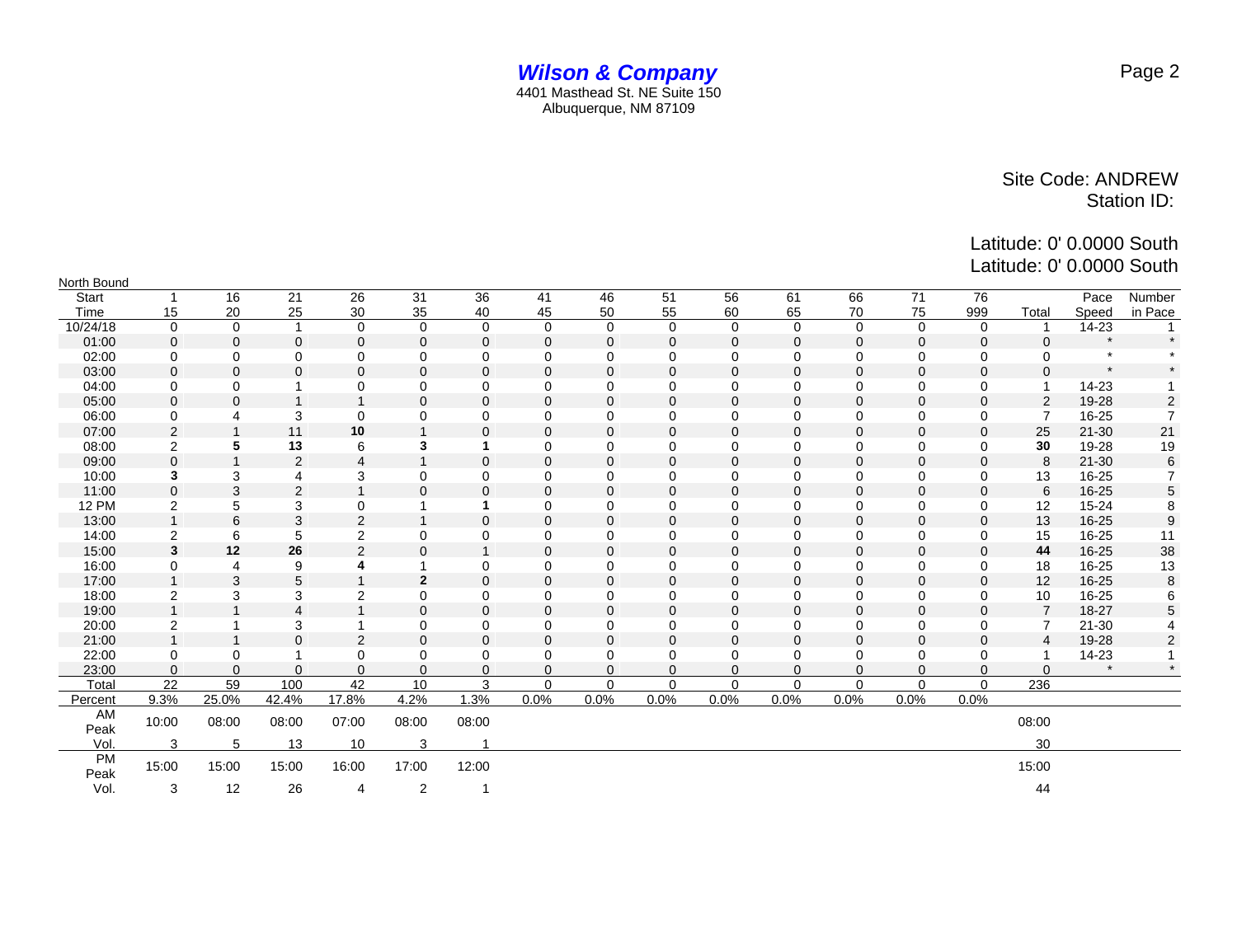Latitude: 0' 0.0000 South

Latitude: 0' 0.0000 South

| North Bound       |                |                         |                  |                         |                |              |              |          |          |             |              |              |             |             |                         |           |                  |
|-------------------|----------------|-------------------------|------------------|-------------------------|----------------|--------------|--------------|----------|----------|-------------|--------------|--------------|-------------|-------------|-------------------------|-----------|------------------|
| Start             |                | 16                      | 21               | 26                      | 31             | 36           | 41           | 46       | 51       | 56          | 61           | 66           | 71          | 76          |                         | Pace      | Number           |
| Time              | 15             | 20                      | 25               | 30                      | 35             | 40           | 45           | 50       | 55       | 60          | 65           | 70           | 75          | 999         | Total                   | Speed     | in Pace          |
| 10/25/18          | $\Omega$       | $\Omega$                | $\mathbf 0$      | $\mathbf 0$             | $\mathbf 0$    | $\mathbf 0$  | $\Omega$     | $\Omega$ | $\Omega$ | $\mathbf 0$ | $\mathbf 0$  | $\mathbf 0$  | $\mathbf 0$ | $\mathbf 0$ | $\Omega$                | $\bullet$ | $\bullet$        |
| 01:00             | $\Omega$       | $\Omega$                | $\Omega$         | $\Omega$                | $\Omega$       | $\Omega$     | $\Omega$     | $\Omega$ | $\Omega$ | $\Omega$    | $\Omega$     | $\Omega$     | $\Omega$    | $\Omega$    |                         | $\star$   |                  |
| 02:00             | $\mathbf 0$    |                         | $\mathbf 0$      | $\mathbf 0$             | $\mathbf 0$    | $\mathbf 0$  | $\mathbf 0$  | $\Omega$ | 0        | $\mathbf 0$ | $\mathbf 0$  | $\mathbf 0$  | $\mathbf 0$ | $\mathbf 0$ |                         | $9 - 18$  |                  |
| 03:00             | $\Omega$       | $\mathbf 0$             | $\mathbf 0$      | $\mathbf 0$             | $\mathbf 0$    | $\mathbf 0$  | $\mathbf{0}$ | $\Omega$ | $\Omega$ | $\Omega$    | $\Omega$     | $\mathbf{0}$ | $\Omega$    | 0           | $\Omega$                |           |                  |
| 04:00             | $\mathbf 0$    | 0                       | $\overline{2}$   | $\mathbf 0$             |                | 0            | $\Omega$     | $\Omega$ | $\Omega$ | $\Omega$    | $\Omega$     | $\Omega$     | $\mathbf 0$ | 0           | 3                       | 15-24     | 2                |
| 05:00             | $\Omega$       | $\overline{1}$          | $\pmb{0}$        | $\mathbf 0$             | $\mathbf 0$    | $\mathbf 0$  | $\mathbf{0}$ | $\Omega$ | $\Omega$ | $\Omega$    | $\Omega$     | $\mathbf 0$  | $\Omega$    | $\mathbf 0$ | $\overline{\mathbf{1}}$ | $9 - 18$  | $\overline{1}$   |
| 06:00             | $\mathbf 0$    | $\overline{c}$          | $\mathbf 0$      | $\mathbf 0$             | $\mathbf 0$    | $\Omega$     | $\mathbf 0$  | $\Omega$ | 0        | $\mathbf 0$ | $\mathbf 0$  | $\mathbf 0$  | $\mathbf 0$ | 0           | 2                       | $10 - 19$ | $\overline{2}$   |
| 07:00             | $\overline{4}$ | 6                       | 12               | 3                       | $\overline{2}$ | $\mathbf{1}$ | $\mathbf 0$  | $\Omega$ | 0        | $\mathbf 0$ | $\mathbf{0}$ | $\mathbf 0$  | $\mathbf 0$ | $\mathbf 0$ | 28                      | 16-25     | 18               |
| 08:00             | 7              | $\overline{7}$          | 12               | 9                       |                | $\Omega$     | $\Omega$     | $\Omega$ | 0        | $\mathbf 0$ | $\mathbf 0$  | $\mathbf 0$  | $\mathbf 0$ | 0           | 36                      | 20-29     | 21               |
| 09:00             | $\Omega$       | $\overline{4}$          | $\overline{4}$   | 5                       | $\overline{2}$ | $\Omega$     | $\Omega$     | $\Omega$ | $\Omega$ | $\Omega$    | $\Omega$     | $\Omega$     | $\Omega$    | $\Omega$    | 15                      | $21 - 30$ | $\boldsymbol{9}$ |
| 10:00             |                | 3                       | 11               | 2                       |                | $\mathbf 0$  | $\Omega$     | $\Omega$ | $\Omega$ | $\mathbf 0$ | $\mathbf 0$  | $\mathbf 0$  | $\mathbf 0$ | $\mathbf 0$ | 18                      | $16 - 25$ | 14               |
| 11:00             | $\Omega$       | 6                       | 8                | 1                       | $\overline{2}$ | $\Omega$     | $\Omega$     | $\Omega$ | $\Omega$ | $\Omega$    | $\Omega$     | $\mathbf{0}$ | $\Omega$    | $\mathbf 0$ | 17                      | 16-25     | 14               |
| <b>12 PM</b>      | 0              | 6                       | 5                | 1                       | 0              | $\Omega$     | $\Omega$     | $\Omega$ | 0        | $\Omega$    | $\Omega$     | $\Omega$     | $\mathbf 0$ | 0           | 12                      | 16-25     | 11               |
| 13:00             |                | $\overline{4}$          | 11               | $\mathbf 0$             | $\overline{1}$ | $\Omega$     | $\Omega$     | $\Omega$ | $\Omega$ | $\Omega$    | $\Omega$     | $\mathbf{0}$ | $\Omega$    | $\mathbf 0$ | 17                      | 16-25     | 15               |
| 14:00             | 0              | 3                       | 5                | 3                       | 0              | $\Omega$     | $\mathbf 0$  | $\Omega$ | 0        | 0           | $\mathbf 0$  | $\mathbf 0$  | $\mathbf 0$ | 0           | 11                      | 16-25     | 8                |
| 15:00             | 2              | 14                      | 20               | 10                      | 3              | $\mathbf 0$  | $\mathbf 0$  | $\Omega$ | 0        | $\mathbf 0$ | $\mathbf{0}$ | $\mathbf 0$  | $\mathbf 0$ | $\mathbf 0$ | 49                      | 16-25     | 34               |
| 16:00             | $\overline{2}$ | 5                       | 9                | $\overline{\mathbf{c}}$ | 0              | $\Omega$     | $\Omega$     | $\Omega$ | 0        | $\mathbf 0$ | 0            | 0            | $\mathbf 0$ | 0           | 18                      | 16-25     | 14               |
| 17:00             | 3              |                         | $\overline{7}$   | $\overline{4}$          | $\Omega$       | $\Omega$     | $\Omega$     | $\Omega$ | $\Omega$ | $\Omega$    | $\Omega$     | $\Omega$     | $\Omega$    | $\Omega$    | 15                      | $21 - 30$ | 11               |
| 18:00             | 3              | 5                       | 8                | $\mathbf 0$             | 2              | $\Omega$     | $\Omega$     | $\Omega$ | $\Omega$ | $\mathbf 0$ | $\Omega$     | $\Omega$     | $\mathbf 0$ | $\mathbf 0$ | 18                      | 16-25     | 13               |
| 19:00             |                | 6                       | $\overline{ }$   | $\overline{2}$          | 0              | $\Omega$     | $\mathbf{0}$ | $\Omega$ | $\Omega$ | $\Omega$    | $\Omega$     | $\Omega$     | $\Omega$    | $\Omega$    | 10                      | 16-25     | $\overline{7}$   |
| 20:00             | $\mathbf 0$    |                         | 3                | 2                       | $\mathbf 0$    | $\mathbf 0$  | $\mathbf 0$  | $\Omega$ | $\Omega$ | $\Omega$    | $\mathbf 0$  | $\mathbf 0$  | $\mathbf 0$ | 0           | 6                       | 19-28     | 5                |
| 21:00             | $\Omega$       | $\overline{\mathbf{A}}$ | $\mathbf 0$      | $\mathbf 0$             | $\mathbf 0$    | $\mathbf 0$  | $\mathbf{0}$ | $\Omega$ | $\Omega$ | $\Omega$    | $\Omega$     | $\Omega$     | $\Omega$    | $\mathbf 0$ |                         | $9 - 18$  |                  |
| 22:00             | $\mathbf 0$    | 0                       | $\boldsymbol{2}$ | 1                       | $\mathbf 0$    | $\mathbf 0$  | $\mathbf 0$  | $\Omega$ | 0        | $\mathbf 0$ | $\mathbf 0$  | $\mathbf 0$  | $\mathbf 0$ | 0           | 3                       | 19-28     | 3                |
| 23:00             |                | $\Omega$                | $\overline{0}$   | $\mathbf 0$             | $\mathbf 0$    | $\mathbf 0$  | $\mathbf{0}$ | $\Omega$ | $\Omega$ | $\mathbf 0$ | $\mathbf{0}$ | $\mathbf{0}$ | $\Omega$    | $\mathbf 0$ |                         | $\star$   |                  |
| Total             | 25             | 76                      | 120              | 45                      | 15             |              | $\Omega$     | $\Omega$ | $\Omega$ | $\Omega$    | $\Omega$     | $\Omega$     | $\Omega$    | $\Omega$    | 282                     |           |                  |
| Percent           | 8.9%           | 27.0%                   | 42.6%            | 16.0%                   | 5.3%           | 0.4%         | 0.0%         | 0.0%     | 0.0%     | 0.0%        | 0.0%         | 0.0%         | 0.0%        | 0.0%        |                         |           |                  |
| AM<br>Peak        | 08:00          | 08:00                   | 07:00            | 08:00                   | 07:00          | 07:00        |              |          |          |             |              |              |             |             | 08:00                   |           |                  |
| Vol.              | $\overline{7}$ | $\overline{7}$          | 12               | 9                       | $\overline{2}$ |              |              |          |          |             |              |              |             |             | 36                      |           |                  |
| <b>PM</b><br>Peak | 17:00          | 15:00                   | 15:00            | 15:00                   | 15:00          |              |              |          |          |             |              |              |             |             | 15:00                   |           |                  |
| Vol.              | 3              | 14                      | 20               | 10                      | 3              |              |              |          |          |             |              |              |             |             | 49                      |           |                  |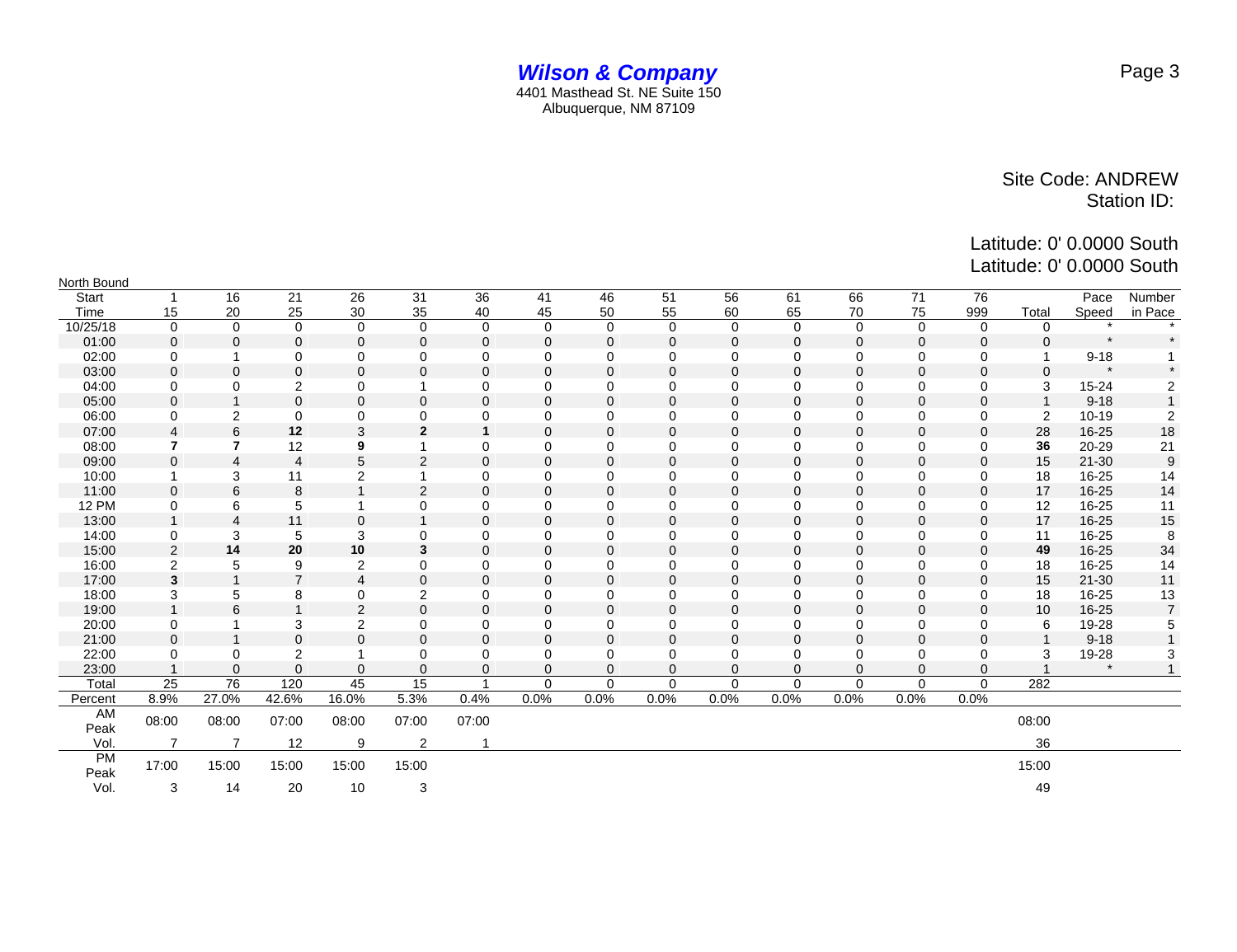| North Bound  |                |                |                   |              |                 |             |             |              |                |             |             |             |             |                |                |           |                  |
|--------------|----------------|----------------|-------------------|--------------|-----------------|-------------|-------------|--------------|----------------|-------------|-------------|-------------|-------------|----------------|----------------|-----------|------------------|
| <b>Start</b> | $\overline{1}$ | 16             | 21                | 26           | 31              | 36          | 41          | 46           | 51             | 56          | 61          | 66          | 71          | 76             |                | Pace      | Number           |
| Time         | 15             | 20             | 25                | 30           | 35              | 40          | 45          | 50           | 55             | 60          | 65          | 70          | 75          | 999            | Total          | Speed     | in Pace          |
| 10/26/18     | $\mathbf 0$    | $\mathbf 0$    | $\mathbf 0$       | $\mathbf 0$  | $\mathbf 0$     | $\mathbf 0$ | $\mathbf 0$ | $\mathbf 0$  | $\mathbf 0$    | $\mathbf 0$ | $\mathbf 0$ | $\mathbf 0$ | $\mathbf 0$ | $\mathbf 0$    | $\mathbf 0$    |           |                  |
| 01:00        | $\mathbf{0}$   | $\mathbf{0}$   | $\mathbf 0$       | $\mathbf 0$  | 0               | $\mathbf 0$ | $\mathbf 0$ | $\Omega$     | $\mathbf{0}$   | $\mathbf 0$ | $\mathbf 0$ | $\Omega$    | 0           | $\Omega$       | $\Omega$       | $\star$   | $\star$          |
| 02:00        | $\mathbf 0$    | $\mathbf 0$    | 0                 | $\mathbf 0$  | $\mathbf 0$     | $\mathbf 0$ | $\mathbf 0$ | $\mathbf 0$  | $\mathbf 0$    | $\mathbf 0$ | $\mathbf 0$ | 0           | $\mathbf 0$ | $\mathbf 0$    | 0              | $\star$   | $\star$          |
| 03:00        | $\mathbf{0}$   | $\mathbf 0$    | $\mathbf 0$       | $\pmb{0}$    | $\pmb{0}$       | $\pmb{0}$   | $\pmb{0}$   | $\mathbf 0$  | $\overline{0}$ | $\Omega$    | $\Omega$    | $\Omega$    | $\mathbf 0$ | $\overline{0}$ | $\Omega$       | $\star$   | $\star$          |
| 04:00        | 0              | 1              | 1                 | 0            | 0               | 0           | 0           | 0            | $\mathbf 0$    | 0           | 0           | 0           | 0           | 0              | 2              | 14-23     | $\boldsymbol{2}$ |
| 05:00        | $\Omega$       | $\overline{1}$ | $\mathbf{0}$      | $\mathbf 0$  | $\mathbf 0$     | $\mathbf 0$ | $\mathbf 0$ | $\mathbf{0}$ | $\mathbf{0}$   | $\Omega$    | $\Omega$    | $\Omega$    | 0           | $\Omega$       | -1             | $9 - 18$  | $\mathbf{1}$     |
| 06:00        | 0              | 2              | 4                 | $\mathbf{1}$ | 0               | $\mathbf 0$ | $\mathbf 0$ | $\mathbf 0$  | $\mathbf 0$    | $\mathbf 0$ | $\mathbf 0$ | 0           | $\mathbf 0$ | $\mathbf 0$    | $\overline{7}$ | 16-25     | 6                |
| 07:00        | 1              | 3              | 10                | 8            | $\mathbf{2}$    | $\mathbf 0$ | $\mathbf 0$ | $\mathbf{0}$ | $\mathbf 0$    | $\mathbf 0$ | $\mathbf 0$ | $\mathbf 0$ | 0           | $\mathbf 0$    | 24             | $21 - 30$ | 18               |
| 08:00        | 5              | $\overline{7}$ | 11                | 5            | $\mathbf{1}$    | $\mathbf 0$ | $\mathbf 0$ | 0            | 0              | 0           | 0           | 0           | 0           | 0              | 29             | 16-25     | 18               |
| 09:00        | $\overline{1}$ | $\overline{4}$ | $\overline{7}$    | 2            | $\mathbf 0$     | $\mathbf 0$ | $\mathbf 0$ | $\Omega$     | $\Omega$       | $\Omega$    | $\Omega$    | $\Omega$    | $\mathbf 0$ | $\mathbf 0$    | 14             | 16-25     | 11               |
| 10:00        | 0              | 0              | 0                 | 0            | 0               | 0           | 0           | 0            | 0              | $\mathbf 0$ | 0           | 0           | 0           | 0              | $\mathbf 0$    | $\star$   |                  |
| 11:00        | $\star$        | $\star$        | $\star$           | $\star$      | $\star$         | $\star$     | $\star$     | $\bullet$    | $\star$        | $\star$     | $\star$     | $\star$     | $\star$     | $\star$        | $\star$        | $\star$   | $\star$          |
| <b>12 PM</b> | $\star$        | $\star$        | $\star$           | $\star$      | $\star$         | $\star$     | $\star$     | $\star$      | $\star$        | $\star$     | $\star$     | $\star$     | $\star$     | $\star$        | $\star$        | $\star$   |                  |
| 13:00        | $\star$        | $\star$        | $\star$           | $\star$      | $\star$         | $\star$     | $\star$     | $\star$      | $\star$        | $\star$     | $\star$     | $\star$     | $\star$     | $\star$        | $\star$        | $\star$   | $\star$          |
| 14:00        | $\star$        | $\star$        | $\star$           | $\star$      | $\star$         | $\star$     | $\star$     | $\star$      | $\star$        | $\star$     | $\star$     | $\star$     | $\star$     | $\star$        | $\star$        | $\star$   |                  |
| 15:00        | $\star$        | $\star$        | $\star$           | $\star$      | $\star$         | $\star$     | $\star$     | $\star$      | $\star$        | $\star$     | $\star$     | $\star$     | $\star$     | $\star$        | $\star$        | $\star$   |                  |
| 16:00        | $\star$        | $\star$        | $\star$           | $\star$      | $\star$         | $\star$     | $\star$     | $\star$      | $\star$        | $\star$     | $\star$     | $\star$     | $\star$     | $\star$        | $\star$        | $\star$   |                  |
| 17:00        | $\star$        | $\star$        | $\star$           | $\star$      | $\star$         | $\star$     | $\star$     |              | $\star$        | $\star$     | $\star$     | $\star$     | $\star$     | $\star$        | $\star$        | $\star$   | $\star$          |
| 18:00        | $\star$        | $\star$        | $\star$           | $\star$      | $\star$         | $\star$     | $\star$     | $\star$      | $\star$        | $\star$     | $\star$     | $\star$     | $\star$     | $\star$        | $\star$        | $\star$   | $\star$          |
| 19:00        | $\star$        | $\star$        | $\star$           | $\star$      | $\star$         | $\star$     | $\star$     | $\star$      | $\star$        | $\star$     | $\star$     | $\star$     | $\star$     | $\star$        | $\star$        | $\star$   |                  |
| 20:00        | $\star$        | $\star$        | $\star$           | $\star$      | $\star$         | $\star$     | $\star$     | $\star$      | $\star$        | $\star$     | $\star$     | $\star$     | $\star$     | $\star$        | $\star$        | $\star$   |                  |
| 21:00        | $\star$        | $\star$        | $\star$           | $\star$      | $\star$         | $\star$     | $\star$     | $\star$      | $\star$        | $\star$     | $\star$     | $\star$     | $\star$     | $\star$        | $\star$        | $\star$   |                  |
| 22:00        | $\star$        | $\star$        | $\star$           | $\star$      | $\star$         | $\star$     | $\star$     | $\star$      | $\star$        | $\star$     | $\star$     | $\star$     | $\star$     | $\star$        | $\star$        | $\star$   |                  |
| 23:00        | $\star$        | $\star$        | $\star$           | $\star$      | $\star$         | $\star$     | $\star$     | $\star$      | $\star$        | $\star$     | $\star$     | $\star$     | $\star$     | $\star$        | $\star$        | $\star$   |                  |
| Total        | $\overline{7}$ | 18             | 33                | 16           | 3               | $\mathbf 0$ | $\mathbf 0$ | $\Omega$     | $\Omega$       | $\mathbf 0$ | $\mathbf 0$ | $\Omega$    | $\mathbf 0$ | $\mathbf 0$    | 77             |           |                  |
| Percent      | 9.1%           | 23.4%          | 42.9%             | 20.8%        | 3.9%            | 0.0%        | 0.0%        | 0.0%         | 0.0%           | 0.0%        | 0.0%        | 0.0%        | 0.0%        | 0.0%           |                |           |                  |
| AM<br>Peak   | 08:00          | 08:00          | 08:00             | 07:00        | 07:00           |             |             |              |                |             |             |             |             |                | 08:00          |           |                  |
| Vol.         | 5              | $\overline{7}$ | 11                | 8            | $\overline{2}$  |             |             |              |                |             |             |             |             |                | 29             |           |                  |
| <b>PM</b>    |                |                |                   |              |                 |             |             |              |                |             |             |             |             |                |                |           |                  |
| Peak         |                |                |                   |              |                 |             |             |              |                |             |             |             |             |                |                |           |                  |
| Vol.         |                |                |                   |              |                 |             |             |              |                |             |             |             |             |                |                |           |                  |
| Total        | 69             | 196            | 321               | 129          | $\overline{31}$ | 5           | $\mathbf 0$ | $\mathbf 0$  | $\mathbf 0$    | 0           | $\mathbf 0$ | $\mathbf 0$ | $\mathbf 0$ | $\mathbf 0$    | 751            |           |                  |
| Percent      | 9.2%           | 26.1%          | 42.7%             | 17.2%        | 4.1%            | 0.7%        | 0.0%        | 0.0%         | 0.0%           | 0.0%        | 0.0%        | 0.0%        | 0.0%        | 0.0%           |                |           |                  |
|              |                |                | 15th Percentile : |              | 16 MPH          |             |             |              |                |             |             |             |             |                |                |           |                  |
|              |                |                | 50th Percentile : |              | 21 MPH          |             |             |              |                |             |             |             |             |                |                |           |                  |
|              |                |                | 85th Percentile : |              | 27 MPH          |             |             |              |                |             |             |             |             |                |                |           |                  |
|              |                |                | 95th Percentile : |              | 29 MPH          |             |             |              |                |             |             |             |             |                |                |           |                  |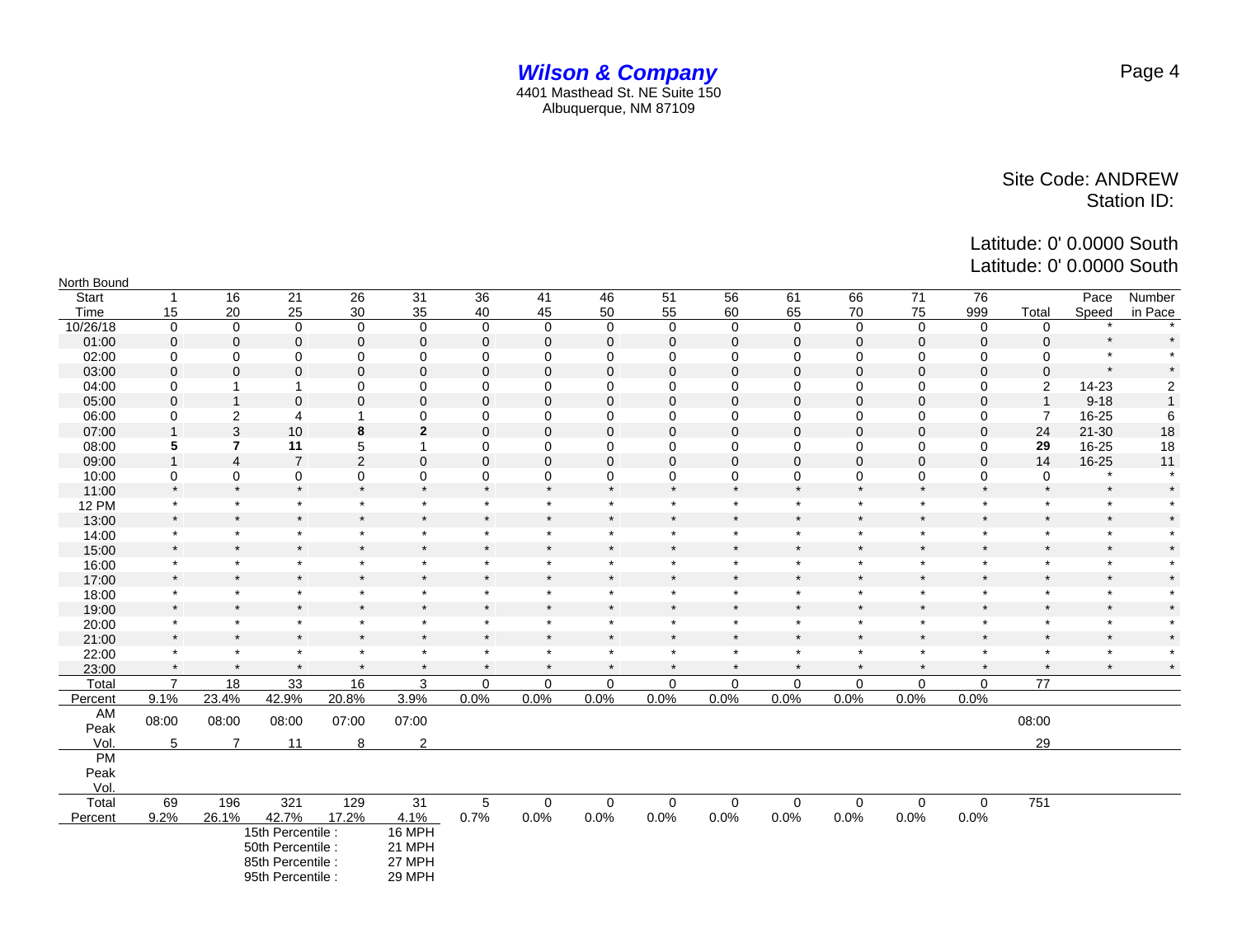| <b>Stats</b> | 10 MPH Pace Speed:             | 16-25 MPH |
|--------------|--------------------------------|-----------|
|              | Number in Pace:                | 517       |
|              | Percent in Pace:               | 68.8%     |
|              | Number of Vehicles > 25 MPH :  | 165       |
|              | Percent of Vehicles > 25 MPH : | 22.0%     |
|              | Mean Speed(Average):           | 22 MPH    |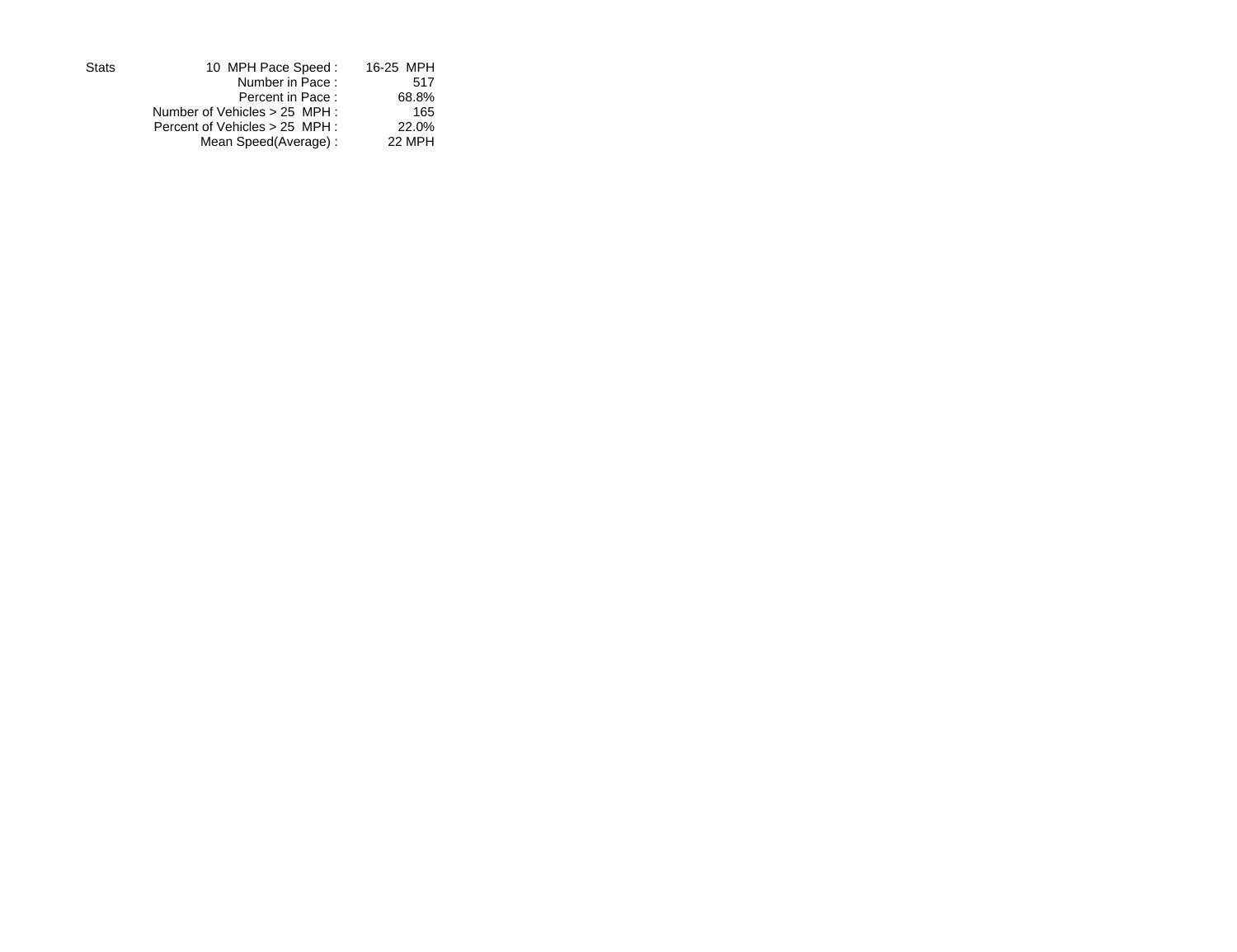| South Bound  |                         |                 |                |                         |              |              |              |             |              |              |              |              |             |                |         |           |                  |
|--------------|-------------------------|-----------------|----------------|-------------------------|--------------|--------------|--------------|-------------|--------------|--------------|--------------|--------------|-------------|----------------|---------|-----------|------------------|
| Start        |                         | 16              | 21             | 26                      | 31           | 36           | 41           | 46          | 51           | 56           | 61           | 66           | 71          | 76             |         | Pace      | Number           |
| Time         | 15                      | 20              | 25             | 30                      | 35           | 40           | 45           | 50          | 55           | 60           | 65           | 70           | 75          | 999            | Total   | Speed     | in Pace          |
| 10/23/18     | $\star$                 | $\star$         | $\star$        | $\star$                 | $\star$      | $\star$      | $\star$      | $\star$     | $\star$      | $\star$      | $\star$      | $\star$      | $\star$     | $\star$        |         |           |                  |
| 01:00        | $\star$                 | $\star$         | $\star$        | $\star$                 | $\pmb{\ast}$ | $\pmb{\ast}$ | $\star$      | $\star$     | $\star$      | $\star$      | $\star$      | $\pmb{\ast}$ | $\star$     | $\star$        | $\star$ | $\star$   |                  |
| 02:00        | $\star$                 | $\star$         | $\star$        | $\star$                 | $\star$      | $\star$      | $\star$      | $\star$     | $\star$      | $\star$      | $\star$      | $\star$      | $\star$     | $\star$        | $\star$ | $\star$   |                  |
| 03:00        | $\star$                 | $\star$         | $\star$        | $\star$                 | $\star$      | $\star$      | $\star$      | $\star$     | $\star$      | $\star$      | $\star$      | $\star$      | $\star$     | $\star$        | $\star$ | $\star$   |                  |
| 04:00        | $\star$                 | $\star$         | $\star$        | $\star$                 | $\star$      | $\star$      | $\star$      | $\star$     | $\star$      | $\star$      | $\star$      | $\star$      | $\star$     | $\star$        | $\star$ | $\star$   |                  |
| 05:00        | $\star$                 | $\star$         | $\star$        | $\star$                 | $\star$      | $\star$      | $\star$      | $\star$     | $\star$      | $\star$      | $\star$      | $\star$      | $\star$     | $\star$        | $\star$ | $\star$   |                  |
| 06:00        | $\star$                 | $\star$         | $\star$        | $\star$                 | $\star$      | $\star$      | $\star$      | $\star$     | $\star$      | $\star$      | $\star$      | $\star$      | $\star$     | $\star$        | $\star$ | $\star$   |                  |
| 07:00        | $\star$                 | $\star$         | $\star$        | $\star$                 | $\star$      | $\star$      | $\star$      | $\star$     | $\star$      | $\star$      | $\star$      | $\star$      | $\star$     | $\star$        | $\star$ | $\star$   | $\star$          |
| 08:00        | $\star$                 | $\star$         | $\star$        | $\star$                 | $\star$      | $\star$      | $\star$      | $\star$     | $\star$      | $\star$      | $\star$      | $\star$      | $\star$     | $\star$        | $\star$ | $\star$   |                  |
| 09:00        | $\star$                 | $\star$         | $\star$        | $\star$                 | $\star$      | $\star$      | $\star$      | $\star$     | $\star$      | $\star$      | $\star$      | $\star$      | $\star$     | $\star$        | $\star$ | $\star$   |                  |
| 10:00        | $\star$                 | $\star$         | $\star$        | $\star$                 | $\star$      | $\star$      | $\star$      | $\star$     | $\star$      | $\star$      | $\star$      | $\star$      | $\star$     | $\star$        | $\star$ | $\star$   |                  |
| 11:00        | $\mathbf{3}$            | 6               | $\mathbf{2}$   | $\mathbf{0}$            | $\pmb{0}$    | $\mathbf 0$  | $\mathbf 0$  | $\mathbf 0$ | 0            | $\mathbf 0$  | $\mathbf 0$  | $\mathbf 0$  | $\mathbf 0$ | $\mathbf 0$    | 11      | 16-25     | 8                |
| <b>12 PM</b> | $\overline{7}$          | 10              | 4              | 1                       | $\mathbf 0$  | 0            | 0            | 0           | 0            | 0            | 0            | 0            | 0           | 0              | 22      | 16-25     | 14               |
| 13:00        | $\overline{2}$          | 5               | $\overline{4}$ | $\overline{\mathbf{4}}$ | $\mathbf 0$  | $\mathbf 0$  | $\mathbf{0}$ | $\Omega$    | $\mathbf{0}$ | $\mathbf{0}$ | $\mathbf{0}$ | 0            | $\mathbf 0$ | $\mathbf 0$    | 15      | 16-25     | $\boldsymbol{9}$ |
| 14:00        | 3                       | 10              | 10             | $\mathbf 1$             | $\mathbf 0$  | $\mathbf 0$  | 0            | 0           | 0            | $\mathbf 0$  | 0            | $\mathbf 0$  | $\mathbf 0$ | $\mathbf 0$    | 24      | 16-25     | 20               |
| 15:00        | 8                       | 10              | 14             | $\mathbf{1}$            | $\mathbf 0$  | $\mathbf 0$  | $\Omega$     | $\Omega$    | $\Omega$     | $\Omega$     | $\Omega$     | $\mathbf 0$  | $\mathbf 0$ | $\Omega$       | 33      | 16-25     | 24               |
| 16:00        | 5                       | 13              | 8              | 0                       | $\mathbf 0$  | 0            | 0            | $\Omega$    | 0            | $\mathbf 0$  | 0            | 0            | 0           | $\mathbf 0$    | 26      | 16-25     | 21               |
| 17:00        | $\overline{4}$          | 9               | $\overline{4}$ | $\mathbf{1}$            | $\pmb{0}$    | $\mathbf 0$  | $\mathbf 0$  | 0           | 0            | $\mathbf{0}$ | $\mathbf 0$  | 0            | $\mathbf 0$ | $\mathbf 0$    | 18      | 16-25     | 13               |
| 18:00        | $\overline{\mathbf{c}}$ |                 | $\overline{2}$ | 0                       | $\mathbf 0$  | $\mathbf 0$  | $\mathbf 0$  | 0           | $\Omega$     | $\mathbf 0$  | 0            | 0            | $\mathbf 0$ | $\mathbf 0$    | 5       | $15 - 24$ | 3                |
| 19:00        | $\mathbf 0$             | $\overline{ }$  | $\overline{1}$ | $\mathbf{0}$            | $\mathbf 0$  | $\mathbf 0$  | $\mathbf{0}$ | $\Omega$    | $\Omega$     | $\Omega$     | $\Omega$     | $\mathbf 0$  | $\mathbf 0$ | $\overline{0}$ | 2       | $14-23$   | $\overline{2}$   |
| 20:00        | 2                       | 3               | $\mathbf 0$    | 0                       | $\mathbf 0$  | $\mathbf 0$  | 0            | 0           | 0            | 0            | 0            | $\mathbf 0$  | 0           | 0              | 5       | $11 - 20$ |                  |
| 21:00        | $\mathbf 0$             | 3               | $\mathbf{1}$   | $\mathbf{1}$            | $\mathbf 0$  | $\mathbf 0$  | $\mathbf 0$  | $\mathbf 0$ | $\mathbf{0}$ | $\mathbf 0$  | $\Omega$     | $\mathbf 0$  | $\mathbf 0$ | $\mathbf 0$    | 5       | 16-25     | $\overline{4}$   |
| 22:00        | 0                       |                 | $\mathbf 0$    | $\mathbf 0$             | $\mathbf 0$  | $\mathbf 0$  | 0            | 0           | 0            | $\mathbf 0$  | 0            | $\mathbf 0$  | $\mathbf 0$ | $\mathbf 0$    |         | $9 - 18$  |                  |
| 23:00        |                         | $\mathbf 0$     | $\overline{0}$ | $\mathbf{0}$            | $\mathbf 0$  | $\mathbf 0$  | $\mathbf 0$  | $\Omega$    | $\Omega$     | $\Omega$     | $\Omega$     | $\Omega$     | $\Omega$    | $\mathbf 0$    |         | $\star$   | $\mathbf{1}$     |
| Total        | 37                      | $\overline{72}$ | 50             | 9                       | $\Omega$     | $\Omega$     | $\Omega$     | $\Omega$    | $\Omega$     | $\Omega$     | $\Omega$     | $\Omega$     | $\Omega$    | $\mathbf 0$    | 168     |           |                  |
| Percent      | 22.0%                   | 42.9%           | 29.8%          | 5.4%                    | 0.0%         | 0.0%         | 0.0%         | 0.0%        | 0.0%         | 0.0%         | 0.0%         | 0.0%         | 0.0%        | 0.0%           |         |           |                  |
| AM<br>Peak   | 11:00                   | 11:00           | 11:00          |                         |              |              |              |             |              |              |              |              |             |                | 11:00   |           |                  |
| Vol.         | 3                       | 6               | $\overline{2}$ |                         |              |              |              |             |              |              |              |              |             |                | 11      |           |                  |
| <b>PM</b>    | 15:00                   | 16:00           | 15:00          | 13:00                   |              |              |              |             |              |              |              |              |             |                | 15:00   |           |                  |
| Peak         |                         |                 |                |                         |              |              |              |             |              |              |              |              |             |                |         |           |                  |
| Vol.         | 8                       | 13              | 14             | 4                       |              |              |              |             |              |              |              |              |             |                | 33      |           |                  |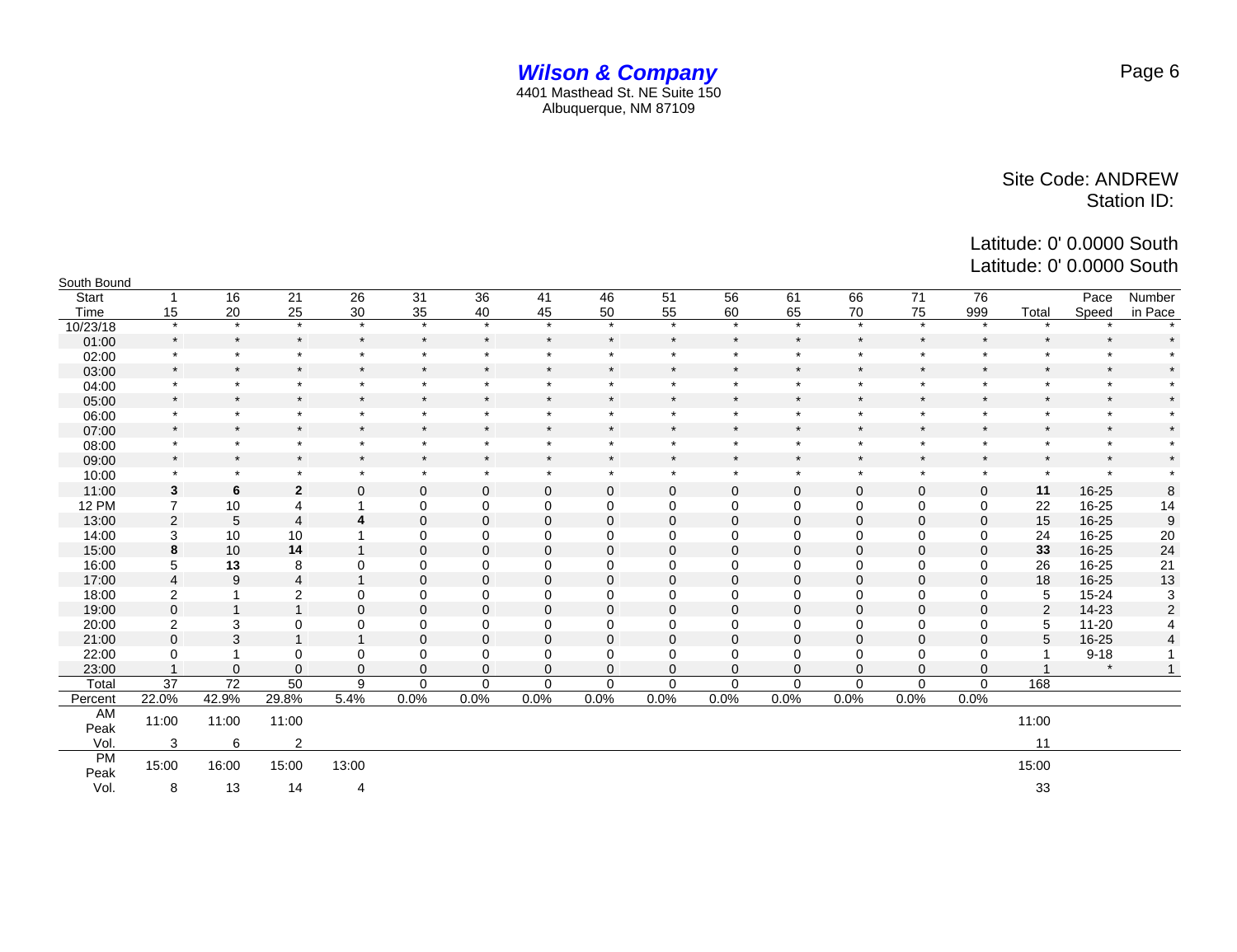Latitude: 0' 0.0000 South Latitude: 0' 0.0000 South

| South Bound       |                |                |                |                |              |                |              |              |              |             |             |             |                |              |                |           |                 |
|-------------------|----------------|----------------|----------------|----------------|--------------|----------------|--------------|--------------|--------------|-------------|-------------|-------------|----------------|--------------|----------------|-----------|-----------------|
| Start             |                | 16             | 21             | 26             | 31           | 36             | 41           | 46           | 51           | 56          | 61          | 66          | 71             | 76           |                | Pace      | Number          |
| Time              | 15             | 20             | 25             | 30             | 35           | 40             | 45           | 50           | 55           | 60          | 65          | 70          | 75             | 999          | Total          | Speed     | in Pace         |
| 10/24/18          | $\mathbf 0$    | $\mathbf 0$    | $\mathbf 0$    | $\mathbf 0$    | $\mathbf 0$  | $\mathbf 0$    | $\mathbf 0$  | $\Omega$     | $\Omega$     | $\Omega$    | $\Omega$    | $\Omega$    | $\mathbf 0$    | $\mathbf 0$  | $\Omega$       |           |                 |
| 01:00             | $\mathbf 0$    | $\mathbf{0}$   | $\overline{1}$ | $\mathbf 0$    | 0            | $\mathbf 0$    | $\mathbf{0}$ | $\mathbf{0}$ | $\Omega$     | $\mathbf 0$ | $\mathbf 0$ | $\mathbf 0$ | $\mathbf 0$    | $\mathbf 0$  |                | 14-23     |                 |
| 02:00             | 0              | $\mathbf 0$    | 0              | $\mathbf 0$    | 0            | $\mathbf 0$    | $\mathbf 0$  | 0            | $\mathbf 0$  | $\mathbf 0$ | $\mathbf 0$ | $\mathbf 0$ | $\mathbf 0$    | 0            | 0              |           |                 |
| 03:00             | $\mathbf 0$    | $\mathbf 0$    | $\mathbf 0$    | $\mathbf 0$    | 0            | $\mathbf 0$    | $\mathbf{0}$ | $\mathbf{0}$ | $\mathbf{0}$ | $\mathbf 0$ | $\mathbf 0$ | $\mathbf 0$ | $\mathbf 0$    | $\mathbf 0$  | $\Omega$       | $\star$   |                 |
| 04:00             | 0              | 1              | 0              | 0              | 0            | $\mathbf 0$    | 0            | 0            | $\mathbf 0$  | $\mathbf 0$ | $\mathbf 0$ | $\mathbf 0$ | 0              | 0            |                | $9 - 18$  |                 |
| 05:00             | 0              | $\overline{2}$ | $\mathbf 0$    | $\mathbf{0}$   | 0            | $\mathbf 0$    | $\Omega$     | $\Omega$     | $\Omega$     | $\Omega$    | $\Omega$    | $\mathbf 0$ | $\mathbf 0$    | $\mathbf 0$  | 2              | $10 - 19$ | $\overline{c}$  |
| 06:00             | 0              | 1              |                | 0              | 0            | $\Omega$       | $\Omega$     | $\Omega$     | $\mathbf 0$  | $\mathbf 0$ | $\mathbf 0$ | $\mathbf 0$ | 0              | 0            | $\overline{2}$ | 14-23     | $\overline{2}$  |
| 07:00             | $\overline{7}$ | 13             | 22             | 4              | $\mathbf{0}$ | $\Omega$       | $\Omega$     | $\Omega$     | $\Omega$     | $\Omega$    | $\Omega$    | $\Omega$    | $\Omega$       | $\mathbf{0}$ | 46             | 16-25     | 35              |
| 08:00             | $\overline{2}$ | 14             | 19             | 5              | 0            | 0              | 0            | $\Omega$     | $\mathbf 0$  | $\mathbf 0$ | $\mathbf 0$ | $\mathbf 0$ | $\mathbf 0$    | 0            | 40             | 16-25     | 33              |
| 09:00             | $\mathbf 0$    | 4              | 5              | $\mathbf{0}$   | 0            | $\mathbf{0}$   | $\Omega$     | $\Omega$     | $\Omega$     | $\Omega$    | $\mathbf 0$ | $\mathbf 0$ | $\mathbf 0$    | $\mathbf{0}$ | 9              | 16-25     | 9               |
| 10:00             | 4              | $\overline{2}$ | $\overline{4}$ | 0              | 0            | $\mathbf 0$    | 0            | $\Omega$     | 0            | 0           | 0           | $\mathbf 0$ | $\mathbf 0$    | 0            | 10             | 16-25     | 6               |
| 11:00             | $\mathbf 0$    | 3              | 3              | 1              | 0            | $\Omega$       | $\Omega$     | $\Omega$     | $\Omega$     | $\mathbf 0$ | $\mathbf 0$ | $\mathbf 0$ | $\overline{0}$ | $\mathbf 0$  | $\overline{7}$ | 16-25     | $6\phantom{1}6$ |
| <b>12 PM</b>      | 4              | 5              | 6              | $\overline{c}$ | 0            | 0              | 0            | $\mathbf 0$  | $\mathbf 0$  | $\mathbf 0$ | 0           | 0           | $\mathbf 0$    | 0            | 17             | 16-25     | 11              |
| 13:00             | $\mathbf 0$    | 9              | 9              | $\overline{2}$ | 0            | $\overline{0}$ | $\mathbf 0$  | $\mathbf{0}$ | $\mathbf 0$  | $\mathbf 0$ | $\mathbf 0$ | $\mathbf 0$ | $\mathbf 0$    | $\mathbf 0$  | 20             | 16-25     | 18              |
| 14:00             | 4              | 9              | $\overline{7}$ | 3              | 0            | $\Omega$       | $\Omega$     | $\Omega$     | $\mathbf 0$  | $\mathbf 0$ | $\mathbf 0$ | $\mathbf 0$ | $\mathbf 0$    | 0            | 23             | 16-25     | 16              |
| 15:00             |                | 12             | 20             | 3              | $\mathbf{0}$ | $\overline{0}$ | $\Omega$     | $\Omega$     | $\mathbf{0}$ | $\mathbf 0$ | $\mathbf 0$ | $\mathbf 0$ | $\Omega$       | $\mathbf 0$  | 36             | 16-25     | 32              |
| 16:00             | 4              | 14             | 16             | 4              | 0            | $\Omega$       | $\mathbf 0$  | $\Omega$     | $\mathbf 0$  | $\mathbf 0$ | $\Omega$    | $\mathbf 0$ | $\mathbf 0$    | $\mathbf 0$  | 38             | 16-25     | 30              |
| 17:00             | 5              | $\overline{7}$ | 9              | $\overline{1}$ | $\mathbf 2$  | $\mathbf 0$    | $\mathbf{0}$ | $\mathbf{0}$ | $\mathbf{0}$ | $\mathbf 0$ | $\mathbf 0$ | $\mathbf 0$ | $\mathbf 0$    | $\mathbf{0}$ | 24             | 16-25     | 16              |
| 18:00             |                | 3              | 8              | 2              | 0            | $\mathbf 0$    | 0            | $\Omega$     | 0            | $\mathbf 0$ | $\mathbf 0$ | $\mathbf 0$ | $\Omega$       | 0            | 14             | 16-25     | 11              |
| 19:00             | 0              | 3              | 5              | 1              | $\mathbf 0$  | $\mathbf 0$    | $\mathbf{0}$ | $\mathbf{0}$ | $\mathbf{0}$ | $\mathbf 0$ | $\mathbf 0$ | $\mathbf 0$ | $\mathbf 0$    | $\mathbf{0}$ | 9              | 16-25     | 8               |
| 20:00             | 0              | 3              |                | $\Omega$       | 1            | $\mathbf 0$    | 0            | 0            | 0            | $\mathbf 0$ | $\mathbf 0$ | $\mathbf 0$ | $\Omega$       | $\mathbf 0$  | 5              | 16-25     | 4               |
| 21:00             | 0              | $\mathbf{0}$   | $\mathbf 0$    | $\mathbf 0$    | 0            | $\overline{0}$ | $\mathbf 0$  | $\mathbf{0}$ | $\mathbf 0$  | $\mathbf 0$ | $\mathbf 0$ | $\mathbf 0$ | $\mathbf 0$    | $\mathbf 0$  | $\Omega$       | $\star$   |                 |
| 22:00             | 0              | $\overline{c}$ | 0              | 0              | 0            | $\Omega$       | $\Omega$     | $\Omega$     | 0            | 0           | 0           | 0           | $\Omega$       | $\Omega$     | 2              | $10 - 19$ | $\overline{2}$  |
| 23:00             | $\Omega$       | $\mathbf{0}$   |                | $\Omega$       | 0            | $\Omega$       | $\Omega$     | $\Omega$     | $\Omega$     | $\mathbf 0$ | $\Omega$    | $\Omega$    | $\Omega$       | $\mathbf{0}$ |                | 14-23     | $\mathbf{1}$    |
| Total             | 32             | 107            | 137            | 28             | 3            | $\Omega$       | $\Omega$     | $\Omega$     | $\Omega$     | $\Omega$    | $\Omega$    | $\Omega$    | $\Omega$       | $\Omega$     | 307            |           |                 |
| Percent           | 10.4%          | 34.9%          | 44.6%          | 9.1%           | 1.0%         | 0.0%           | 0.0%         | 0.0%         | 0.0%         | 0.0%        | 0.0%        | 0.0%        | 0.0%           | 0.0%         |                |           |                 |
| AM<br>Peak        | 07:00          | 08:00          | 07:00          | 08:00          |              |                |              |              |              |             |             |             |                |              | 07:00          |           |                 |
| Vol.              | $\overline{7}$ | 14             | 22             | 5              |              |                |              |              |              |             |             |             |                |              | 46             |           |                 |
| <b>PM</b><br>Peak | 17:00          | 16:00          | 15:00          | 16:00          | 17:00        |                |              |              |              |             |             |             |                |              | 16:00          |           |                 |
| Vol.              | 5              | 14             | 20             | 4              | 2            |                |              |              |              |             |             |             |                |              | 38             |           |                 |

Page 7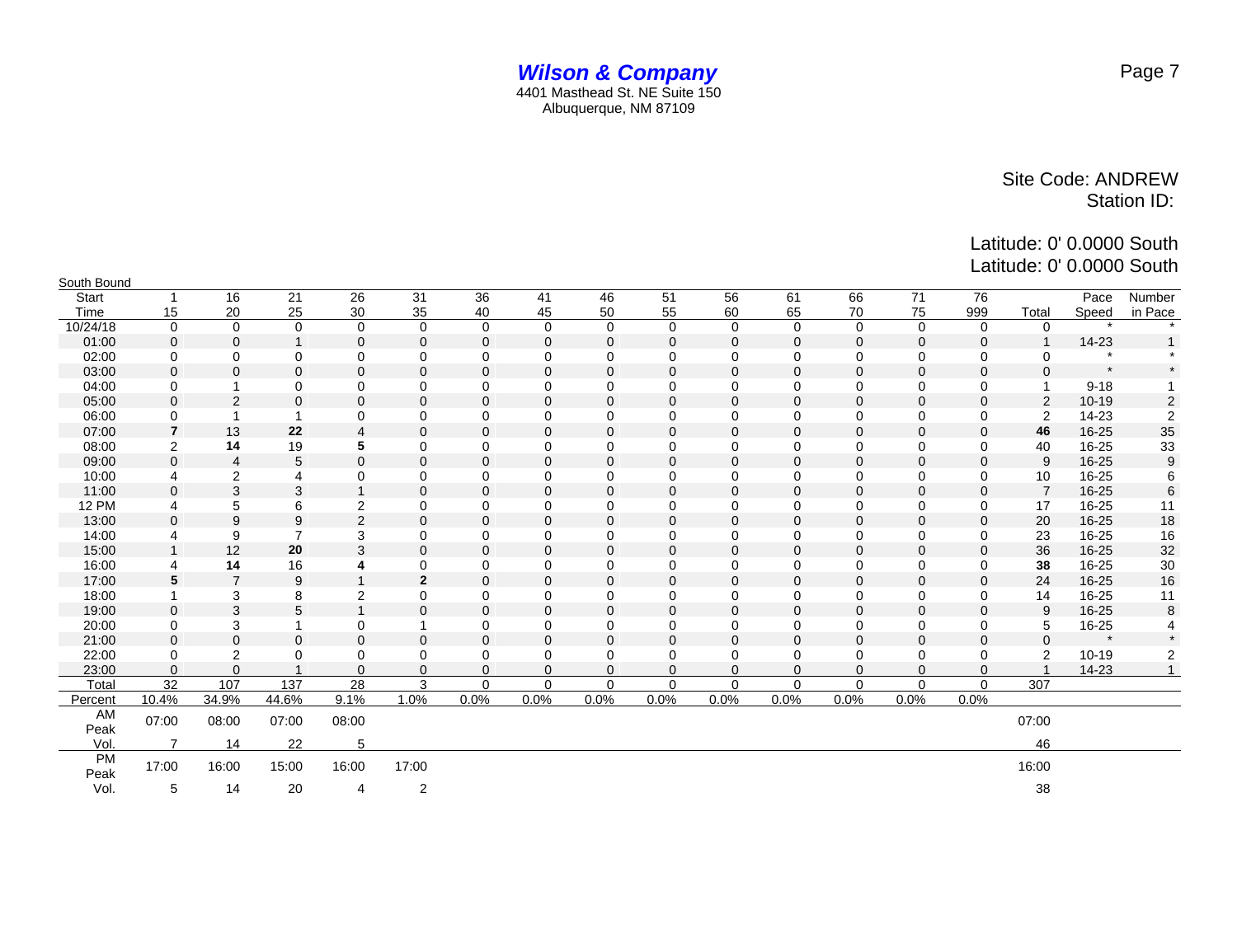| South Bound       |                |                 |                |                  |                          |              |              |              |                |              |              |             |             |              |             |           |                |
|-------------------|----------------|-----------------|----------------|------------------|--------------------------|--------------|--------------|--------------|----------------|--------------|--------------|-------------|-------------|--------------|-------------|-----------|----------------|
| Start             |                | 16              | 21             | 26               | 31                       | 36           | 41           | 46           | 51             | 56           | 61           | 66          | 71          | 76           |             | Pace      | Number         |
| Time              | 15             | 20              | 25             | 30               | 35                       | 40           | 45           | 50           | 55             | 60           | 65           | 70          | 75          | 999          | Total       | Speed     | in Pace        |
| 10/25/18          | $\mathbf 0$    | $\mathbf 1$     | $\mathbf 0$    | $\mathbf 0$      | $\mathbf 0$              | $\mathbf 0$  | $\mathbf 0$  | $\mathbf 0$  | $\Omega$       | $\Omega$     | $\Omega$     | $\mathbf 0$ | $\mathbf 0$ | $\mathbf 0$  |             | $9 - 18$  | $\mathbf{1}$   |
| 01:00             | $\mathbf{0}$   | $\mathbf 0$     | $\mathbf 0$    | $\mathbf 0$      | 0                        | $\mathbf 0$  | $\Omega$     | $\Omega$     | $\Omega$       | $\mathbf{0}$ | $\mathbf{0}$ | 0           | $\mathbf 0$ | $\mathbf{0}$ | $\Omega$    | $\star$   | $\star$        |
| 02:00             | 0              | $\mathbf 0$     | $\mathbf 0$    | 0                | 0                        | 0            | 0            | 0            | $\mathbf 0$    | 0            | $\mathbf 0$  | 0           | $\mathbf 0$ | 0            | 0           | $\star$   |                |
| 03:00             | $\mathbf 0$    | $\mathbf 0$     | $\mathbf 0$    | $\mathbf 0$      | $\mathbf 0$              | $\mathbf{0}$ | $\mathbf{0}$ | $\mathbf{0}$ | $\mathbf 0$    | $\mathbf 0$  | $\mathbf{0}$ | $\mathbf 0$ | $\mathbf 0$ | $\mathbf{0}$ | $\mathbf 0$ | $\star$   |                |
| 04:00             | 0              | $\mathbf 0$     | 0              | $\mathbf 0$      | 0                        | 0            | $\mathbf 0$  | $\mathbf 0$  | 0              | 0            | $\mathbf 0$  | 0           | $\mathbf 0$ | $\mathbf 0$  | 0           | $\star$   |                |
| 05:00             | $\mathbf 0$    |                 | $\mathbf 0$    | $\mathbf{0}$     | 0                        | $\mathbf{0}$ | $\Omega$     | 0            | $\overline{0}$ | $\mathbf 0$  | $\mathbf{0}$ | 0           | $\mathbf 0$ | $\mathbf{0}$ |             | $9 - 18$  |                |
| 06:00             | 0              | 3               | 1              |                  | 0                        | $\Omega$     | $\Omega$     | $\Omega$     | 0              | 0            | $\Omega$     | 0           | $\mathbf 0$ | 0            | 5           | 16-25     | 4              |
| 07:00             | 5              | 13              | 21             | $\overline{7}$   | $\overline{2}$           | $\mathbf 0$  | $\Omega$     | $\Omega$     | $\Omega$       | $\Omega$     | $\Omega$     | $\Omega$    | $\mathbf 0$ | $\mathbf{0}$ | 48          | 16-25     | 34             |
| 08:00             |                | 6               | 20             | 8                | 0                        | 0            | 0            | 0            | 0              | 0            | 0            | 0           | $\mathbf 0$ | 0            | 35          | $21 - 30$ | 28             |
| 09:00             | $\mathbf 1$    | 3               | $\overline{4}$ | $\mathbf{0}$     | 0                        | $\mathbf{0}$ | $\Omega$     | $\Omega$     | $\Omega$       | $\Omega$     | $\mathbf{0}$ | 0           | $\mathbf 0$ | $\mathbf{0}$ | 8           | $16 - 25$ | $\overline{7}$ |
| 10:00             | 5              | 3               | 3              |                  | 0                        | $\mathbf 0$  | $\mathbf 0$  | 0            | 0              | 0            | $\mathbf 0$  | 0           | $\mathbf 0$ | 0            | 12          | 15-24     | 6              |
| 11:00             | 3              | 5               | $\overline{7}$ | $\overline{4}$   | 0                        | $\mathbf 0$  | $\mathbf{0}$ | $\mathbf{0}$ | $\mathbf 0$    | $\mathbf 0$  | $\mathbf{0}$ | 0           | $\mathbf 0$ | $\mathbf{0}$ | 19          | 16-25     | 12             |
| <b>12 PM</b>      | 2              | $\overline{7}$  | 6              |                  | 0                        | 0            | 0            | 0            | $\mathbf 0$    | 0            | $\mathbf 0$  | 0           | $\mathbf 0$ | 0            | 16          | 16-25     | 13             |
| 13:00             | $\mathbf{2}$   | $6\phantom{1}6$ | 5              | 3                | 0                        | $\mathbf 0$  | $\mathbf{0}$ | $\mathbf{0}$ | $\mathbf 0$    | $\mathbf{0}$ | $\mathbf{0}$ | 0           | $\mathbf 0$ | $\mathbf{0}$ | 16          | 16-25     | 11             |
| 14:00             | $\mathbf 0$    | 13              | 6              | 3                | $\mathbf 0$              | 0            | 0            | 0            | 0              | $\mathbf 0$  | $\mathbf 0$  | 0           | $\mathbf 0$ | 0            | 22          | 16-25     | 19             |
| 15:00             | 8              | 11              | 22             | 2                | $\Omega$                 | $\Omega$     | $\Omega$     | 0            | $\Omega$       | $\Omega$     | $\Omega$     | $\Omega$    | $\Omega$    | $\Omega$     | 43          | 16-25     | 33             |
| 16:00             | 4              | 16              | 10             | 2                | $\mathbf 0$              | 1            | $\mathbf 0$  | $\mathbf 0$  | $\mathbf 0$    | $\mathbf 0$  | $\Omega$     | $\mathbf 0$ | $\mathbf 0$ | $\mathbf 0$  | 33          | 16-25     | 26             |
| 17:00             | 3              | $6\phantom{1}6$ | 16             | $5\phantom{.0}$  | 0                        | $\mathbf 0$  | $\mathbf{0}$ | $\mathbf{0}$ | $\mathbf 0$    | $\mathbf{0}$ | $\mathbf{0}$ | 0           | $\mathbf 0$ | $\mathbf{0}$ | 30          | 16-25     | 22             |
| 18:00             | 4              | 5               | 5              |                  | 0                        | $\mathbf 0$  | $\Omega$     | $\Omega$     | $\Omega$       | $\Omega$     | $\mathbf 0$  | 0           | $\mathbf 0$ | $\mathbf 0$  | 15          | 16-25     | 10             |
| 19:00             | $\mathbf{0}$   | $\overline{2}$  | 6              | $\overline{2}$   | $\mathbf{1}$             | $\mathbf 0$  | $\mathbf{0}$ | $\mathbf{0}$ | $\mathbf 0$    | $\mathbf 0$  | $\mathbf{0}$ | 0           | $\mathbf 0$ | $\mathbf{0}$ | 11          | $21 - 30$ | 8              |
| 20:00             | $\overline{2}$ | 4               | 1              | $\boldsymbol{2}$ | 0                        | 0            | $\mathbf 0$  | $\mathbf 0$  | $\mathbf 0$    | 0            | $\mathbf 0$  | 0           | $\mathbf 0$ | $\mathbf 0$  | 9           | $11 - 20$ | 5              |
| 21:00             | $\overline{1}$ | $\mathbf 0$     | $\overline{2}$ | $\mathbf 0$      | 0                        | $\mathbf 0$  | $\mathbf{0}$ | $\mathbf 0$  | $\mathbf 0$    | $\mathbf{0}$ | $\mathbf{0}$ | 0           | $\mathbf 0$ | $\mathbf 0$  | 3           | $15 - 24$ | $\overline{2}$ |
| 22:00             |                | 2               | $\overline{2}$ |                  | 0                        | $\mathbf 0$  | 0            | $\mathbf 0$  | $\mathbf 0$    | 0            | $\mathbf 0$  | 0           | $\mathbf 0$ | 0            | 6           | 16-25     | 4              |
| 23:00             | $\Omega$       | $\Omega$        | $\overline{1}$ | $\Omega$         | $\Omega$                 | $\Omega$     | $\Omega$     | $\Omega$     | $\Omega$       | $\Omega$     | $\Omega$     | $\Omega$    | $\Omega$    | $\Omega$     |             | 14-23     |                |
| Total             | 42             | 107             | 138            | 43               | 3                        |              | $\Omega$     | $\Omega$     | $\Omega$       | $\mathbf 0$  | $\Omega$     | 0           | $\mathbf 0$ | $\Omega$     | 334         |           |                |
| Percent           | 12.6%          | 32.0%           | 41.3%          | 12.9%            | 0.9%                     | 0.3%         | 0.0%         | 0.0%         | 0.0%           | 0.0%         | 0.0%         | 0.0%        | 0.0%        | 0.0%         |             |           |                |
| AM                | 07:00          | 07:00           | 07:00          | 08:00            | 07:00                    |              |              |              |                |              |              |             |             |              | 07:00       |           |                |
| Peak              |                |                 |                |                  |                          |              |              |              |                |              |              |             |             |              |             |           |                |
| Vol.              | 5              | 13              | 21             | 8                | 2                        |              |              |              |                |              |              |             |             |              | 48          |           |                |
| <b>PM</b><br>Peak | 15:00          | 16:00           | 15:00          | 17:00            | 19:00                    | 16:00        |              |              |                |              |              |             |             |              | 15:00       |           |                |
| Vol.              | 8              | 16              | 22             | 5                | $\overline{\phantom{a}}$ | -1           |              |              |                |              |              |             |             |              | 43          |           |                |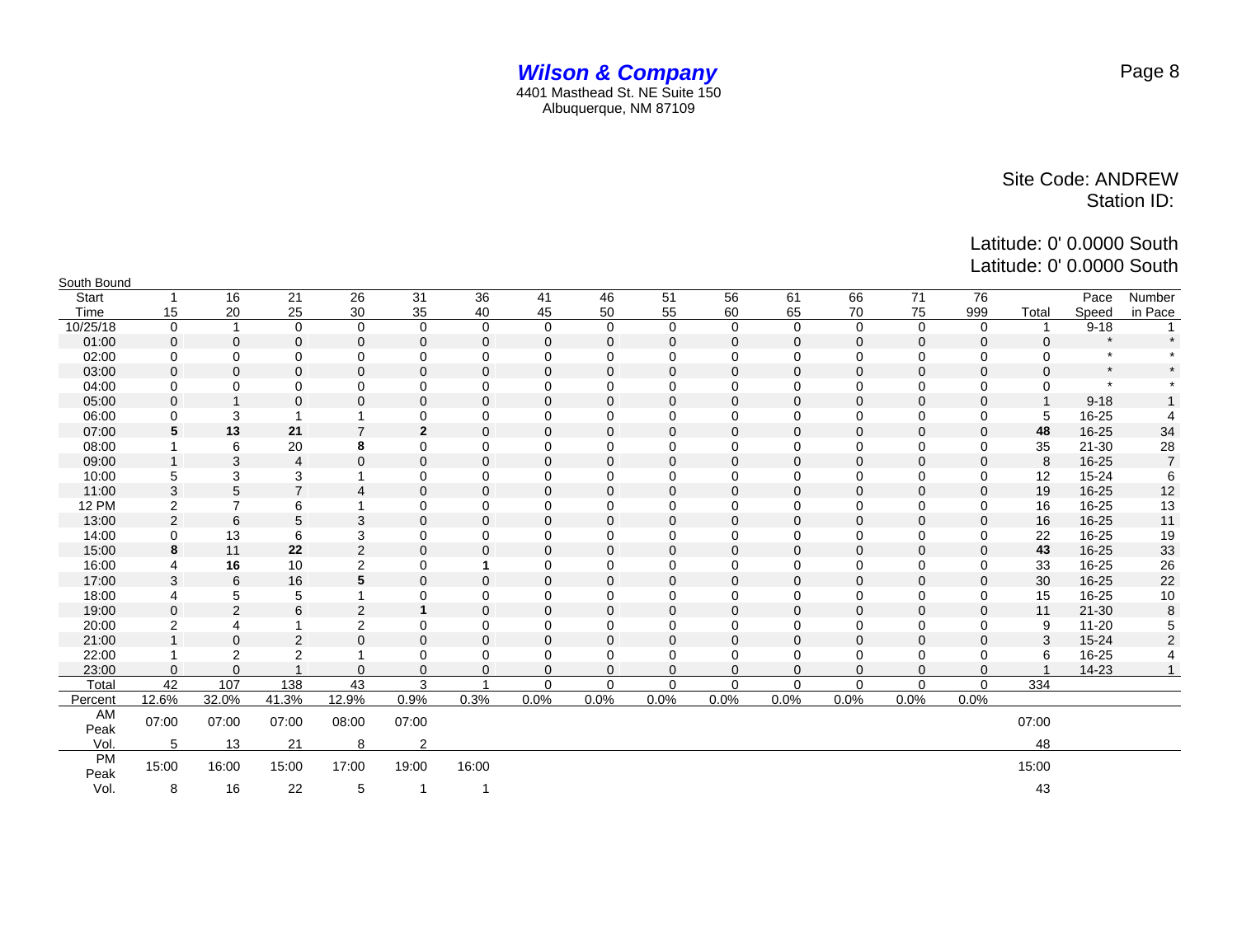| South Bound  |                |              |                                                                                 |                         |                                      |             |              |             |             |                      |             |                |             |             |             |          |         |
|--------------|----------------|--------------|---------------------------------------------------------------------------------|-------------------------|--------------------------------------|-------------|--------------|-------------|-------------|----------------------|-------------|----------------|-------------|-------------|-------------|----------|---------|
| Start        | $\mathbf{1}$   | 16           | 21                                                                              | 26                      | 31                                   | 36          | 41           | 46          | 51          | 56                   | 61          | 66             | 71          | 76          |             | Pace     | Number  |
| Time         | 15             | 20           | 25                                                                              | 30                      | 35                                   | 40          | 45           | 50          | 55          | 60                   | 65          | 70             | 75          | 999         | Total       | Speed    | in Pace |
| 10/26/18     | $\mathbf 0$    | $\mathbf 0$  | $\mathbf 0$                                                                     | $\mathbf 0$             | $\mathbf 0$                          | $\mathbf 0$ | $\mathbf 0$  | $\mathbf 0$ | $\mathbf 0$ | $\mathbf 0$          | $\mathbf 0$ | $\mathbf 0$    | $\mathbf 0$ | $\mathbf 0$ | $\mathbf 0$ |          |         |
| 01:00        | $\mathbf 0$    | $\mathbf 0$  | $\mathbf{1}$                                                                    | $\mathbf 0$             | $\boldsymbol{0}$                     | $\mathbf 0$ | $\mathbf 0$  | $\mathbf 0$ | $\mathbf 0$ | $\mathbf 0$          | $\mathbf 0$ | $\mathbf 0$    | $\mathbf 0$ | $\mathbf 0$ |             | 14-23    |         |
| 02:00        | 0              | 0            | 0                                                                               | 0                       | 0                                    | 0           | $\mathbf 0$  | $\mathbf 0$ | $\mathbf 0$ | $\mathbf 0$          | 0           | $\mathbf 0$    | $\mathbf 0$ | $\mathbf 0$ | 0           | $\star$  |         |
| 03:00        | $\Omega$       | $\mathbf{0}$ | $\mathbf 0$                                                                     | $\mathbf 0$             | $\mathbf 0$                          | $\mathbf 0$ | $\mathbf{0}$ | $\Omega$    | $\Omega$    | $\Omega$             | $\Omega$    | $\Omega$       | $\Omega$    | $\Omega$    | $\Omega$    | $\star$  |         |
| 04:00        | 0              | 0            | 0                                                                               | 0                       | 0                                    | 0           | $\mathbf 0$  | 0           | 0           | $\mathbf 0$          | 0           | 0              | $\mathbf 0$ | 0           | 0           | $\star$  |         |
| 05:00        | $\Omega$       |              | $\mathbf 0$                                                                     | $\mathbf 0$             | $\mathbf{0}$                         | $\mathbf 0$ | $\Omega$     | $\Omega$    | 0           | $\Omega$             | $\Omega$    | $\Omega$       | $\Omega$    | $\Omega$    |             | $9 - 18$ |         |
| 06:00        | $\mathbf 0$    | $\mathbf 0$  | $\boldsymbol{2}$                                                                | $\overline{\mathbf{1}}$ | 1                                    | $\mathbf 0$ | $\mathbf 0$  | 0           | $\mathbf 0$ | $\mathbf 0$          | 0           | $\mathbf 0$    | $\mathbf 0$ | $\mathbf 0$ | 4           | 19-28    | 3       |
| 07:00        | $\overline{2}$ | 10           | 18                                                                              | 10                      | $\overline{1}$                       | $\pmb{0}$   | $\mathbf 0$  | $\mathbf 0$ | $\mathbf 0$ | $\mathbf 0$          | $\mathbf 0$ | $\overline{0}$ | $\mathbf 0$ | $\mathbf 0$ | 41          | 16-25    | $28\,$  |
| 08:00        | 3              | 8            | 21                                                                              | $\overline{2}$          | $\mathbf{1}$                         | 0           | $\mathbf 0$  | 0           | 0           | 0                    | 0           | 0              | 0           | $\mathbf 0$ | 35          | 16-25    | 29      |
| 09:00        | 2              | 8            | 11                                                                              | 3                       | $\mathbf{1}$                         | $\mathbf 0$ | $\mathbf 0$  | $\Omega$    | $\mathbf 0$ | $\Omega$             | $\Omega$    | $\mathbf 0$    | $\mathbf 0$ | $\mathbf 0$ | 25          | 16-25    | 19      |
| 10:00        | 0              | 0            | 0                                                                               | 0                       | 0                                    | 0           | $\pmb{0}$    | 0           | 0           | 0                    | 0           | 0              | 0           | 0           | 0           | $\star$  |         |
| 11:00        | $\star$        | $\star$      | $\star$                                                                         | $\star$                 | $\star$                              | $\star$     | $\star$      | $\star$     | $\star$     | $\star$              | $\star$     | $\star$        | $\star$     | $\star$     | $\star$     | $\star$  |         |
| <b>12 PM</b> | $\star$        | $\star$      | $\star$                                                                         | $\star$                 | $\star$                              | $\star$     | $\star$      | $\star$     | $\star$     | $\star$              | $\star$     | $\star$        | $\star$     | $\star$     | $\star$     | $\star$  |         |
| 13:00        | $\star$        | $\star$      | $\star$                                                                         | $\star$                 | $\star$                              | $\star$     | $\star$      | $\star$     | $\star$     | $\star$              | $\star$     | $\star$        | $\star$     | $\star$     | $\star$     | $\star$  | $\star$ |
| 14:00        | $\star$        | $\star$      | $\star$                                                                         | $\star$                 | $\star$                              | $\star$     | $\star$      | $\star$     | $\star$     | $\star$              | $\star$     | $\star$        | $\star$     | $\star$     | $\star$     | $\star$  |         |
| 15:00        | $\star$        | $\star$      | $\star$                                                                         | $\star$                 | $\star$                              | $\star$     | $\star$      | $\star$     |             | $\star$              | $\star$     | $\star$        | $\star$     |             | $\star$     | $\star$  |         |
| 16:00        | $\star$        | $\star$      | $\star$                                                                         | $\star$                 | $\star$                              | $\star$     | $\star$      | $\star$     | $\star$     | $\star$              | $\star$     | $\star$        | $\star$     | $\star$     | $\star$     | $\star$  |         |
| 17:00        | $\star$        | $\star$      | $\star$                                                                         | $\star$                 | $\star$                              | $\star$     |              | ÷           | $\Phi$      | $\ddot{\phantom{a}}$ | $\star$     | $\star$        | $\star$     |             | $\star$     | $\star$  |         |
| 18:00        | $\star$        | $\star$      | $\star$                                                                         | $\star$                 | $\star$                              | $\star$     | $\star$      | $\star$     | $\star$     | $\star$              | $\star$     | $\star$        | $\star$     | $\star$     | $\star$     | $\star$  |         |
| 19:00        | $\star$        | $\star$      | $\star$                                                                         | $\star$                 | $\star$                              | $\star$     |              | $\star$     | $\star$     | $\star$              | $\star$     | $\star$        | $\star$     |             | $\star$     | $\star$  |         |
| 20:00        | $\star$        | $\star$      | $\star$                                                                         | $\star$                 | $\star$                              |             | $\star$      | $\star$     | $\star$     | $\star$              | $\star$     | $\star$        | $\star$     | $\star$     | $\star$     | $\star$  |         |
| 21:00        | $\star$        | $\star$      | $\star$                                                                         | $\star$                 | $\star$                              | $\star$     | $\star$      | $\star$     |             | $\star$              | $\star$     | $\star$        | $\star$     | $\star$     | $\star$     | $\star$  |         |
| 22:00        | $\star$        | $\star$      | $\star$                                                                         | $\star$                 | $\star$                              | $\star$     | $\star$      | $\star$     | $\star$     | $\star$              | $\star$     | $\star$        | $\star$     | $\star$     | $\star$     | $\star$  |         |
| 23:00        | $\star$        | $\star$      | $\pmb{\ast}$                                                                    | $\star$                 | $\star$                              | $\star$     | $\star$      | $\star$     | $\star$     | $\star$              | $\star$     | $\star$        | $\star$     | $\star$     | $\star$     | $\star$  | $\star$ |
| Total        | $\overline{7}$ | 27           | 53                                                                              | 16                      | $\overline{4}$                       | 0           | $\mathbf 0$  | $\mathbf 0$ | 0           | 0                    | 0           | $\mathbf 0$    | 0           | $\mathbf 0$ | 107         |          |         |
| Percent      | 6.5%           | 25.2%        | 49.5%                                                                           | 15.0%                   | 3.7%                                 | 0.0%        | 0.0%         | 0.0%        | $0.0\%$     | 0.0%                 | 0.0%        | 0.0%           | 0.0%        | 0.0%        |             |          |         |
| AM<br>Peak   | 08:00          | 07:00        | 08:00                                                                           | 07:00                   | 06:00                                |             |              |             |             |                      |             |                |             |             | 07:00       |          |         |
| Vol.         | 3              | 10           | 21                                                                              | 10                      |                                      |             |              |             |             |                      |             |                |             |             | 41          |          |         |
| PM           |                |              |                                                                                 |                         |                                      |             |              |             |             |                      |             |                |             |             |             |          |         |
| Peak         |                |              |                                                                                 |                         |                                      |             |              |             |             |                      |             |                |             |             |             |          |         |
| Vol.         |                |              |                                                                                 |                         |                                      |             |              |             |             |                      |             |                |             |             |             |          |         |
| Total        | 118            | 313          | 378                                                                             | 96                      | 10                                   | 1           | $\pmb{0}$    | 0           | $\mathbf 0$ | $\mathbf 0$          | 0           | 0              | $\pmb{0}$   | $\pmb{0}$   | 916         |          |         |
| Percent      | 12.9%          | 34.2%        | 41.3%                                                                           | 10.5%                   | 1.1%                                 | 0.1%        | 0.0%         | 0.0%        | 0.0%        | 0.0%                 | 0.0%        | 0.0%           | 0.0%        | 0.0%        |             |          |         |
|              |                |              | 15th Percentile:<br>50th Percentile :<br>85th Percentile :<br>95th Percentile : |                         | 15 MPH<br>20 MPH<br>24 MPH<br>28 MPH |             |              |             |             |                      |             |                |             |             |             |          |         |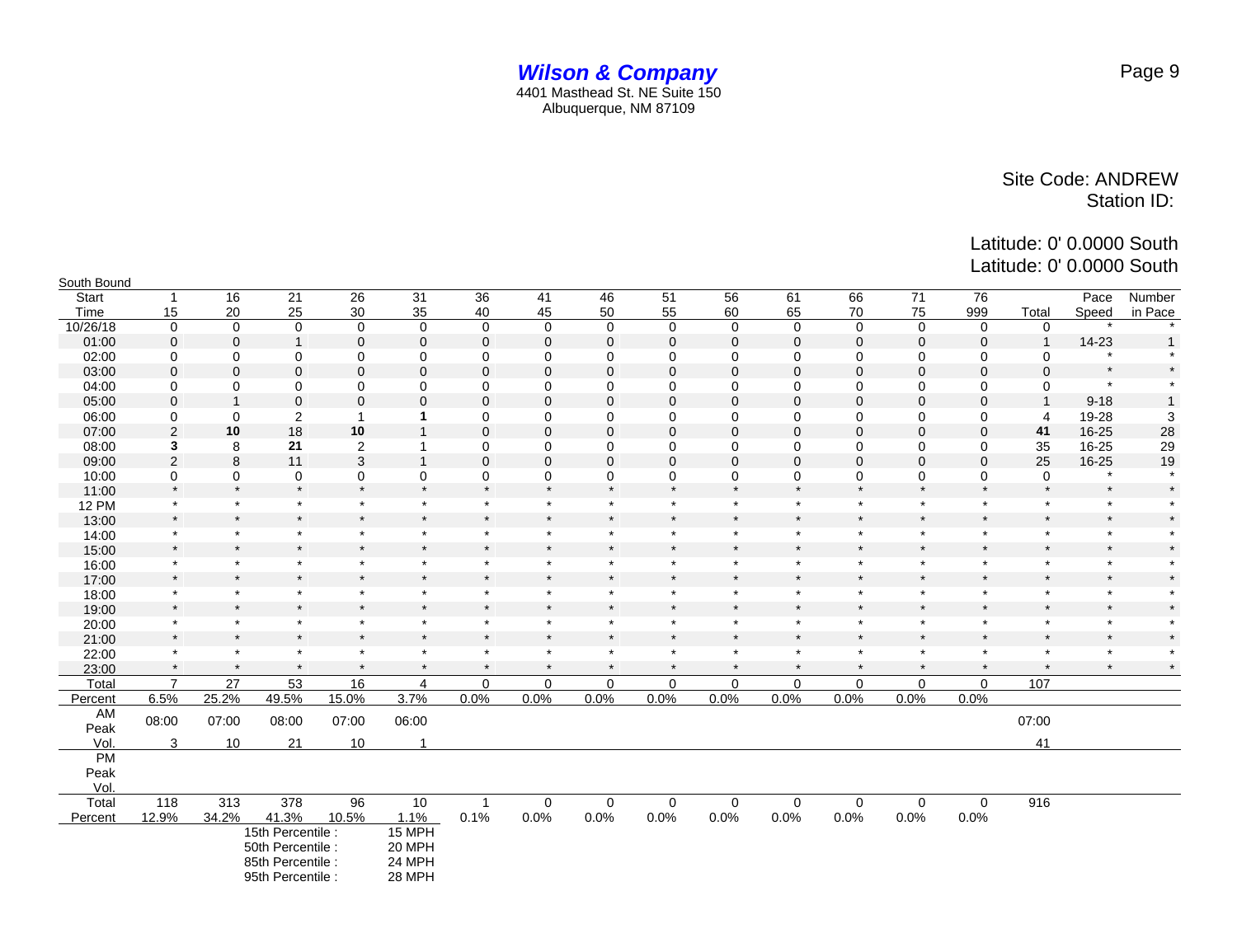| <b>Stats</b> | 10 MPH Pace Speed:             | 16-25 MPH |
|--------------|--------------------------------|-----------|
|              | Number in Pace:                | 691       |
|              | Percent in Pace:               | 75.4%     |
|              | Number of Vehicles > 25 MPH :  | 107       |
|              | Percent of Vehicles > 25 MPH : | 11.7%     |
|              | Mean Speed(Average):           | 20 MPH    |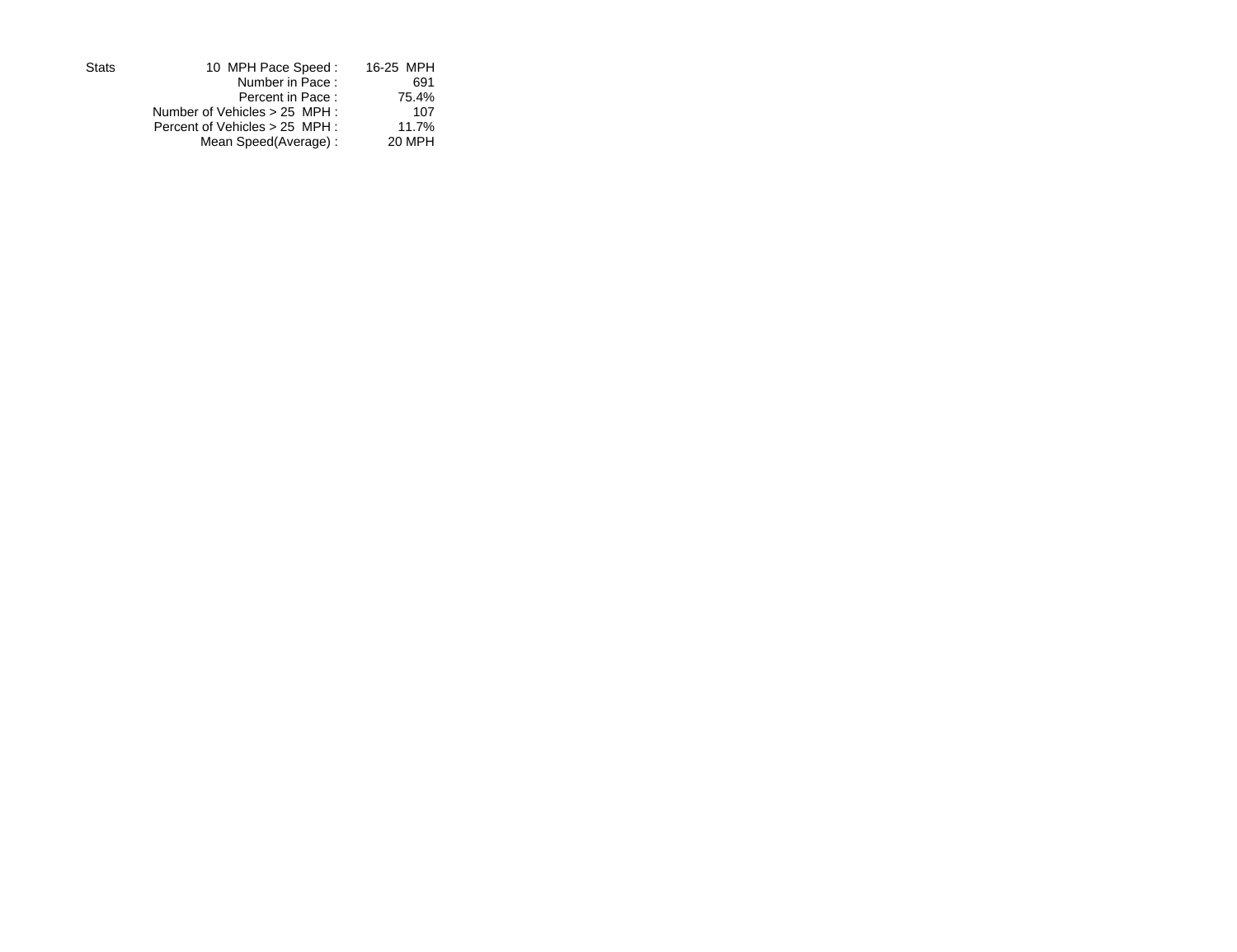#### *Wilson & Company* 4401 Masthead St. NE Albuquerque, NM 87109

#### Site Code: ANDREW Station ID:

| North Bound, South Bound |                         |                |                |                |                         |             |             |              |             |                  |              |             |             |              |                         |
|--------------------------|-------------------------|----------------|----------------|----------------|-------------------------|-------------|-------------|--------------|-------------|------------------|--------------|-------------|-------------|--------------|-------------------------|
| Start                    |                         | Cars &         | 2 Axle         |                | 2 Axle                  | 3 Axle      | 4 Axle      | $<$ 5 Axl    | 5 Axle      | $>6$ AxI         | <6 Axl       | 6 Axle      | >6 Axl      | Not          |                         |
| Time                     | <b>Bikes</b>            | Trailer        | Long           | <b>Buses</b>   | 6 Tire                  | Single      | Single      | Double       | Double      | Double           | Multi        | Multi       | Multi       | Classe       | Total                   |
| 10/23/18                 |                         |                |                |                |                         |             |             |              |             |                  |              | $\star$     |             |              |                         |
| 01:00                    |                         | $\star$        |                |                | $\star$                 |             |             |              |             |                  | $\star$      |             |             | $\star$      |                         |
| 02:00                    |                         | $\star$        |                |                | $\star$                 |             |             |              |             |                  | $\star$      | ÷           | $\star$     | $\star$      |                         |
| 03:00                    | $\star$                 | $\star$        | $\star$        |                | $\star$                 | $\star$     |             | $\star$      |             |                  | $\star$      |             | $\star$     | $\star$      |                         |
| 04:00                    |                         | $\star$        |                | ż              | $\star$                 | $\star$     | ×           | $\star$      | $\star$     |                  | $\star$      | ÷           | $\star$     | $\star$      |                         |
| 05:00                    | $\star$                 | $\star$        | $\star$        |                | $\star$                 | $\star$     |             | $\star$      | $\star$     |                  | $\star$      | $\star$     | $\star$     | $\star$      |                         |
| 06:00                    |                         | $\star$        |                | ٠              | $\star$                 |             | $\star$     | $\star$      | $\star$     |                  | $\star$      | $\star$     | $\star$     | $\star$      |                         |
| 07:00                    | $\star$                 | $\star$        | $\star$        |                | $\star$                 | $\star$     |             | $\star$      | $\star$     |                  | $\star$      | $\star$     | $\star$     | $\star$      |                         |
| 08:00                    |                         | $\star$        | $\star$        | ×              | $\star$                 | $\star$     | $\star$     | $\star$      | ÷           | $\star$          | $\star$      | ÷           | $\star$     | $\star$      |                         |
| 09:00                    | $\star$                 | $\star$        | $\star$        |                | $\star$                 | $\star$     |             | $\star$      | $\star$     |                  | $\star$      | $\star$     | $\star$     | $^\star$     |                         |
| 10:00                    | $\star$                 | $\star$        | $\star$        | $\star$        | $\star$                 | $\star$     | $\star$     | $\star$      | $\star$     | $\star$          | $\star$      | $\star$     | $\star$     | $\star$      |                         |
| 11:00                    | $\mathbf 0$             | 20             | 6              | $\pmb{0}$      | 1                       | 0           | $\mathbf 0$ | 0            | $\mathbf 0$ | $\boldsymbol{0}$ | $\mathbf 0$  | 0           | $\mathbf 0$ | 0            | 27                      |
| <b>12 PM</b>             | 0                       | 21             | 5              | 0              | $\overline{\mathbf{c}}$ | 0           | 0           | 0            | 0           | 0                | $\mathbf 0$  | 0           | 0           | 1            | 29                      |
| 13:00                    | $\mathbf 0$             | 14             | 8              | $\bf 0$        | $\mathbf 0$             | 0           | $\bf 0$     | $\mathbf{0}$ | $\mathbf 0$ | $\bf 0$          | $\mathbf 0$  | $\mathbf 0$ | $\mathbf 0$ | $\mathbf{0}$ | 22                      |
| 14:00                    | 0                       | 27             | $\overline{7}$ | 2              | 0                       | 0           | 0           | 0            | 0           | $\mathbf 0$      | $\mathbf 0$  | 0           | 0           | 0            | 36                      |
| 15:00                    |                         | 44             | 23             | $\overline{2}$ | 7                       | $\mathbf 0$ | $\mathbf 0$ | $\mathbf 0$  | 0           | $\mathbf 0$      | $\mathbf 0$  | 0           | 0           | 3            | 80                      |
| 16:00                    | 1                       | 31             | 9              | $\mathbf 0$    | 1                       | 0           | $\mathbf 0$ | 0            | 0           | 0                | $\mathbf 0$  | 0           | 0           | 3            | 45                      |
| 17:00                    | $\mathbf 0$             | 25             | 3              | $\mathbf 0$    | $\overline{2}$          | $\mathbf 0$ | $\mathbf 0$ | $\mathbf 0$  | 0           | $\boldsymbol{0}$ | $\mathbf 0$  | $\mathbf 0$ | $\pmb{0}$   | 3            | 33                      |
| 18:00                    | 0                       | 13             | 6              | 0              | 1                       | 0           | 0           | 0            | 0           | 0                | $\mathbf 0$  | 0           | 0           | 0            | 20                      |
| 19:00                    | $\mathbf 0$             | 8              | 3              | $\mathbf 0$    | $\mathbf 0$             | $\pmb{0}$   | $\mathbf 0$ | $\mathbf 0$  | 0           | $\boldsymbol{0}$ | $\mathbf{0}$ | $\mathbf 0$ | $\pmb{0}$   | $\mathbf 0$  | 11                      |
| 20:00                    | $\mathbf 0$             | 6              | 1              | $\mathbf 0$    | 0                       | 0           | 0           | 0            | 0           | 0                | $\mathbf 0$  | 0           | 0           | 0            | $\overline{7}$          |
| 21:00                    | $\mathbf 0$             | $\overline{7}$ | $\mathbf{1}$   | $\mathbf 0$    | $\mathbf 0$             | $\mathbf 0$ | $\bf 0$     | $\mathbf{0}$ | 0           | $\boldsymbol{0}$ | $\mathbf{0}$ | $\mathbf 0$ | $\pmb{0}$   | $\mathbf{0}$ | 8                       |
| 22:00                    | 0                       | $\overline{2}$ | 0              | 0              | 0                       | 0           | 0           | $\mathbf 0$  | 0           | 0                | $\mathbf 0$  | 0           | 0           | 0            | $\overline{\mathbf{c}}$ |
| 23:00                    | $\mathbf 0$             | 3              | $\mathbf 0$    | $\mathbf 0$    | $\overline{1}$          | 0           | $\mathbf 0$ | 0            | $\mathbf 0$ | $\mathbf 0$      | $\mathbf{0}$ | $\mathbf 0$ | $\mathbf 0$ | 0            | $\overline{4}$          |
| Total                    | $\overline{2}$          | 221            | 72             | $\overline{4}$ | 15                      | $\mathbf 0$ | $\mathbf 0$ | $\mathbf 0$  | $\mathbf 0$ | $\mathbf 0$      | $\mathbf 0$  | $\mathbf 0$ | $\mathbf 0$ | 10           | 324                     |
| Percent                  | 0.6%                    | 68.2%          | 22.2%          | 1.2%           | 4.6%                    | 0.0%        | 0.0%        | 0.0%         | 0.0%        | 0.0%             | 0.0%         | 0.0%        | 0.0%        | 3.1%         |                         |
| AM                       |                         |                |                |                |                         |             |             |              |             |                  |              |             |             |              |                         |
| Peak                     |                         | 11:00          | 11:00          |                | 11:00                   |             |             |              |             |                  |              |             |             |              | 11:00                   |
| Vol.                     |                         | 20             | 6              |                | 1                       |             |             |              |             |                  |              |             |             |              | 27                      |
| <b>PM</b>                | 15:00                   | 15:00          | 15:00          | 14:00          | 15:00                   |             |             |              |             |                  |              |             |             | 15:00        | 15:00                   |
| Peak                     |                         |                |                |                |                         |             |             |              |             |                  |              |             |             |              |                         |
| Vol.                     | $\overline{\mathbf{1}}$ | 44             | 23             | 2              | $\overline{7}$          |             |             |              |             |                  |              |             |             | 3            | 80                      |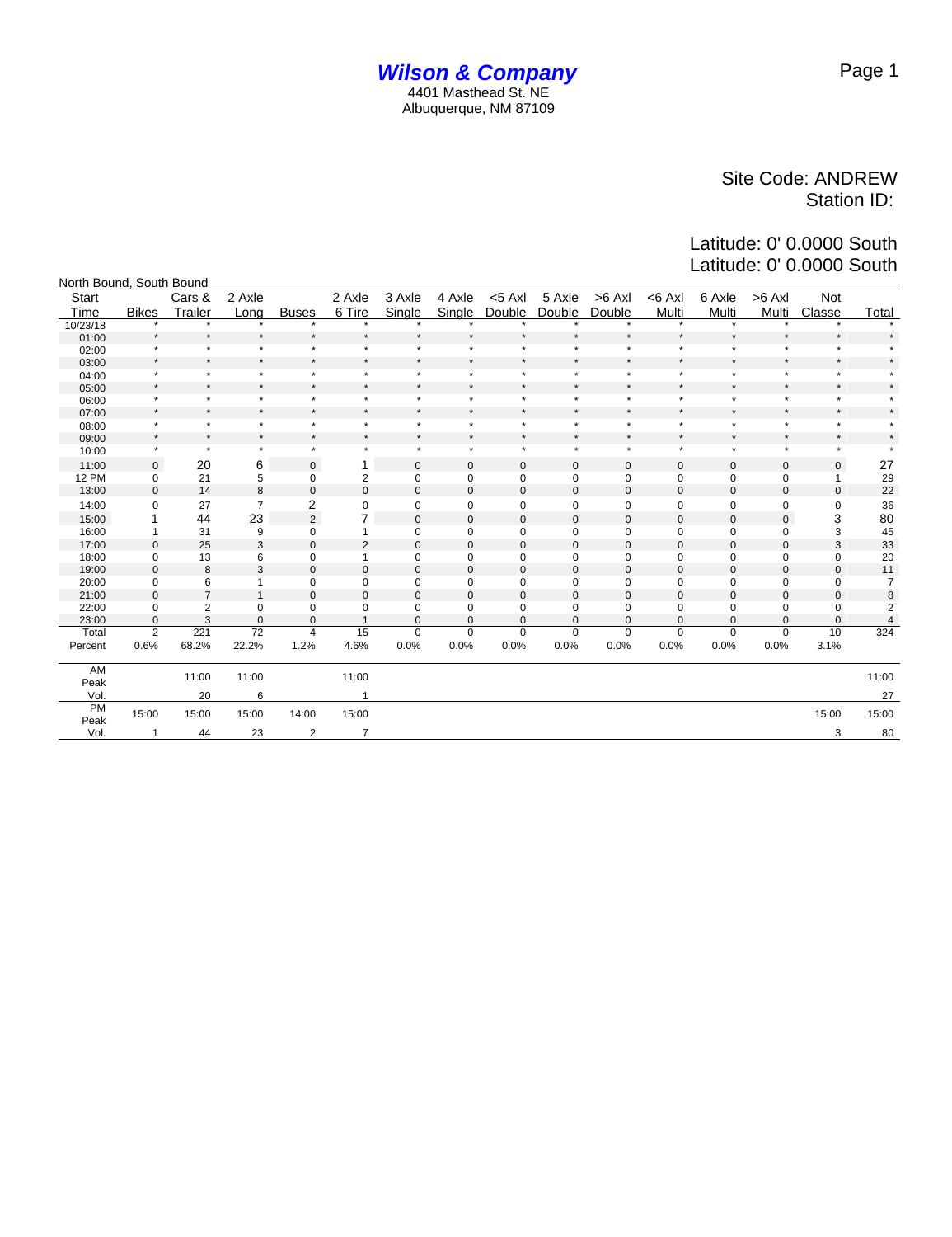| North Bound, South Bound |                |                |                |              |                         |                |                |              |                  |                  |              |              |              |                |             |
|--------------------------|----------------|----------------|----------------|--------------|-------------------------|----------------|----------------|--------------|------------------|------------------|--------------|--------------|--------------|----------------|-------------|
| <b>Start</b>             |                | Cars &         | 2 Axle         |              | 2 Axle                  | 3 Axle         | 4 Axle         | $<$ 5 Axl    | 5 Axle           | $>6$ AxI         | $<$ 6 Axl    | 6 Axle       | $>6$ AxI     | <b>Not</b>     |             |
| Time                     | <b>Bikes</b>   | Trailer        | Long           | <b>Buses</b> | 6 Tire                  | Single         | Single         | Double       | Double           | Double           | Multi        | Multi        | Multi        | Classe         | Total       |
| 10/24/18                 | $\mathbf 0$    | 1              | 0              | 0            | 0                       | $\mathbf 0$    | 0              | 0            | 0                | 0                | 0            | $\mathbf 0$  | $\mathbf 0$  | $\mathbf 0$    |             |
| 01:00                    | $\mathbf{0}$   | $\mathbf{1}$   | $\mathbf 0$    | $\mathbf 0$  | $\mathbf{0}$            | $\mathbf 0$    | $\mathbf{0}$   | $\mathbf{0}$ | $\mathbf{0}$     | $\mathbf 0$      | $\mathbf{0}$ | $\mathbf 0$  | $\mathbf{0}$ | $\mathbf 0$    |             |
| 02:00                    | $\mathbf 0$    | $\mathbf 0$    | 0              | 0            | 0                       | $\mathbf 0$    | $\mathbf 0$    | $\mathbf 0$  | $\mathbf 0$      | 0                | $\mathbf 0$  | 0            | $\mathbf 0$  | $\mathbf 0$    | 0           |
| 03:00                    | $\mathbf{0}$   | $\mathbf{0}$   | $\mathbf 0$    | $\mathbf 0$  | $\mathbf{0}$            | $\mathbf 0$    | $\mathbf 0$    | $\mathbf{0}$ | $\mathbf{0}$     | $\mathbf 0$      | $\mathbf{0}$ | $\mathbf 0$  | $\mathbf{0}$ | $\mathbf 0$    | $\mathbf 0$ |
| 04:00                    | $\mathbf 0$    | $\overline{2}$ | 0              | 0            | $\mathbf 0$             | 0              | 0              | $\mathbf 0$  | $\mathbf 0$      | 0                | $\mathbf 0$  | 0            | $\mathbf 0$  | $\mathbf 0$    | 2           |
| 05:00                    | $\mathbf{0}$   | 3              |                | $\mathbf 0$  | $\mathbf{0}$            | $\mathbf 0$    | $\mathbf 0$    | $\mathbf{0}$ | $\mathbf{0}$     | $\mathbf 0$      | $\mathbf 0$  | $\mathbf 0$  | $\mathbf{0}$ | $\mathbf 0$    | 4           |
| 06:00                    | 0              | $\overline{7}$ | 0              | 0            | $\overline{2}$          | 0              | 0              | $\mathbf 0$  | $\mathbf 0$      | $\mathbf 0$      | 0            | 0            | 0            | $\mathbf 0$    | 9           |
| 07:00                    | $\mathbf{0}$   | 55             | 10             | $\mathbf{0}$ | 5                       |                | $\mathbf 0$    | $\mathbf{0}$ | 0                | $\mathbf 0$      | $\mathbf 0$  | $\mathbf{0}$ | $\mathbf 0$  | $\mathbf{0}$   | 71          |
| 08:00                    | 0              | 46             | 17             | 4            | 3                       | 0              | $\pmb{0}$      | $\pmb{0}$    | 0                | $\pmb{0}$        | $\pmb{0}$    | 0            | $\mathbf 0$  | 0              | 70          |
| 09:00                    | $\mathbf{0}$   | 8              | $\overline{7}$ | $\mathbf 0$  | $\overline{2}$          | $\mathbf 0$    | $\mathbf 0$    | $\mathbf{0}$ | $\mathbf 0$      | $\bf 0$          | $\mathbf 0$  | $\mathbf 0$  | $\mathbf 0$  | $\mathbf 0$    | 17          |
| 10:00                    | $\mathbf 0$    | 14             | 5              | 0            | $\overline{\mathbf{c}}$ | 0              | $\mathbf 0$    | $\mathbf 0$  | $\mathbf 0$      | $\mathbf 0$      | 0            | 0            | $\mathbf 0$  | 2              | 23          |
| 11:00                    | $\Omega$       | 9              | $\overline{2}$ | $\mathbf 0$  | 2                       | 0              | $\mathbf 0$    | $\mathbf{0}$ | $\mathbf 0$      | $\mathbf 0$      | $\mathbf 0$  | $\Omega$     | $\mathbf{0}$ | $\Omega$       | 13          |
| <b>12 PM</b>             | 0              | 17             | 8              | $\mathbf 0$  | 4                       | 0              | $\mathbf 0$    | $\mathbf 0$  | 0                | $\mathbf 0$      | $\mathbf 0$  | 0            | $\mathbf 0$  | $\Omega$       | 29          |
| 13:00                    | $\mathbf{0}$   | 26             | 4              | $\mathbf 0$  | 3                       | 0              | $\mathbf 0$    | $\mathbf{0}$ | $\mathbf 0$      | $\mathbf 0$      | $\mathbf{0}$ | $\mathbf 0$  | $\mathbf{0}$ | $\mathbf 0$    | 33          |
| 14:00                    | 0              | 25             | 9              | 3            | $\mathbf 0$             | 0              | $\mathbf 0$    | $\mathbf 0$  | $\mathbf 0$      | $\mathbf 0$      | $\pmb{0}$    | $\mathbf 0$  | $\mathbf 0$  | $\mathbf{1}$   | 38          |
| 15:00                    | $\mathbf{0}$   | 59             | 14             | $\mathbf{1}$ | 6                       | $\mathbf 0$    | $\mathbf 0$    | $\mathbf{0}$ | $\mathbf 0$      | $\mathbf 0$      | $\mathbf{0}$ | $\mathbf{0}$ | $\mathbf{0}$ | $\Omega$       | 80          |
| 16:00                    | 0              | 45             | $\overline{7}$ | $\mathbf 0$  | 3                       | 0              | $\mathbf 0$    | $\mathbf 0$  | $\mathbf 0$      | $\mathbf 0$      | $\mathbf 0$  | 0            | 0            |                | 56          |
| 17:00                    | 2              | 30             | $\overline{2}$ | $\mathbf 0$  | $\mathbf{0}$            | 0              | $\mathsf 0$    | $\mathbf{0}$ | 0                | $\mathbf 0$      | $\mathbf 0$  | 0            | $\mathsf 0$  | 2              | 36          |
| 18:00                    | 0              | 22             | 1              |              | 0                       | 0              | 0              | $\mathbf 0$  | $\mathbf 0$      | 0                | 0            | 0            | $\mathbf 0$  | $\mathbf 0$    | 24          |
| 19:00                    | $\mathbf 0$    | 14             | $\mathbf 1$    | $\mathsf 0$  | $\mathbf{0}$            | 0              | $\mathsf 0$    | $\mathbf{0}$ | $\boldsymbol{0}$ | $\bf 0$          | $\mathbf 0$  | 0            | $\pmb{0}$    |                | 16          |
| 20:00                    | $\mathbf 0$    | $\overline{7}$ | 4              | 0            | 0                       | 0              | 0              | $\mathbf 0$  | $\mathbf 0$      | 0                | $\mathbf 0$  | 0            | 0            |                | 12          |
| 21:00                    | $\mathbf 0$    | 2              | $\overline{2}$ | $\mathbf 0$  | $\mathbf{0}$            | 0              | $\mathbf 0$    | $\mathbf{0}$ | $\boldsymbol{0}$ | $\boldsymbol{0}$ | $\mathbf 0$  | 0            | $\pmb{0}$    | $\mathbf 0$    | 4           |
| 22:00                    | 0              | $\overline{2}$ | 1              | 0            | 0                       | 0              | 0              | 0            | 0                | 0                | 0            | 0            | 0            | $\mathbf 0$    | 3           |
| 23:00                    | $\mathbf{0}$   | $\overline{1}$ | $\Omega$       | $\mathbf 0$  | $\mathbf 0$             | $\Omega$       | $\overline{0}$ | $\mathbf{0}$ | $\Omega$         | $\mathbf 0$      | $\mathbf 0$  | $\Omega$     | $\mathbf{0}$ | $\mathbf{0}$   |             |
| Total                    | 2              | 396            | 95             | 9            | 32                      | $\overline{1}$ | $\mathbf 0$    | $\mathbf 0$  | $\mathbf 0$      | $\mathbf 0$      | $\mathbf 0$  | $\mathbf 0$  | $\mathbf 0$  | 8              | 543         |
| Percent                  | 0.4%           | 72.9%          | 17.5%          | 1.7%         | 5.9%                    | 0.2%           | 0.0%           | 0.0%         | 0.0%             | 0.0%             | 0.0%         | 0.0%         | 0.0%         | 1.5%           |             |
| AM                       |                | 07:00          | 08:00          | 08:00        | 07:00                   | 07:00          |                |              |                  |                  |              |              |              | 10:00          | 07:00       |
| Peak                     |                |                |                |              |                         |                |                |              |                  |                  |              |              |              |                |             |
| Vol.                     |                | 55             | 17             | 4            | 5                       |                |                |              |                  |                  |              |              |              | $\mathfrak{p}$ | 71          |
| PM<br>Peak               | 17:00          | 15:00          | 15:00          | 14:00        | 15:00                   |                |                |              |                  |                  |              |              |              | 17:00          | 15:00       |
| Vol.                     | $\overline{2}$ | 59             | 14             | 3            | 6                       |                |                |              |                  |                  |              |              |              | 2              | 80          |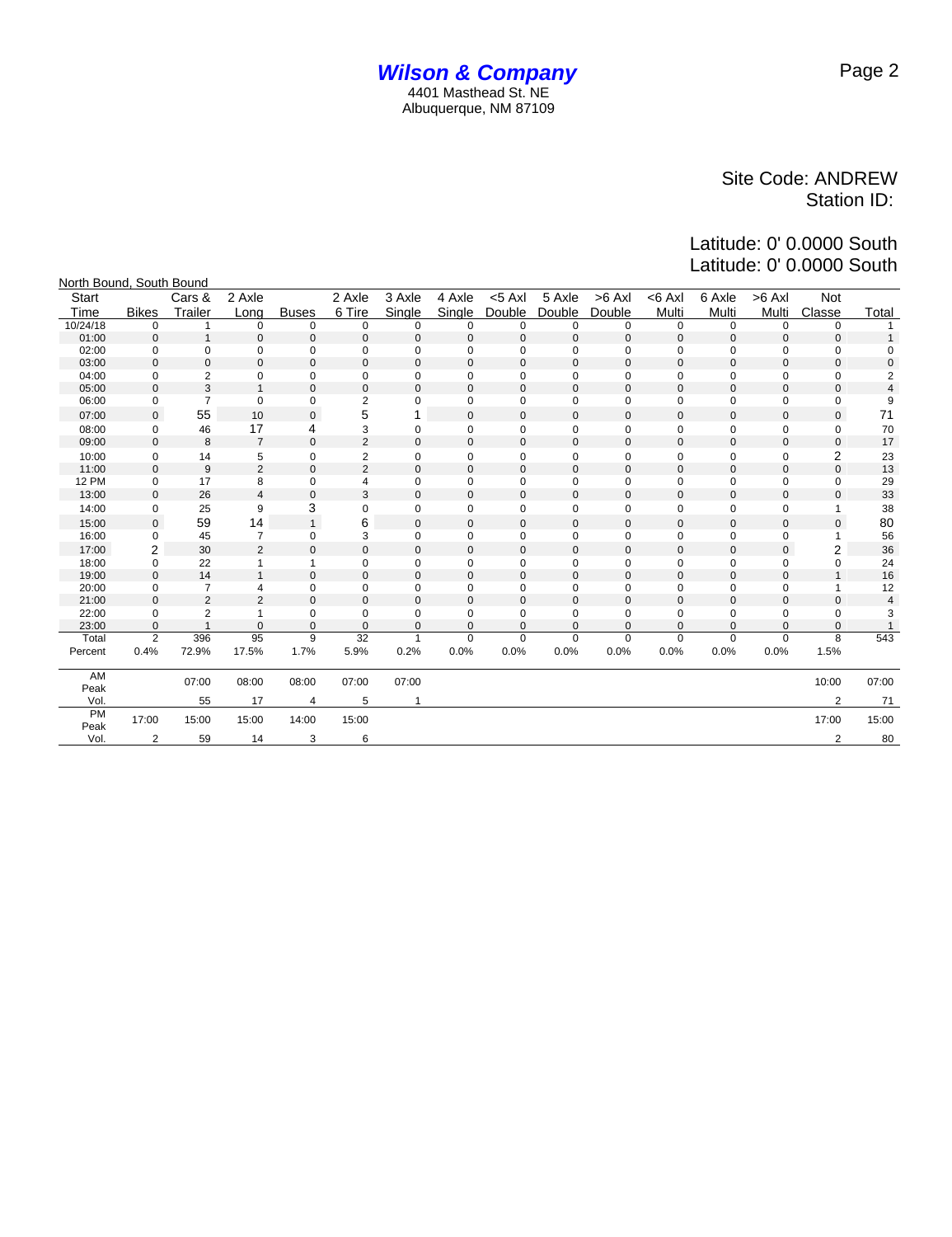| North Bound, South Bound |                |                |                |                |                         |                |             |              |              |             |              |             |              |                |                |
|--------------------------|----------------|----------------|----------------|----------------|-------------------------|----------------|-------------|--------------|--------------|-------------|--------------|-------------|--------------|----------------|----------------|
| Start                    |                | Cars &         | 2 Axle         |                | 2 Axle                  | 3 Axle         | 4 Axle      | $< 5$ Axl    | 5 Axle       | $>6$ Axl    | $<$ 6 Axl    | 6 Axle      | $>6$ Axl     | Not            |                |
| Time                     | <b>Bikes</b>   | Trailer        | Long           | <b>Buses</b>   | 6 Tire                  | Single         | Single      | Double       | Double       | Double      | Multi        | Multi       | Multi        | Classe         | Total          |
| 10/25/18                 | $\mathbf 0$    | 1              | $\Omega$       | $\mathbf 0$    | 0                       | $\Omega$       | 0           | 0            | $\mathbf 0$  | $\mathbf 0$ | $\mathbf 0$  | 0           | $\mathbf 0$  | $\mathbf 0$    |                |
| 01:00                    | $\Omega$       | $\mathbf 0$    | $\mathbf 0$    | $\Omega$       | $\mathbf{0}$            | 0              | $\mathbf 0$ | $\Omega$     | $\mathbf{0}$ | $\Omega$    | $\mathbf{0}$ | $\Omega$    | $\Omega$     | $\mathbf{0}$   | $\Omega$       |
| 02:00                    | $\mathbf 0$    | 1              | 0              | $\mathbf 0$    | $\mathbf 0$             | $\mathbf 0$    | 0           | 0            | $\mathbf 0$  | $\mathbf 0$ | $\mathbf 0$  | $\mathbf 0$ | 0            | $\mathbf 0$    |                |
| 03:00                    | $\Omega$       | $\mathbf 0$    | $\Omega$       | $\Omega$       | $\mathbf{0}$            | 0              | $\Omega$    | $\Omega$     | $\mathbf{0}$ | $\Omega$    | $\Omega$     | $\Omega$    | $\Omega$     | $\mathbf 0$    | $\Omega$       |
| 04:00                    | $\mathbf 0$    | 3              | $\Omega$       | $\mathbf 0$    | $\mathbf 0$             | 0              | 0           | 0            | $\mathbf 0$  | $\mathbf 0$ | $\mathbf 0$  | $\Omega$    | 0            | $\mathbf 0$    | 3              |
| 05:00                    | $\Omega$       | $\overline{1}$ |                | $\Omega$       | $\mathbf{0}$            | 0              | $\mathbf 0$ | $\mathbf 0$  | 0            | $\mathbf 0$ | $\mathbf 0$  | $\mathbf 0$ | $\mathbf 0$  | $\mathbf{0}$   | $\overline{2}$ |
| 06:00                    | $\mathbf 0$    | 5              | 0              | $\mathbf 0$    | 2                       | 0              | $\mathbf 0$ | 0            | $\mathbf 0$  | $\mathbf 0$ | $\mathbf 0$  | $\mathbf 0$ | 0            | $\mathbf 0$    | $\overline{7}$ |
| 07:00                    | $\mathbf{0}$   | 47             | 18             | $\mathbf{0}$   | $\overline{7}$          | 0              | 0           | $\mathbf 0$  | 0            | $\mathbf 0$ | $\mathbf 0$  | $\mathbf 0$ | $\mathbf{0}$ | 4              | 76             |
| 08:00                    | $\mathbf 0$    | 54             | 8              | 4              | $\overline{\mathbf{c}}$ | 0              | $\mathbf 0$ | 0            | 0            | 0           | $\mathbf 0$  | $\mathbf 0$ | 0            | 3              | 71             |
| 09:00                    | $\mathbf{0}$   | 16             | 6              | $\mathbf 0$    | $\mathbf{1}$            | $\mathbf{0}$   | $\mathbf 0$ | $\mathbf 0$  | 0            | $\mathbf 0$ | $\mathbf 0$  | $\mathbf 0$ | $\mathbf 0$  | $\mathbf 0$    | 23             |
| 10:00                    | $\mathbf 0$    | 20             | 4              | 0              | 3                       | 0              | 0           | 0            | 0            | 0           | 0            | 0           | 0            | 3              | 30             |
| 11:00                    | $\mathbf{0}$   | 28             | 5              | $\mathbf 0$    | 3                       | $\mathbf{0}$   | $\mathbf 0$ | $\mathbf 0$  | $\mathbf 0$  | $\mathbf 0$ | $\mathbf 0$  | $\mathbf 0$ | $\mathbf 0$  | $\mathbf 0$    | 36             |
| <b>12 PM</b>             | 0              | 19             | 4              | 0              | 3                       | 0              | 0           | $\mathbf 0$  | 0            | $\mathbf 0$ | $\mathbf 0$  | 0           | 0            | $\overline{2}$ | 28             |
| 13:00                    | $\mathbf{0}$   | 17             | 13             | $\mathbf 0$    | $\overline{2}$          |                | $\mathbf 0$ | $\mathbf{0}$ | $\mathbf 0$  | $\mathbf 0$ | $\mathbf 0$  | $\mathbf 0$ | $\mathbf 0$  | $\mathbf{0}$   | 33             |
| 14:00                    | $\mathbf 0$    | 25             | $\overline{c}$ | 3              | 3                       | 0              | $\mathbf 0$ | 0            | $\mathbf 0$  | $\mathbf 0$ | $\mathbf 0$  | $\mathbf 0$ | $\mathbf 0$  | $\mathbf 0$    | 33             |
| 15:00                    | $\mathbf{0}$   | 71             | 15             | $\mathbf{1}$   | 3                       | 0              | $\mathbf 0$ | $\mathbf 0$  | 0            | $\mathbf 0$ | $\mathbf{0}$ | $\mathbf 0$ | $\mathbf 0$  | 2              | 92             |
| 16:00                    | $\Omega$       | 34             | 13             | 0              | 3                       | 0              | $\mathbf 0$ | 1            | $\mathbf 0$  | $\mathbf 0$ | $\mathbf 0$  | $\mathbf 0$ | $\mathbf 0$  | $\pmb{0}$      | 51             |
| 17:00                    | $\overline{2}$ | 33             | 5              | $\mathsf 0$    | 4                       | 0              | $\mathbf 0$ | $\mathbf 0$  | 0            | $\bf 0$     | $\mathbf 0$  | $\mathbf 0$ | $\mathbf 0$  | $\mathbf{1}$   | 45             |
| 18:00                    |                | 27             | 1              | 0              |                         | 0              | $\mathbf 0$ | 0            | 0            | $\mathbf 0$ | 0            | $\mathbf 0$ | 0            | 3              | 33             |
| 19:00                    | $\Omega$       | 18             | $\overline{2}$ | $\Omega$       | $\mathbf{1}$            | 0              | $\mathbf 0$ | $\mathbf 0$  | $\mathbf 0$  | $\Omega$    | $\mathbf{0}$ | $\mathbf 0$ | $\mathbf 0$  | $\Omega$       | 21             |
| 20:00                    | $\mathbf 0$    | 11             | 4              | 0              | $\mathbf 0$             | 0              | $\mathbf 0$ | 0            | $\mathbf 0$  | $\mathbf 0$ | $\mathbf 0$  | 0           | 0            | $\mathbf 0$    | 15             |
| 21:00                    | $\mathbf{0}$   | $\overline{2}$ | $\overline{2}$ | $\mathbf 0$    | $\mathbf{0}$            | $\overline{0}$ | $\mathbf 0$ | $\mathbf 0$  | $\mathbf 0$  | $\mathbf 0$ | $\mathbf{0}$ | $\mathbf 0$ | $\mathbf 0$  | $\mathbf{0}$   | $\overline{4}$ |
| 22:00                    | $\mathbf 0$    | 6              |                | $\mathbf 0$    | $\overline{2}$          | 0              | 0           | 0            | $\mathbf 0$  | $\Omega$    | $\mathbf 0$  | $\Omega$    | 0            | $\mathbf 0$    | 9              |
| 23:00                    | $\mathbf 0$    |                |                | $\mathbf 0$    | $\pmb{0}$               | 0              | $\mathbf 0$ | 0            | 0            | $\mathbf 0$ | $\mathbf 0$  | 0           | 0            | $\mathbf{0}$   | 2              |
| Total                    | 3              | 440            | 105            | 8              | 40                      | 1              | $\mathbf 0$ | 1            | $\mathbf 0$  | $\mathbf 0$ | $\mathbf 0$  | $\mathbf 0$ | $\mathbf 0$  | 18             | 616            |
| Percent                  | 0.5%           | 71.4%          | 17.0%          | 1.3%           | 6.5%                    | 0.2%           | 0.0%        | 0.2%         | 0.0%         | 0.0%        | 0.0%         | 0.0%        | 0.0%         | 2.9%           |                |
| AM                       |                |                |                |                |                         |                |             |              |              |             |              |             |              |                |                |
| Peak                     |                | 08:00          | 07:00          | 08:00          | 07:00                   |                |             |              |              |             |              |             |              | 07:00          | 07:00          |
| Vol.                     |                | 54             | 18             | $\overline{4}$ |                         |                |             |              |              |             |              |             |              |                | 76             |
| PM                       | 17:00          | 15:00          | 15:00          | 14:00          | 17:00                   | 13:00          |             | 16:00        |              |             |              |             |              | 18:00          | 15:00          |
| Peak                     |                |                |                |                |                         |                |             |              |              |             |              |             |              |                |                |
| Vol.                     | 2              | 71             | 15             | 3              | 4                       |                |             |              |              |             |              |             |              | 3              | 92             |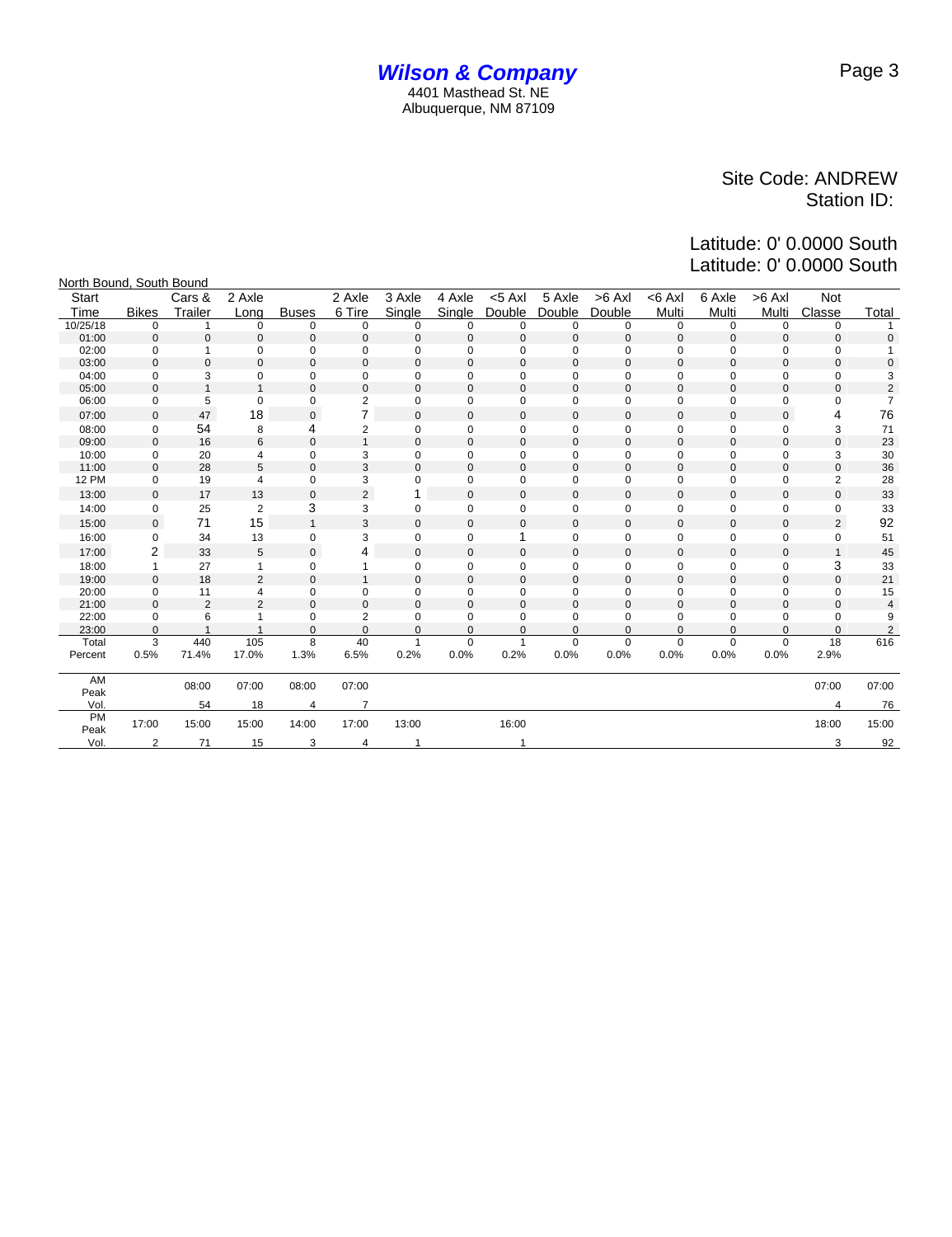| North Bound, South Bound |                    |                    |                    |                                 |                    |                    |                    |                    |                |                    |                    |                    |                    |                    |                |
|--------------------------|--------------------|--------------------|--------------------|---------------------------------|--------------------|--------------------|--------------------|--------------------|----------------|--------------------|--------------------|--------------------|--------------------|--------------------|----------------|
| Start                    |                    | Cars &             | 2 Axle             |                                 | 2 Axle             | 3 Axle             | 4 Axle             | $<$ 5 Axl          | 5 Axle         | $>6$ AxI           | <6 Axl             | 6 Axle             | $>6$ Axl           | <b>Not</b>         |                |
| Time                     | <b>Bikes</b>       | Trailer            | Long               | <b>Buses</b>                    | 6 Tire             | Single             | Single             | Double             | Double         | Double             | Multi              | Multi              | Multi              | Classe             | <b>Total</b>   |
| 10/26/18                 | 0                  | 0                  | 0                  | 0                               | 0                  | 0                  | $\mathbf 0$        | 0                  | 0              | 0                  | 0                  | 0                  | $\mathbf 0$        | $\mathbf 0$        | 0              |
| 01:00                    | $\mathbf 0$        | $\mathbf{1}$       | $\mathbf 0$        | $\bf 0$                         | $\pmb{0}$          | $\mathbf 0$        | $\mathsf 0$        | $\mathbf 0$        | $\mathbf 0$    | $\mathbf 0$        | $\mathbf 0$        | $\mathbf 0$        | $\mathbf 0$        | $\mathbf 0$        | $\mathbf{1}$   |
| 02:00                    | $\mathbf 0$        | $\mathbf 0$        | $\mathbf 0$        | $\mathbf 0$                     | 0                  | 0                  | $\mathbf 0$        | 0                  | 0              | 0                  | $\mathbf 0$        | $\mathbf 0$        | $\mathbf 0$        | 0                  | 0              |
| 03:00                    | $\mathbf 0$        | $\mathbf 0$        | 0                  | $\mathbf 0$                     | $\mathbf{0}$       | $\mathbf 0$        | $\mathbf 0$        | $\mathbf 0$        | $\mathbf 0$    | $\mathbf 0$        | $\mathbf{0}$       | $\mathbf 0$        | $\mathbf 0$        | $\mathbf{0}$       | 0              |
| 04:00                    | $\mathbf 0$        | $\mathbf{1}$       | 1                  | $\mathbf 0$                     | 0                  | 0                  | $\mathbf 0$        | 0                  | 0              | 0                  | 0                  | 0                  | $\mathbf 0$        | 0                  | 2              |
| 05:00                    | $\mathbf 0$        | $\overline{2}$     | $\mathbf{0}$       | $\mathbf 0$                     | $\pmb{0}$          | $\mathbf 0$        | $\pmb{0}$          | $\mathbf 0$        | $\mathbf 0$    | 0                  | $\mathbf{0}$       | $\mathbf 0$        | $\mathbf 0$        | $\mathbf 0$        | $\overline{2}$ |
| 06:00                    | 0                  | 8                  | $\overline{c}$     | 0                               | $\overline{1}$     | 0                  | $\pmb{0}$          | $\mathbf 0$        | $\mathbf 0$    | 0                  | $\mathbf 0$        | $\mathbf 0$        | 0                  | 0                  | 11             |
| 07:00                    | $\mathbf 0$        | 41                 | 15                 | $\mathbf{1}$                    | $\overline{7}$     | $\mathbf 0$        | $\mathsf 0$        | $\mathbf 0$        | $\overline{0}$ | $\mathsf 0$        | $\mathbf{0}$       | $\overline{0}$     | $\mathbf 0$        | $\mathbf{1}$       | 65             |
| 08:00                    | 0                  | 39                 | 18                 | 3                               | $\overline{2}$     | 0                  | $\pmb{0}$          | 0                  | 0              | 0                  | 0                  | $\mathbf 0$        | 0                  | 2                  | 64             |
| 09:00                    | $\mathbf{0}$       | 31                 | 6                  | $\mathbf 0$                     | $\mathbf{1}$       | $\mathbf 0$        | $\mathsf 0$        | $\mathbf 0$        | $\mathbf 0$    | $\mathbf{0}$       | $\mathbf{0}$       | $\mathbf 0$        | $\mathbf 0$        | $\mathbf{1}$       | 39             |
| 10:00                    | 0                  | $\mathbf 0$        | 0                  | $\mathbf 0$                     | 0                  | 0                  | 0                  | 0                  | $\mathbf 0$    | 0                  | 0                  | 0                  | $\mathbf 0$        | 0                  | 0              |
| 11:00                    | $\star$            | $\star$            | $\star$            | $\star$                         | $\star$            | $\star$            | $^\star$           | $\star$            | ۸              | $\star$            | $\star$            | $\star$            | $\star$            | $\star$            | $\star$        |
| <b>12 PM</b>             | $\star$            | $\star$            | $\star$            | $\star$                         | $\star$            | $\star$            | $\star$            | $\star$            | $\star$        | $\star$            | $\star$            | $\star$            | $\star$            | $\star$            |                |
| 13:00                    | $\star$            | $\star$            | $\star$            |                                 | $\star$            | $\star$            | $\star$            | $\star$            | $\star$        | $\star$            | $\star$            | $\star$            | $\star$            | $\star$            |                |
| 14:00                    | $\star$            | $\star$            | $\star$            |                                 | $\star$            | $\star$            | $\star$            | $\star$            | ٠              | $\star$            | $\star$            | $\star$            | $\star$            | $\star$            |                |
| 15:00                    | $\star$            | $^\star$           |                    |                                 | $\star$            | $\star$            | $\star$            | $\star$            | $\star$        | $\star$            | $\star$            | $\star$            | $\star$            | $\star$            |                |
| 16:00                    | $\star$            | $\star$<br>$\star$ | $\star$            | $\star$                         | $\star$            | $\star$            | $\star$            | $\star$<br>$\star$ | $\star$        | $\star$            | $\star$            | $\star$            | $\star$            | $\star$            |                |
| 17:00                    | $\star$            |                    | $\star$            |                                 | $\star$            | $\star$            | $\star$            |                    | ٨              | $\star$            | $\star$            | $\star$            | $\star$            | $\star$            |                |
| 18:00                    | $\star$            | $\star$            | $\star$            | $\star$                         | $\star$            | $\star$            | $\star$            | $\star$            | $\star$        | $\star$            | $\star$            | $\star$            | $\star$            | $\star$            |                |
| 19:00                    | $\star$<br>$\star$ | $\star$<br>$\star$ | $\star$<br>$\star$ |                                 | $\star$<br>$\star$ | $\star$<br>$\star$ | $\star$<br>$\star$ | $\star$<br>$\star$ | $\star$<br>۸   | $\star$<br>$\star$ | $\star$<br>$\star$ | $\star$<br>$\star$ | $\star$            | $\star$<br>$\star$ |                |
| 20:00                    | $\star$            | $\star$            |                    |                                 | $\star$            |                    | $\star$            | $\star$            | $\star$        | $\star$            | $\star$            | $\star$            | $\star$<br>$\star$ | $\star$            |                |
| 21:00                    | $\star$            | $\star$            | $\star$            | $\star$                         | $\star$            | $\star$            | $\star$            | $\star$            | $\star$        | $\star$            | $\star$            | $\star$            | $\star$            | $\star$            |                |
| 22:00                    | $\star$            | $^\star$           | $\star$            | $\star$                         | $\star$            | $\star$            | $\star$            | $\star$            | $\star$        | $\star$            | $\star$            | $\star$            | $\star$            | $\star$            |                |
| 23:00                    |                    |                    |                    |                                 |                    |                    |                    |                    |                |                    |                    |                    |                    |                    |                |
| Total                    | 0<br>0.0%          | 123<br>66.8%       | 42<br>22.8%        | $\overline{\mathbf{4}}$<br>2.2% | 11<br>6.0%         | 0<br>0.0%          | $\pmb{0}$<br>0.0%  | 0                  | $\pmb{0}$      | 0                  | $\mathsf 0$        | $\mathbf 0$        | $\pmb{0}$          | 4                  | 184            |
| Percent                  |                    |                    |                    |                                 |                    |                    |                    | 0.0%               | 0.0%           | 0.0%               | 0.0%               | 0.0%               | 0.0%               | 2.2%               |                |
| AM                       |                    |                    |                    |                                 |                    |                    |                    |                    |                |                    |                    |                    |                    |                    |                |
| Peak                     |                    | 07:00              | 08:00              | 08:00                           | 07:00              |                    |                    |                    |                |                    |                    |                    |                    | 08:00              | 07:00          |
| Vol.                     |                    | 41                 | 18                 | 3                               | $\overline{7}$     |                    |                    |                    |                |                    |                    |                    |                    | 2                  | 65             |
| PM                       |                    |                    |                    |                                 |                    |                    |                    |                    |                |                    |                    |                    |                    |                    |                |
| Peak                     |                    |                    |                    |                                 |                    |                    |                    |                    |                |                    |                    |                    |                    |                    |                |
| Vol.                     |                    |                    |                    |                                 |                    |                    |                    |                    |                |                    |                    |                    |                    |                    |                |
|                          |                    |                    |                    |                                 |                    |                    |                    |                    |                |                    |                    |                    |                    |                    |                |
| Grand                    | $\overline{7}$     | 1180               | 314                | 25                              | 98                 | $\sqrt{2}$         | $\pmb{0}$          | 1                  | $\mathbf 0$    | $\mathbf 0$        | 0                  | $\pmb{0}$          | $\mathbf 0$        | 40                 | 1667           |
| Total                    |                    |                    |                    |                                 |                    |                    |                    |                    |                |                    |                    |                    |                    |                    |                |
| Percent                  | 0.4%               | 70.8%              | 18.8%              | 1.5%                            | 5.9%               | 0.1%               | 0.0%               | 0.1%               | 0.0%           | 0.0%               | 0.0%               | 0.0%               | 0.0%               | 2.4%               |                |